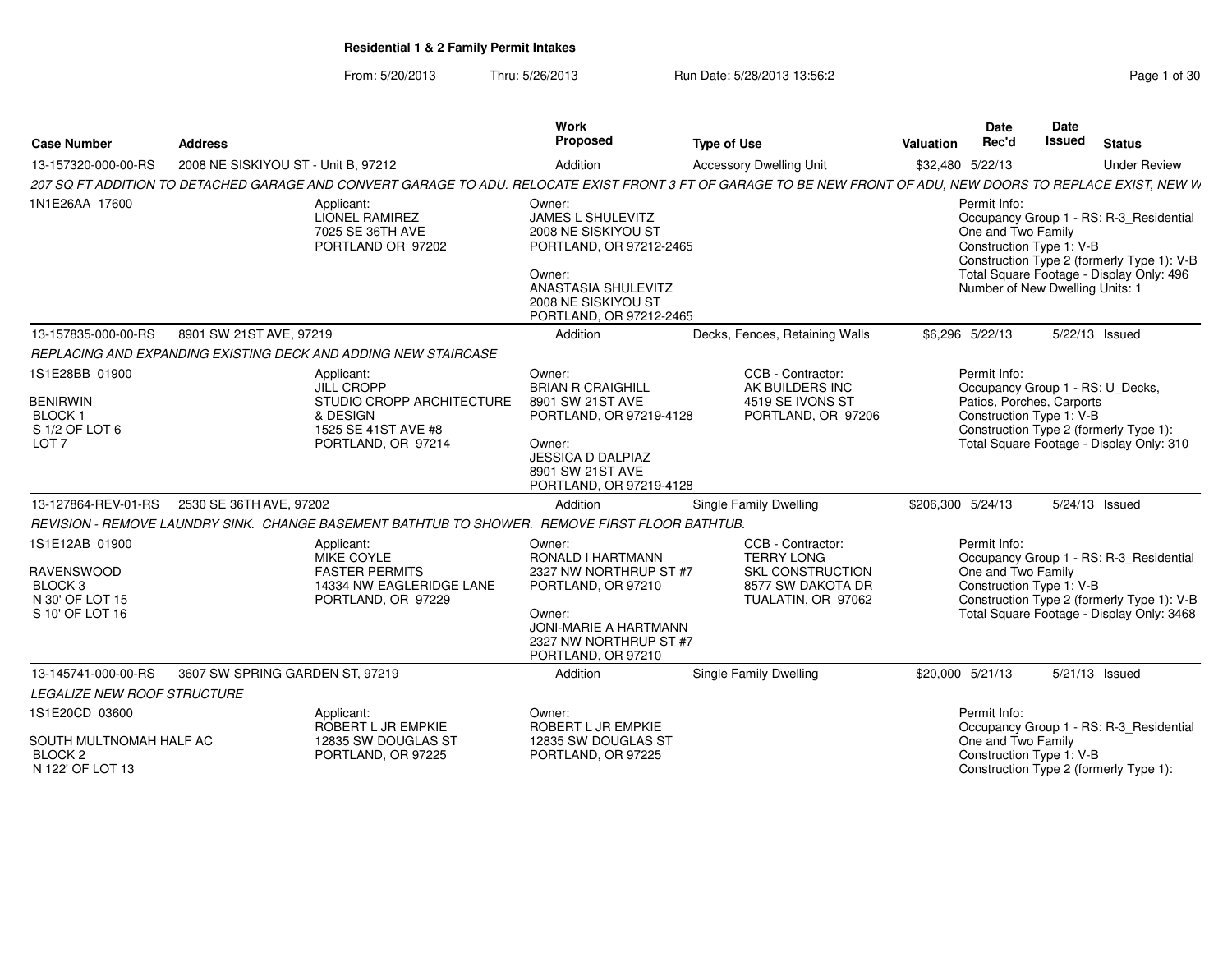From: 5/20/2013Thru: 5/26/2013 **Run Date: 5/28/2013 13:56:2** Page 2 of 30

| Case Number                                                                     | Address                                 |                                                                                                                                                                | Work<br>Proposed                                                                                                                                            | <b>Type of Use</b>                                                                                                                       | <b>Valuation</b>  | Date<br>Rec'd                      | <b>Date</b><br>Issued                                       | <b>Status</b>                                                                                                                      |
|---------------------------------------------------------------------------------|-----------------------------------------|----------------------------------------------------------------------------------------------------------------------------------------------------------------|-------------------------------------------------------------------------------------------------------------------------------------------------------------|------------------------------------------------------------------------------------------------------------------------------------------|-------------------|------------------------------------|-------------------------------------------------------------|------------------------------------------------------------------------------------------------------------------------------------|
| 13-149570-REV-01-RS                                                             | 2931 SW ORCHARD HILL PL, 97035          |                                                                                                                                                                | Addition                                                                                                                                                    | <b>Single Family Dwelling</b>                                                                                                            |                   | \$5/21/13                          |                                                             | 5/21/13 Issued                                                                                                                     |
|                                                                                 |                                         | REVISION - EXISTING CONDITIONS CONTAINED A CONTINUOUS STEM WALL ALREADY                                                                                        |                                                                                                                                                             |                                                                                                                                          |                   |                                    |                                                             |                                                                                                                                    |
| 1S1E32DD 02200<br>SUNDANCE<br>BLOCK 2<br>LOT 35                                 |                                         | Applicant:<br>NORTH SIDE CONSTRUCTION LLC ABE WERBER<br>915 3RD AVE<br>OREGON CITY, OR 97045                                                                   | Owner:<br>2931 ORCHARD HILL PL<br>LAKE OSWEGO, OR 97035<br>Owner:<br><b>BRENDA H WERBER</b><br>2931 ORCHARD HILL PL<br>LAKE OSWEGO, OR 97035                | CCB - Contractor:<br>NORTH SIDE CONSTRUCTION LLC Occupancy Group 1 - RS: R-3 Remodel<br>915 3RD AVE<br>OREGON CITY, OR 97045             |                   | Permit Info:                       | Construction Type 1: V-B                                    | Construction Type 2 (formerly Type 1):<br>Total Square Footage - Display Only: 96                                                  |
| 13-149882-000-00-RS                                                             | 0325 SW NEBRASKA ST, 97201              |                                                                                                                                                                | Addition                                                                                                                                                    | <b>Single Family Dwelling</b>                                                                                                            |                   | \$8,000 5/22/13                    |                                                             | 5/22/13 Issued                                                                                                                     |
|                                                                                 | ADDITION OF BAY WINDOW AT FRONT FACADE. |                                                                                                                                                                |                                                                                                                                                             |                                                                                                                                          |                   |                                    |                                                             |                                                                                                                                    |
| 1S1E15CD 08600<br>SOUTHERN PORTLAND<br>BLOCK <sub>23</sub><br>LOT <sub>16</sub> |                                         | Applicant:<br>MELISSA MCCALL<br><b>MCCALL DESIGN LLC</b><br>4336 NE 65TH AVE<br>PORTLAND OR 97218                                                              | Owner:<br>REBECCA L JONES<br>0325 SW NEBRASKA ST<br>PORTLAND, OR 97239-3536                                                                                 | CCB - Contractor:<br><b>BERENICE DORSEY</b><br>MOVE IN READY LLC<br>PMB#320, 6663 SW BEAVERTON<br><b>HILLSDALE</b><br>PORTLAND, OR 97225 |                   | Permit Info:<br>One and Two Family | Construction Type 1: V-B                                    | Occupancy Group 1 - RS: R-3_Residential<br>Construction Type 2 (formerly Type 1):                                                  |
| 13-153485-000-00-RS                                                             | 11566 SE POWELL CT, 97266               |                                                                                                                                                                | Addition                                                                                                                                                    | Single Family Dwelling                                                                                                                   | \$78,597 5/21/13  |                                    |                                                             | 5/21/13 Under Inspection                                                                                                           |
|                                                                                 |                                         | ADDITION TO CREATE ACCESSORY DWELLING UNIT AT SW ELEVATION: ADU TO INCLUDE LIVING AREA. BEDROOM WITH BATHROOM, KITCHEN AND DINING AREA:                        |                                                                                                                                                             |                                                                                                                                          |                   |                                    |                                                             |                                                                                                                                    |
| 1S2E10DB 02600<br>RICHARDSON VILLAGE<br>BLOCK 12<br><b>LOT 16</b>               |                                         | Applicant:<br>ALLEN L WIRHOL<br>3271 SW 31ST ST<br>GRESHAM, OR 97080-5471                                                                                      | Owner:<br>ALBERTO M JIMENEZ<br>11566 SE POWELL CT<br>PORTLAND, OR 97266<br>Owner:<br><b>GLORIA O JIMENEZ</b><br>11566 SE POWELL CT<br>PORTLAND, OR 97266    |                                                                                                                                          |                   | Permit Info:<br>One and Two Family | Construction Type 1: V-B<br>Number of New Dwelling Units: 1 | Occupancy Group 1 - RS: R-3 Residential<br>Construction Type 2 (formerly Type 1):<br>Total Square Footage - Display Only: 734      |
| 13-153547-000-00-RS                                                             | 7102 SE 28TH AVE, 97202                 |                                                                                                                                                                | Addition                                                                                                                                                    | Single Family Dwelling                                                                                                                   | \$270,890 5/21/13 |                                    |                                                             | <b>Under Review</b>                                                                                                                |
|                                                                                 |                                         | MAJOR ADDITION AND REMODEL: NEW TWO STORY ADDITION TO SOUTH SIDE FOR KITCHEN AND DINING ROOM EXPANSION, NEW DEN/STUDY. TEAR OFF AND REBUILD 2ND STORY FOR FOUF |                                                                                                                                                             |                                                                                                                                          |                   |                                    |                                                             |                                                                                                                                    |
| 1S1E24BA 08600<br>EASTMORELAND<br>BLOCK 8<br>LOT <sub>3</sub>                   |                                         | Applicant:<br>OREGON GREEN HOMES LLC<br>1441 SE 148TH AVE<br>PORTLAND, OR 97233                                                                                | Owner:<br><b>CLASSIC IMAGE HOMES LLC</b><br><b>PO BOX 302</b><br>MARYLHURST, OR 97036-0302                                                                  | CCB - Contractor:<br>OREGON GREEN HOMES LLC<br>1441 SE 148TH AVE<br>PORTLAND, OR 97233                                                   |                   | Permit Info:<br>One and Two Family | Construction Type 1: V-B                                    | Occupancy Group 1 - RS: R-3 Residential<br>Construction Type 2 (formerly Type 1): V-B<br>Total Square Footage - Display Only: 3701 |
| 13-155817-000-00-RS                                                             | 808 NE 151ST AVE, 97230                 |                                                                                                                                                                | Addition                                                                                                                                                    | Single Family Dwelling                                                                                                                   | \$10,922 5/21/13  |                                    |                                                             | 5/21/13 Issued                                                                                                                     |
|                                                                                 |                                         | Decommissioning Required. Call for inspection 842 prior to final. 17 X 6 ADDITION TO BATH AT EAST END OF HOUSE TO CREATE A MASTER SUITE. NO NEW TOILET         |                                                                                                                                                             |                                                                                                                                          |                   |                                    |                                                             |                                                                                                                                    |
| 1N2E36BD 00600<br><b>MURMURING PINES</b><br>BLOCK 2                             | INC PT VAC ST E OF & ADJ-ORD 2356 LOT 6 | Applicant:<br><b>BILL MORROW</b><br><b>MORROW DESIGN</b><br>4902 SW CUSTER ST<br>PORTLAND, OR 97219                                                            | Owner:<br><b>NORMAN E NILSEN</b><br>808 NE 151ST AVE<br>PORTLAND, OR 97230-4713<br>Owner:<br>JOANNE J NILSEN<br>808 NE 151ST AVE<br>PORTLAND, OR 97230-4713 | CCB - Contractor:<br><b>BIG BOY REMODELING LLC</b><br>3256 SE 175TH PLACE<br>PORTLAND, OR 97236                                          |                   | Permit Info:<br>One and Two Family | Construction Type 1: V-B                                    | Occupancy Group 1 - RS: R-3_Residential<br>Construction Type 2 (formerly Type 1):<br>Total Square Footage - Display Only: 102      |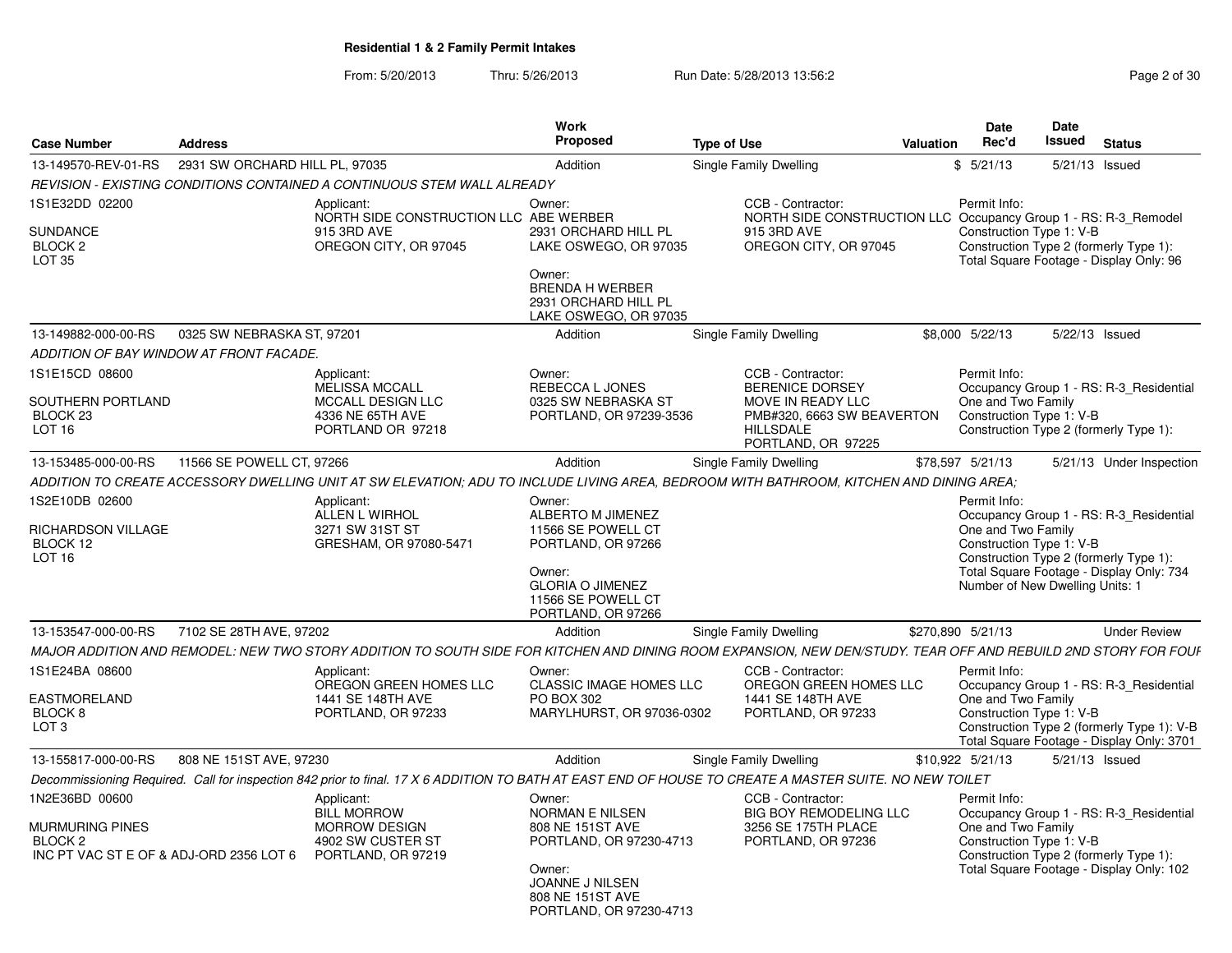From: 5/20/2013Thru: 5/26/2013 **Run Date: 5/28/2013 13:56:2 Page 3 of 30 of 31 of 31 of 31 of 31 of 31 of 31 of 31 of 31 of 31 of 31 of 31 of 31 of 31 of 31 of 31 of 31 of 31 of 31 of 31 of 31 of 31 of 31 of 31 of 31 of 31 of 31 of 31** 

| <b>Case Number</b>                                                | <b>Address</b>           |                                                                                               | Work<br>Proposed                                                                                                                                                 | <b>Type of Use</b>                                                                                                                                           | Valuation | <b>Date</b><br>Rec'd                                           | Date<br><b>Issued</b> | <b>Status</b>                                                                                                                 |
|-------------------------------------------------------------------|--------------------------|-----------------------------------------------------------------------------------------------|------------------------------------------------------------------------------------------------------------------------------------------------------------------|--------------------------------------------------------------------------------------------------------------------------------------------------------------|-----------|----------------------------------------------------------------|-----------------------|-------------------------------------------------------------------------------------------------------------------------------|
| 13-156998-000-00-RS                                               | 8207 SW 30TH AVE, 97219  |                                                                                               | Addition                                                                                                                                                         | Single Family Dwelling                                                                                                                                       |           | \$9,637 5/21/13                                                |                       | 5/21/13 Issued                                                                                                                |
|                                                                   |                          | ADDITION OF SECOND FLOOR DORMER FOR NEW BATHROOM ON SECOND FLOOR                              |                                                                                                                                                                  |                                                                                                                                                              |           |                                                                |                       |                                                                                                                               |
| 1S1E20DC 00100                                                    |                          | Applicant:                                                                                    | Owner:                                                                                                                                                           | CCB - Contractor:                                                                                                                                            |           | Permit Info:                                                   |                       |                                                                                                                               |
| PRIMROSE AC<br>N 75' OF E 127.4' OF LOT 1 EXC PT IN ST            |                          | <b>ADAM CHRISTIE</b><br><b>CHRISTIE ARCHITECTURE</b><br>1207 ne fremont<br>portland, OR 97212 | <b>TIMOTHY MORGAN</b><br>8207 SW 30TH AVE<br>PORTLAND, OR 97219<br>Owner:<br><b>JOAN B MORGAN</b><br>8207 SW 30TH AVE<br>PORTLAND, OR 97219                      | <b>CATALYST CONSTRUCTION &amp;</b><br><b>REMODELING</b><br>1031 NE 76TH AVE<br>PORTLAND OR 97213                                                             |           | One and Two Family<br>Construction Type 1: V-B                 |                       | Occupancy Group 1 - RS: R-3 Residential<br>Construction Type 2 (formerly Type 1):<br>Total Square Footage - Display Only: 90  |
| 13-157021-000-00-RS                                               | 2006 SE 147TH AVE, 97233 |                                                                                               | Addition                                                                                                                                                         | <b>Single Family Dwelling</b>                                                                                                                                |           | \$10.921 5/21/13                                               |                       | 5/21/13 Issued                                                                                                                |
|                                                                   |                          | ENCLOSE PORTION OF COVERED PATIO FOR KITCHEN ADDITION AT REAR OF HOUSE                        |                                                                                                                                                                  |                                                                                                                                                              |           |                                                                |                       |                                                                                                                               |
| 1S2E01CD 09000<br><b>BROAD AC</b><br>BLOCK 10<br>LOT <sub>8</sub> |                          | Applicant:<br><b>MARK L HOECKER</b><br>2006 SE 147TH AVE<br>PORTLAND, OR 97233-2720           | Owner:<br><b>MARK L HOECKER</b><br>2006 SE 147TH AVE<br>PORTLAND, OR 97233-2720<br>Owner:<br>CAROL J HOECKER<br>2006 SE 147TH AVE<br>PORTLAND, OR 97233-2720     |                                                                                                                                                              |           | Permit Info:<br>Construction Type 1: V-B                       |                       | Occupancy Group 1 - RS: R-3 Remodel<br>Construction Type 2 (formerly Type 1):<br>Total Square Footage - Display Only: 306     |
| 13-157109-000-00-RS                                               | 2744 NE 37TH AVE, 97212  |                                                                                               | Addition                                                                                                                                                         | <b>Single Family Dwelling</b>                                                                                                                                |           | \$35,551 5/21/13                                               |                       | 5/21/13 Issued                                                                                                                |
|                                                                   |                          |                                                                                               |                                                                                                                                                                  | ADDITION TO REAR OF HOME AND INTERIOR REMODEL. REMODEL: RECONFIGURE MAIN FLOOR BATHROOM, ADD BATHROOM TO UPPER FLOOR IN EXISTING CLOSET SPACE, ADD UPPER FLC |           |                                                                |                       |                                                                                                                               |
| 1N1E25AD 08800<br><b>BEAUMONT</b><br>BLOCK 28<br><b>LOT 15</b>    |                          | Applicant:<br><b>Brian Elliott</b><br>2814 NE 37th Ave.<br>Portland, OR 97212                 | Owner:<br><b>DEREK CLAYTON</b><br>2744 NE 37TH AVE<br>PORTLAND, OR 97212-2840<br>Owner:<br><b>EMILY C CLAYTON</b><br>2744 NE 37TH AVE<br>PORTLAND, OR 97212-2840 | CCB - Contractor:<br><b>JASON COLLINS</b><br>SHELTER AND VINE LLC<br>9134 N WILLAMETTE BLVD<br>PORTLAND, OR 97203                                            |           | Permit Info:<br>One and Two Family<br>Construction Type 1: V-B |                       | Occupancy Group 1 - RS: R-3_Residential<br>Construction Type 2 (formerly Type 1):<br>Total Square Footage - Display Only: 332 |
| 13-157147-000-00-RS                                               | 2723 NE MASON ST, 97211  |                                                                                               | Addition                                                                                                                                                         | <b>Single Family Dwelling</b>                                                                                                                                |           | \$43,367 5/21/13                                               |                       | <b>Under Review</b>                                                                                                           |
|                                                                   |                          |                                                                                               |                                                                                                                                                                  | 2-STORY ADDITION TO REAR OF HOME. ADDITION INCLUDES NEW MAIN FLOOR FAMILY ROOM, ENLARGED SECOND FLOOR MASTER BEDROOM AND NEW MASTER BATHROOM. ACCESS TO N.   |           |                                                                |                       |                                                                                                                               |
| 1N1E24CB 12400<br>ALAMEDA PARK<br>BLOCK 34<br>LOT <sub>3</sub>    |                          | Applicant:<br>MELISSA L GOLIGHTLY<br>2723 NE MASON ST<br>PORTLAND, OR 97211                   | Owner:<br>JOHN M GOLIGHTLY<br>2723 NE MASON ST<br>PORTLAND, OR 97211<br>Owner:<br>MELISSA L GOLIGHTLY<br>2723 NE MASON ST<br>PORTLAND, OR 97211                  |                                                                                                                                                              |           | Permit Info:<br>One and Two Family<br>Construction Type 1: V-B |                       | Occupancy Group 1 - RS: R-3_Residential<br>Construction Type 2 (formerly Type 1):<br>Total Square Footage - Display Only: 405 |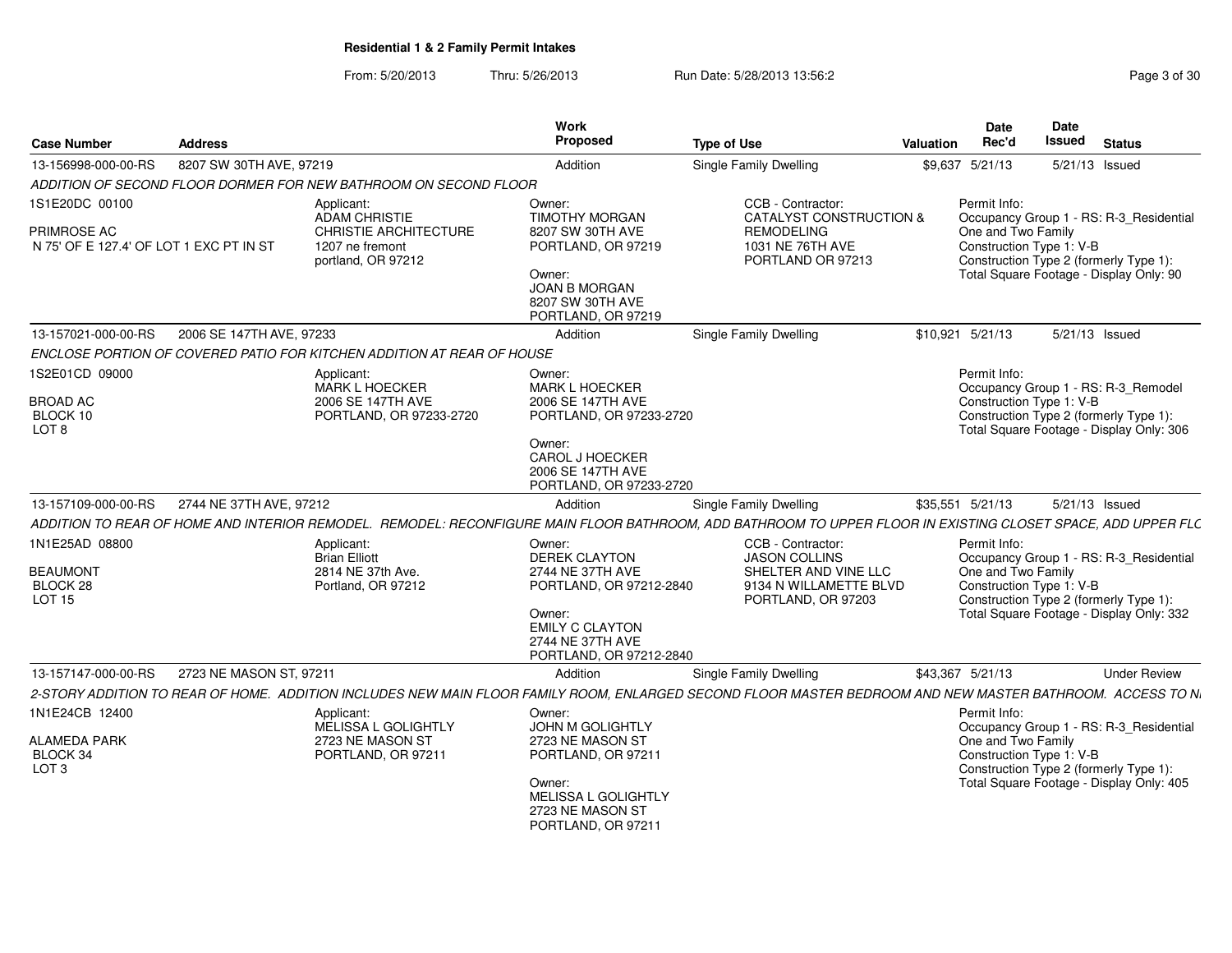From: 5/20/2013Thru: 5/26/2013 Run Date: 5/28/2013 13:56:2<br>
Page 4 of 30

| <b>Case Number</b>                                                     | <b>Address</b>             |                                                                                                                                                             | <b>Work</b><br>Proposed                                                                                                                                                                              | <b>Type of Use</b>                                                                                                                | Valuation | Date<br>Rec'd                                                                                                                                       | <b>Date</b><br>Issued | <b>Status</b>                                                                         |
|------------------------------------------------------------------------|----------------------------|-------------------------------------------------------------------------------------------------------------------------------------------------------------|------------------------------------------------------------------------------------------------------------------------------------------------------------------------------------------------------|-----------------------------------------------------------------------------------------------------------------------------------|-----------|-----------------------------------------------------------------------------------------------------------------------------------------------------|-----------------------|---------------------------------------------------------------------------------------|
| 13-157782-000-00-RS                                                    | 3214 NE 50TH AVE, 97213    |                                                                                                                                                             | Addition                                                                                                                                                                                             | Single Family Dwelling                                                                                                            |           | \$202,485 5/22/13                                                                                                                                   |                       | <b>Under Review</b>                                                                   |
|                                                                        |                            | ADDITION AND RECONFIGURATION TO MAIN FLOOR FOR NEW KITCHEN AND FAMILY ROOM SPACE; ADDITION TO SECOND FLOOR TO INCLUDE THREE BEDROOMS, TWO BATHROOMS AND LAU |                                                                                                                                                                                                      |                                                                                                                                   |           |                                                                                                                                                     |                       |                                                                                       |
| 1N2E30BA 15000<br>ROSE CITY PK<br>BLOCK 150<br>LOT <sub>17</sub>       |                            | Applicant:<br><b>GEOFF WRIGHT</b><br>UTF CONSULTING<br>17740 SW FLORENCE ST<br>BEAVERTON, OR 97007                                                          | Owner:<br>2235 NE 46TH AVE<br>PORTLAND, OR 97213-1903                                                                                                                                                | CCB - Contractor:<br>COLUMBIA REDEVELOPMENT LLC FLORIN LACATUS<br>FRL CONSTRUCTION LLC<br>3409 SW 30TH ST<br>GRESHAM, OR 97080    |           | Permit Info:<br>One and Two Family<br>Construction Type 1: V-B                                                                                      |                       | Occupancy Group 1 - RS: R-3_Residential<br>Construction Type 2 (formerly Type 1): V-B |
| 13-157819-000-00-RS                                                    | 3315 NE ALAMEDA ST. 97212  |                                                                                                                                                             | Addition                                                                                                                                                                                             | Single Family Dwelling                                                                                                            |           | \$54,000 5/22/13                                                                                                                                    | 5/22/13 Issued        | Total Square Footage - Display Only: 2893                                             |
|                                                                        |                            | REMODEL FIRST FLOOR -RECONFIGURE TO INCLUDE REMOVAL OF LOAD-BEARING WALL. REPLACE WITH BEAM TO RELOCATE KITCHEN AND POWDER ROOM. 2ND FLOOR ADDITION OF SHED |                                                                                                                                                                                                      |                                                                                                                                   |           |                                                                                                                                                     |                       |                                                                                       |
| 1N1E24DC 17400                                                         |                            |                                                                                                                                                             |                                                                                                                                                                                                      | CCB - Contractor:                                                                                                                 |           | Permit Info:                                                                                                                                        |                       |                                                                                       |
| MANITOU<br>BLOCK <sub>2</sub><br>LOT 3-5                               |                            | Applicant:<br><b>TIEN HUYNH</b><br>MCCULLOCH CONSTRUCTION<br>1729 NE SISKIYOU ST<br>PORTLAND OR 97212                                                       | Owner:<br><b>JOHN MCCULLOCH</b><br>3315 NE ALAMEDA ST<br>PORTLAND, OR 97212-1803                                                                                                                     | MCCULLOCH CONSTRUCTION<br>CORP<br>1729 NE SISKIYOU ST<br>PORTLAND, OR 97212                                                       |           | One and Two Family<br>Construction Type 1: V-B<br>Construction Type 2 (formerly Type 1):                                                            |                       | Occupancy Group 1 - RS: R-3 Residential<br>Total Square Footage - Display Only: 433   |
| 13-158723-000-00-RS                                                    | 10026 SW BALMER CIR, 97219 |                                                                                                                                                             | Addition                                                                                                                                                                                             | Single Family Dwelling                                                                                                            |           | \$7,281 5/23/13                                                                                                                                     |                       | <b>Under Review</b>                                                                   |
|                                                                        |                            | ADD 4.5 ' X 15' (67.5 SQ FT) ONE STORY, CANTILEVER ADDITION AT EXISTING MAINFLOOR BATHROOM TO ADD A SHOWER                                                  |                                                                                                                                                                                                      |                                                                                                                                   |           |                                                                                                                                                     |                       |                                                                                       |
| 1S1E28CA 05900<br>PARTITION PLAT 1990-11<br>LOT <sub>1</sub>           |                            | Applicant:<br><b>SLS CUSTOM HOMES INC</b><br>PO BOX 1093<br>TUALATIN, OR 97062                                                                              | Owner:<br><b>PAUL D VERGEER</b><br>10026 SW BALMER CIR<br>PORTLAND, OR 97219<br>Owner:<br><b>JAMES R HENDRICKSON</b><br>10026 SW BALMER CIR<br>PORTLAND, OR 97219                                    | CCB - Contractor:<br><b>SLS CUSTOM HOMES INC</b><br>PO BOX 1093<br>TUALATIN, OR 97062                                             |           | Permit Info:<br>One and Two Family<br>Construction Type 1: V-B<br>Construction Type 2 (formerly Type 1):<br>Total Square Footage - Display Only: 68 |                       | Occupancy Group 1 - RS: R-3 Residential                                               |
| 13-158864-000-00-RS                                                    | 3144 NE 47TH AVE, 97213    |                                                                                                                                                             | Addition                                                                                                                                                                                             | Single Family Dwelling                                                                                                            |           | \$174,862 5/23/13                                                                                                                                   |                       | <b>Under Review</b>                                                                   |
|                                                                        |                            | ADD SECOND FLOOR . 2 NEW BATHROOMS. CONVERT BASEMENT TO LIVING. SMALL REAR ADDITION. NEW ELECTRICAL. PLUMBING. HAVC. WINDOWS                                |                                                                                                                                                                                                      |                                                                                                                                   |           |                                                                                                                                                     |                       |                                                                                       |
| 1N2E30BA 09300<br>ROSE CITY PK<br>BLOCK 147<br><b>LOT 15</b>           |                            | Applicant:<br><b>MIKE HUBBELL</b><br>PORTLAND DEVELOPMENT<br><b>GROUP LLC</b><br>11124 NE HALSEY ST. PMB 643<br>PORTLAD OR 97220                            | Owner:<br>PORTLAND DEVELOPMENT<br><b>GROUP</b><br>11124 NE HALSEY ST PMB 643<br>PORTLAND, OR 97220-2021<br>Owner:<br><b>INVESTMENTS LLC</b><br>11124 NE HALSEY ST PMB 643<br>PORTLAND, OR 97220-2021 | CCB - Contractor:<br><b>GENE</b><br>PORTLAND DEVELOPMENT<br><b>GROUP LLC</b><br>11124 NE HALSEY ST. PMB 643<br>PORTLAND, OR 97220 |           | Permit Info:<br>One and Two Family<br>Construction Type 1: V-B<br>Construction Type 2 (formerly Type 1):<br>Number of New Dwelling Units: 1         |                       | Occupancy Group 1 - RS: R-3 Residential<br>Total Square Footage - Display Only: 1633  |
| 13-158964-000-00-RS                                                    | 1538 N ALBERTA ST, 97217   |                                                                                                                                                             | Addition                                                                                                                                                                                             | Single Family Dwelling                                                                                                            |           | \$25,057 5/24/13                                                                                                                                    | 5/24/13 Issued        |                                                                                       |
| NEW ONE STORY BEDROOM ADDITION WEST SIDE OF HOME                       |                            |                                                                                                                                                             |                                                                                                                                                                                                      |                                                                                                                                   |           |                                                                                                                                                     |                       |                                                                                       |
| 1N1E21AD 00400<br><b>RIVERSIDE ADD</b><br>BLOCK 11<br>LOT <sub>8</sub> |                            | Applicant:<br>JOSEPH BLAINE WOOD<br><b>JB WOOD CONSTRUCTION INC.</b><br>2830 BURLINGTON DR<br>NEWBERG, OR 97132                                             | Owner:<br><b>MALONI E BACA</b><br>1538 N ALBERTA ST<br>PORTLAND, OR 97217                                                                                                                            | CCB - Contractor:<br>JOSEPH BLAINE WOOD<br><b>JB WOOD CONSTRUCTION INC.</b><br>2830 BURLINGTON DR<br>NEWBERG, OR 97132            |           | Permit Info:<br>One and Two Family<br>Construction Type 1: V-B<br>Construction Type 2 (formerly Type 1):                                            |                       | Occupancy Group 1 - RS: R-3 Residential<br>Total Square Footage - Display Only: 234   |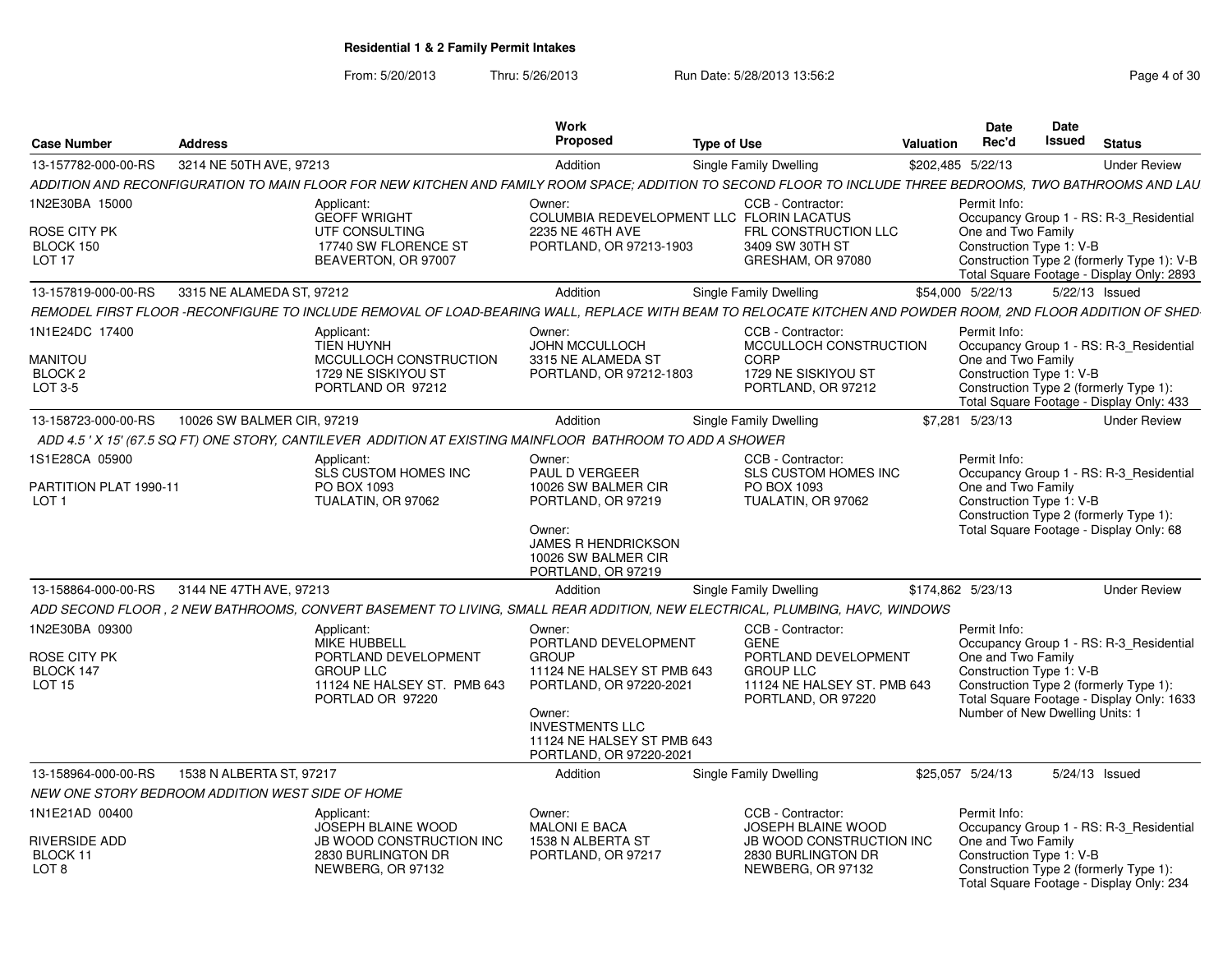From: 5/20/2013Thru: 5/26/2013 **Run Date: 5/28/2013 13:56:2** Page 5 of 30

| <b>Case Number</b>                        | <b>Address</b>               |                                                                                                | <b>Work</b><br><b>Proposed</b>                                                  | <b>Type of Use</b>                                                                                                                                           | Valuation         | Date<br>Rec'd                      | <b>Date</b><br><b>Issued</b> | <b>Status</b>                                                                       |
|-------------------------------------------|------------------------------|------------------------------------------------------------------------------------------------|---------------------------------------------------------------------------------|--------------------------------------------------------------------------------------------------------------------------------------------------------------|-------------------|------------------------------------|------------------------------|-------------------------------------------------------------------------------------|
| 13-159317-000-00-RS                       | 2878 NW CUMBERLAND RD. 97210 |                                                                                                | Addition                                                                        | Single Family Dwelling                                                                                                                                       | \$110,000 5/24/13 |                                    |                              | <b>Under Review</b>                                                                 |
|                                           |                              | ADD BEDROOM, BATHROOM (4TH IN HOUSE) AND FAMILY ROOM ON UPPER LEVEL. NO INCREASE IN FOOTPRINT. |                                                                                 |                                                                                                                                                              |                   |                                    |                              |                                                                                     |
| 1N1E32AC 04000<br>WESTOVER TERR           |                              | Applicant:<br><b>GEORGE MUELLER II</b><br>14155 NE ALTON CT                                    | Owner:<br><b>JOSEPH C GEORGE</b><br>2878 NW CUMBERLAND RD                       | CCB - Contractor:<br><b>GEORGE MUELLER II</b><br>14155 NE ALTON CT                                                                                           |                   | Permit Info:<br>One and Two Family |                              | Occupancy Group 1 - RS: R-3 Residential                                             |
| BLOCK 14<br>LOT 5-7 TL 4000               |                              | PORTLAND, OR 972300000                                                                         | PORTLAND, OR 97210-3803                                                         | PORTLAND, OR 972300000                                                                                                                                       |                   | Construction Type 1: V-B           |                              | Construction Type 2 (formerly Type 1):                                              |
|                                           |                              |                                                                                                | Owner:<br>ANNABEL T GEORGE<br>2878 NW CUMBERLAND RD<br>PORTLAND, OR 97210-3803  |                                                                                                                                                              |                   |                                    |                              |                                                                                     |
| 13-159318-000-00-RS                       | 3322 NE 14TH AVE, 97212      |                                                                                                | Addition                                                                        | Single Family Dwelling                                                                                                                                       | \$25,699 5/24/13  |                                    |                              | <b>Under Review</b>                                                                 |
|                                           |                              |                                                                                                |                                                                                 | FULL HOUSE RENOVATION WITH 240 SQ FT ADDITIION, NEW MASTER SUITE,KITCHEN,TWO BATHROOMS,PLUMBING,ELECTRICAL, MECHANICAL, AND WEATHERIZATION.                  |                   |                                    |                              |                                                                                     |
| 1N1E26AB 08700                            |                              | Applicant:<br>STEPHEN S AIGUIER                                                                | Owner:<br><b>STEPHEN AIGUIER</b>                                                | CCB - Contractor:<br><b>STEPHEN S AIGUIER</b>                                                                                                                |                   | Permit Info:                       |                              | Occupancy Group 1 - RS: R-3_Residential                                             |
| <b>IRVINGTON</b>                          |                              | <b>GREEN HAMMER INC</b>                                                                        | 3322 NE 14TH AVE                                                                | <b>GREEN HAMMER INC</b>                                                                                                                                      |                   | One and Two Family                 |                              |                                                                                     |
| BLOCK 70<br>LOT 13                        |                              | 1323 SE 6TH AVE<br>PORTLAND OR 97214                                                           | PORTLAND, OR 97212-2213                                                         | 1323 SE 6TH AVE<br>PORTLAND OR 97214                                                                                                                         |                   | Construction Type 1: V-B           |                              | Construction Type 2 (formerly Type 1):                                              |
|                                           |                              |                                                                                                | Owner:                                                                          |                                                                                                                                                              |                   |                                    |                              | Total Square Footage - Display Only: 240                                            |
|                                           |                              |                                                                                                | <b>KAREN STEER</b><br>3322 NE 14TH AVE                                          |                                                                                                                                                              |                   | Number of New Dwelling Units: 1    |                              |                                                                                     |
|                                           |                              |                                                                                                | PORTLAND, OR 97212-2213                                                         |                                                                                                                                                              |                   |                                    |                              |                                                                                     |
| 13-159347-000-00-RS                       | 7514 SE 19TH AVE, 97202      |                                                                                                | Addition                                                                        | Single Family Dwelling                                                                                                                                       | \$118,002 5/24/13 |                                    |                              | <b>Under Review</b>                                                                 |
|                                           |                              |                                                                                                |                                                                                 | ADDITION / REMODEL. BASEMENT: REMOVE STAIRS AND BATHROOM. RELOCATE STAIRS. ADD EGRESS WINDOW AND WELL AT SOUTH WALL. FIRST FLOOR: REMOVE FIREPLACE, BATHROOI |                   |                                    |                              |                                                                                     |
| 1S1E23AD 06300                            |                              | Applicant:<br><b>RICH POIRIER</b>                                                              | Owner:                                                                          | CCB - Contractor:<br>MODERN TRANSFORMATIONS LLC CKW CONSTRUCTION LLC                                                                                         |                   | Permit Info:                       |                              | Occupancy Group 1 - RS: R-3_Residential                                             |
| WESTMORELAND                              |                              | <b>EMERIO DESIGN</b>                                                                           | 8725 SE SPENCER DR                                                              | 8725 SE SPENCER DR                                                                                                                                           |                   | One and Two Family                 |                              |                                                                                     |
| BLOCK 20                                  |                              | 8285 SW NIMBUS AVE, SUITE 180 HAPPY VALLEY, OR 97086-7417                                      |                                                                                 | HAPPY VALLEY, OR 97086                                                                                                                                       |                   | Construction Type 1: V-B           |                              |                                                                                     |
| <b>LOT 10</b>                             |                              | BEAVERTON, OR 97008                                                                            |                                                                                 |                                                                                                                                                              |                   |                                    |                              | Construction Type 2 (formerly Type 1):<br>Total Square Footage - Display Only: 1102 |
| Total # of RS Addition permit intakes: 21 |                              |                                                                                                |                                                                                 |                                                                                                                                                              |                   |                                    |                              | Total valuation of RS Addition permit intakes: \$1,450,347                          |
| 13-154395-000-00-RS                       | 1573 SE LAMBERT ST, 97202    |                                                                                                | Alteration                                                                      | <b>Accessory Structure</b>                                                                                                                                   | \$8,566 5/22/13   |                                    |                              | 5/22/13 Under Inspection                                                            |
|                                           |                              | CONVERT EXISTING GARAGE TO PERSONAL ART STUDIO. separate electrical permit.                    |                                                                                 |                                                                                                                                                              |                   |                                    |                              |                                                                                     |
| 1S1E23AC 15200                            |                              | Applicant:                                                                                     | Owner:                                                                          | CCB - Contractor:                                                                                                                                            |                   | Permit Info:                       |                              |                                                                                     |
|                                           |                              | <b>ANNE LARSON</b>                                                                             | <b>BARBARA A H YERKES</b>                                                       | YORCK MICHAEL FRANKEN                                                                                                                                        |                   |                                    |                              | Occupancy Group 1 - RS: R-3_Remodel                                                 |
| MILLERS ADD                               |                              | 6111 SW HOOD AVE                                                                               | <b>1622 MUSCATINE AVE</b>                                                       | 602 SE 47TH AVE                                                                                                                                              |                   | Construction Type 1: V-B           |                              |                                                                                     |
| BLOCK 10<br>W 1/2 OF LOT 4&5              |                              | PORTLAND, OR 97239                                                                             | IOWA CITY, IA 52240                                                             | PORTLAND OR 972151713                                                                                                                                        |                   |                                    |                              | Construction Type 2 (formerly Type 1):<br>Total Square Footage - Display Only: 240  |
|                                           |                              |                                                                                                | Owner:<br><b>LAWRENCE J YERKES</b><br>1622 MUSCATINE AVE<br>IOWA CITY, IA 52240 |                                                                                                                                                              |                   |                                    |                              |                                                                                     |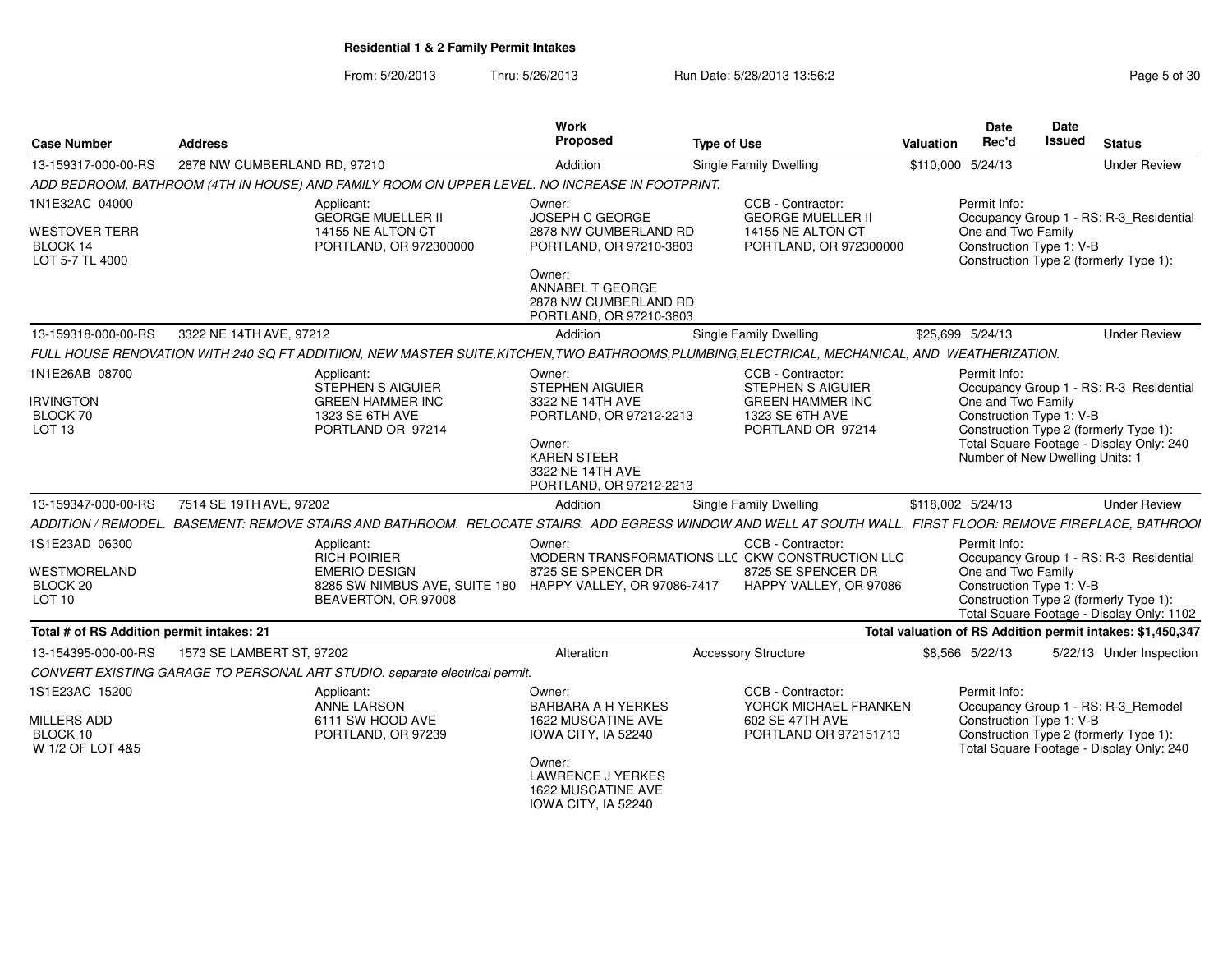From: 5/20/2013Thru: 5/26/2013 **Run Date: 5/28/2013 13:56:2** Page 6 of 30

| <b>Case Number</b><br><b>Address</b>                                                                                       |                               |                                                                                                                          | <b>Work</b><br>Proposed                                                                                                                                                        | <b>Type of Use</b>                                                                                                                     | Valuation        | <b>Date</b><br>Rec'd                                                                                      | <b>Date</b><br>Issued | <b>Status</b>                                                                     |
|----------------------------------------------------------------------------------------------------------------------------|-------------------------------|--------------------------------------------------------------------------------------------------------------------------|--------------------------------------------------------------------------------------------------------------------------------------------------------------------------------|----------------------------------------------------------------------------------------------------------------------------------------|------------------|-----------------------------------------------------------------------------------------------------------|-----------------------|-----------------------------------------------------------------------------------|
| 13-145870-000-00-RS                                                                                                        | 9620 NW GERMANTOWN RD, 97231  |                                                                                                                          | Alteration                                                                                                                                                                     | Decks, Fences, Retaining Walls                                                                                                         | \$15,000 5/24/13 |                                                                                                           | 5/24/13 Issued        |                                                                                   |
| REPLACE THREE EXISTING DECKS, ONE UPPER DECK AND LOWER DECK AT THE SOUTH ELEVATION AND ONE AT THE NORTH AND EAST ELEVATION |                               |                                                                                                                          |                                                                                                                                                                                |                                                                                                                                        |                  |                                                                                                           |                       |                                                                                   |
| 1N1W11BB 04900<br><b>GLEN HARBOR</b><br>BLOCK 12<br>INC PT OF ST ELY OF & ADJ LOT 7&8                                      |                               | Applicant:<br>MIKE MONTGOMERY<br>5531 SW BUDDINGTON ST<br>PORTLAND, OR 97219                                             | Owner:<br><b>JAMES E TAYLOR</b><br>9620 NW GERMANTOWN RD<br>PORTLAND, OR 97231-2721<br>Owner:<br>PATRICIA E TAYLOR<br>9620 NW GERMANTOWN RD<br>PORTLAND, OR 97231-2721         | Primary Contractor:<br>TO BID                                                                                                          |                  | Permit Info:<br>Occupancy Group 1 - RS: U_Decks,<br>Patios, Porches, Carports<br>Construction Type 1: V-B |                       | Construction Type 2 (formerly Type 1):                                            |
| 13-158639-000-00-RS                                                                                                        | 3049 NW GREENBRIAR TER, 97210 |                                                                                                                          | Alteration                                                                                                                                                                     | Decks, Fences, Retaining Walls                                                                                                         | \$12,000 5/23/13 |                                                                                                           | 5/23/13 Issued        |                                                                                   |
|                                                                                                                            |                               | REPLACE / REBUILD TWO EXISTING PERMITTED REAR DECKS IN SAME FOOTPRINT UTILIZING EXISTING FOOTINGS                        |                                                                                                                                                                                |                                                                                                                                        |                  |                                                                                                           |                       |                                                                                   |
| 1N1E32BD 01400<br>WESTOVER TERR<br>BLOCK 19<br>W 36' OF LOT 6<br>E 34' OF LOT 7                                            |                               | Applicant:<br>WALT LORENCE<br><b>LORENCE BROTHERS</b><br><b>CONSTRUCTION INC</b><br>3485 SW 106TH<br>BEAVERTON, OR 97005 | Owner:<br><b>GERIL CULLERS</b><br>3049 NW GREENBRIAR TER<br>PORTLAND, OR 97210-2710<br>Owner:<br><b>LINDSEY HORENBLAS</b><br>3049 NW GREENBRIAR TER<br>PORTLAND, OR 97210-2710 | CCB - Contractor:<br><b>WALT LORENCE</b><br><b>LORENCE BROTHERS</b><br><b>CONSTRUCTION INC</b><br>3485 SW 106TH<br>BEAVERTON, OR 97005 |                  | Permit Info:<br>Occupancy Group 1 - RS: U_Decks,<br>Patios, Porches, Carports<br>Construction Type 1: V-B |                       | Construction Type 2 (formerly Type 1):                                            |
| 13-157878-000-00-RS                                                                                                        | 6335 N CAMPBELL AVE, 97217    |                                                                                                                          | Alteration                                                                                                                                                                     | Garage/Carport                                                                                                                         |                  | \$6,750 5/22/13                                                                                           | 5/22/13 Issued        |                                                                                   |
| SOLAR INSTALLATION OF PV ROOF MOUNT SYSTEM ON GARAGE                                                                       |                               |                                                                                                                          |                                                                                                                                                                                |                                                                                                                                        |                  |                                                                                                           |                       |                                                                                   |
| 1N1E16DA 03300<br>GRANVILLE<br><b>BLOCK7</b><br>INC STRIP W OF & ADJ LOT 7                                                 |                               | Applicant:<br><b>MOLLIE KRELL</b><br>SOLARCITY CORPORATION<br>6132 NE 112TH AVE<br>PORTLAND OR 97220                     | Owner:<br><b>JUSTIN SAMUELSEN</b><br>6335 N CAMPBELL AVE<br>PORTLAND, OR 97217-4914<br>Owner:<br>AMEE SAMUELSEN<br>6335 N CAMPBELL AVE<br>PORTLAND, OR 97217-4914              | CCB - Contractor:<br>SOLARCITY CORPORATION<br>6132 NE 112th AVE<br>PORTLAND, OR 97220                                                  |                  | Permit Info:<br>Occupancy Group 1 - RS: U_Private<br>Garage\Utility Misc.<br>Construction Type 1: V-B     |                       | Construction Type 2 (formerly Type 1):                                            |
| 13-103599-000-00-RS                                                                                                        | 9311 N WILLAMETTE BLVD, 97203 |                                                                                                                          | Alteration                                                                                                                                                                     | <b>Single Family Dwelling</b>                                                                                                          |                  | \$6,750 5/22/13                                                                                           | 5/22/13 Issued        |                                                                                   |
| SOLAR - 3.84kW ROOF MOUNT PV SYSTEM                                                                                        |                               |                                                                                                                          |                                                                                                                                                                                |                                                                                                                                        |                  |                                                                                                           |                       |                                                                                   |
| 1N1W01CC 08000<br>VINELAND<br>NWLY 9' OF LOT 9<br><b>LOT 10</b>                                                            |                               | Applicant:<br><b>MOLLIE KRELL</b><br>SOLARCITY CORPORATION<br>6132 NE 112TH AVE<br>PORTLAND OR 97220                     | Owner:<br><b>SUSAN GERE</b><br>9311 N WILLAMETTE BLVD<br>PORTLAND, OR 97203-2958                                                                                               | CCB - Contractor:<br>SOLARCITY CORPORATION<br>6132 NE 112th AVE<br>PORTLAND, OR 97220                                                  |                  | Permit Info:<br>One and Two Family<br>Construction Type 1: V-B                                            |                       | Occupancy Group 1 - RS: R-3 Residential<br>Construction Type 2 (formerly Type 1): |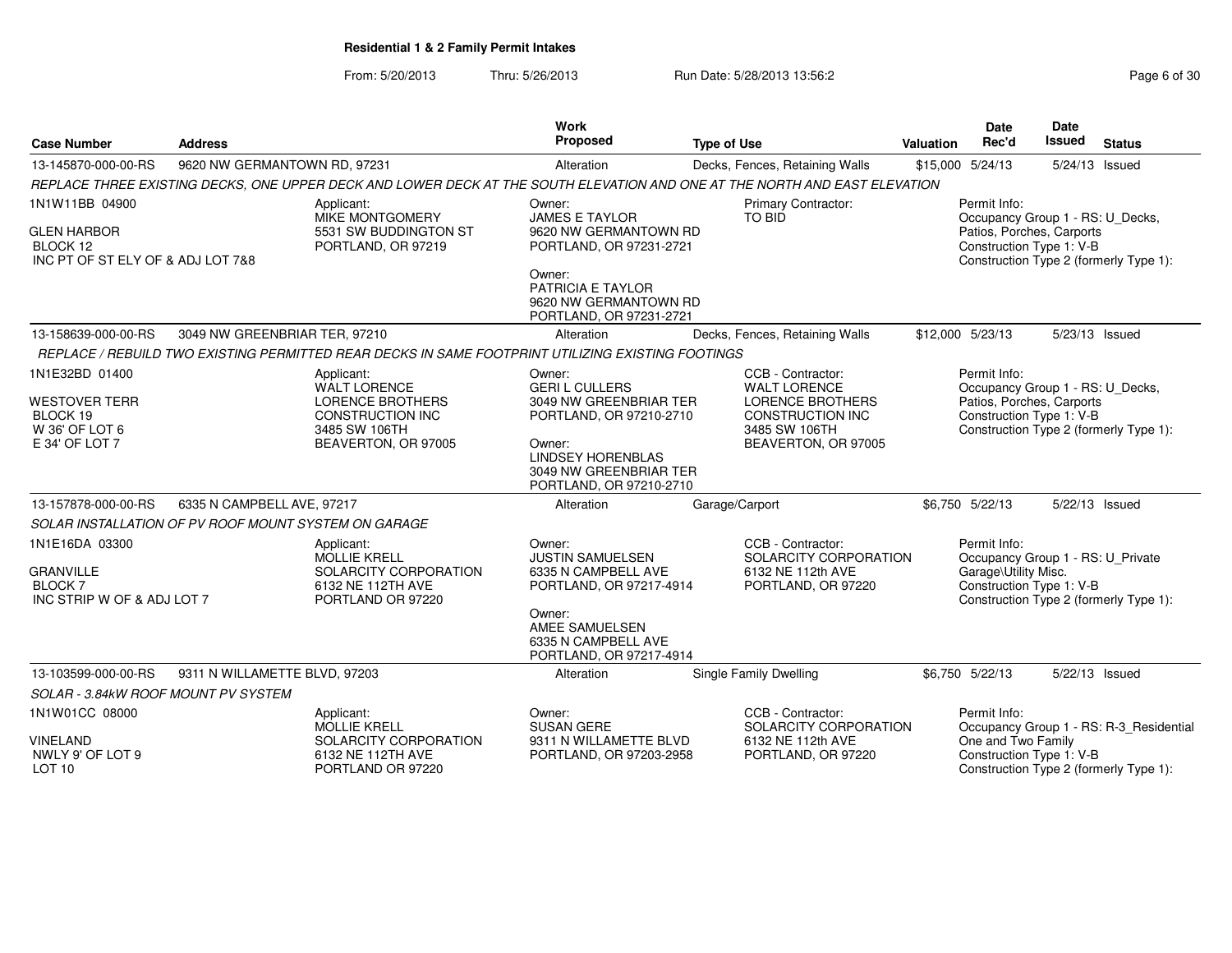From: 5/20/2013Thru: 5/26/2013 Run Date: 5/28/2013 13:56:2<br>
Rage 7 of 30

| <b>Case Number</b>                                                                             | <b>Address</b>           |                                                                                                                                          | <b>Work</b><br><b>Proposed</b>                                                                                                                                                                                                                                      | <b>Type of Use</b>                                                                                                                                               | Valuation | <b>Date</b><br>Rec'd                                           | Date<br>Issued | <b>Status</b>                                                                                                                          |  |  |
|------------------------------------------------------------------------------------------------|--------------------------|------------------------------------------------------------------------------------------------------------------------------------------|---------------------------------------------------------------------------------------------------------------------------------------------------------------------------------------------------------------------------------------------------------------------|------------------------------------------------------------------------------------------------------------------------------------------------------------------|-----------|----------------------------------------------------------------|----------------|----------------------------------------------------------------------------------------------------------------------------------------|--|--|
| 13-119202-REV-01-RS                                                                            | 2203 SE 60TH AVE, 97215  |                                                                                                                                          | Alteration                                                                                                                                                                                                                                                          | Single Family Dwelling                                                                                                                                           |           | \$50,000 5/21/13                                               |                | 5/21/13 Issued                                                                                                                         |  |  |
|                                                                                                |                          |                                                                                                                                          |                                                                                                                                                                                                                                                                     | VALUE ADDED REVISION TO CREATE ADU IN BASEMENT. THIS PERMIT IS FOR INTERIOR BUILD-OUT ONLY. SEE PREVIOUS PERMITS FOR EXTERIOR STAIRS AND STRUCTURAL UPGRADES THR |           |                                                                |                |                                                                                                                                        |  |  |
| 1S2E06DD 11100<br>HUTCHINSONS ADD<br>BLOCK <sub>3</sub><br>LOT <sub>11</sub>                   |                          | Applicant:<br><b>LIBBY HOLAH</b><br><b>HOLAH DESIGN &amp;</b><br>ARCHITECTURE, LLC<br>710 NE 21st Avenue Suite 202<br>Portland, OR 97212 | Owner:<br>CCB - Contractor:<br><b>TRACY DAVIS</b><br>NORTHWEST CRAFTSMAN LLC<br>2203 SE 60TH AVE<br>12791 SE EVENING STAR LANE<br>PORTLAND, OR 97215-4020<br>HAPPY VALLEY, OR 97086<br>Owner:<br><b>JANEL HANSON</b><br>2203 SE 60TH AVE<br>PORTLAND, OR 97215-4020 |                                                                                                                                                                  |           | Permit Info:<br>One and Two Family<br>Construction Type 1: V-B |                | Occupancy Group 1 - RS: R-3 Residential<br>Construction Type 2 (formerly Type 1):<br>Number of New Dwelling Units: 1<br>5/23/13 Issued |  |  |
| 13-142712-REV-01-RS                                                                            | 3229 SE TAYLOR ST, 97214 |                                                                                                                                          | Alteration                                                                                                                                                                                                                                                          | Single Family Dwelling                                                                                                                                           |           | \$5,600 5/23/13                                                |                |                                                                                                                                        |  |  |
|                                                                                                |                          | REVISION - ADD CMU RETAINING WALL IN EXISTING CRAWLSPACE - NO EXTERIOR CHANGES                                                           |                                                                                                                                                                                                                                                                     |                                                                                                                                                                  |           |                                                                |                |                                                                                                                                        |  |  |
| 1S1E01BD 00900<br>SUNNYSIDE & PLAT 2 & 3<br>BLOCK 28<br>LOT <sub>9</sub>                       |                          | Applicant:<br><b>PAUL R BARKER</b><br>3124 SE TAYLOR ST<br>PORTLAND, OR 97214-4037                                                       | Owner:<br>PAUL R BARKER<br>3124 SE TAYLOR ST<br>PORTLAND, OR 97214-4037<br>Owner:<br><b>NORA K BARKER</b><br>3124 SE TAYLOR ST<br>PORTLAND, OR 97214-4037                                                                                                           |                                                                                                                                                                  |           | Permit Info:<br>One and Two Family<br>Construction Type 1: V-B |                | Occupancy Group 1 - RS: R-3_Residential<br>Construction Type 2 (formerly Type 1):                                                      |  |  |
| 13-145592-REV-01-RS                                                                            | 8053 SE MILL ST, 97215   |                                                                                                                                          | Alteration                                                                                                                                                                                                                                                          | <b>Single Family Dwelling</b>                                                                                                                                    |           | \$5/22/13                                                      |                | 5/22/13 Issued                                                                                                                         |  |  |
|                                                                                                |                          | REVISION TO INFILL EXISTING EXTERIOR DOOR ON EAST SIDE OF HOUSE AND INSTALL NEW DOOR OPENING ON NORTH SIDE                               |                                                                                                                                                                                                                                                                     |                                                                                                                                                                  |           |                                                                |                |                                                                                                                                        |  |  |
| 1S2E05DA 04400<br><b>TABORSIDE</b><br>BLOCK 17<br>LOT <sub>19</sub>                            |                          | Applicant:<br><b>BO MANDOE</b><br>8053 SE MILL ST<br>PORTLAND, OR 97215                                                                  | Owner:<br><b>BONNIE MANDOE</b><br>825 QUESENBERRY ST<br>LAS CRUCES, NM 88005                                                                                                                                                                                        |                                                                                                                                                                  |           | Permit Info:<br>One and Two Family<br>Construction Type 1: V-B |                | Occupancy Group 1 - RS: R-3 Residential<br>Construction Type 2 (formerly Type 1):                                                      |  |  |
| 13-145938-000-00-RS                                                                            | 7408 SE 42ND AVE, 97206  |                                                                                                                                          | Alteration                                                                                                                                                                                                                                                          | Single Family Dwelling                                                                                                                                           |           | \$6,750 5/22/13                                                |                | 5/22/13 Issued                                                                                                                         |  |  |
|                                                                                                |                          | NEW 3.43kw PV ARRAY ROOF MOUNTED ON SINGLE FAMILY RESIDENCE                                                                              |                                                                                                                                                                                                                                                                     |                                                                                                                                                                  |           |                                                                |                |                                                                                                                                        |  |  |
| 1S2E19BC 11600<br><b>EAST MORELAND HTS</b><br>BLOCK <sub>9</sub><br>$1$ OT 1<br>W 15' OF LOT 2 |                          | Applicant:<br><b>MOLLIE KRELL</b><br>SOLARCITY CORPORATION<br>6132 NE 112TH AVE<br>PORTLAND OR 97220                                     | Owner:<br><b>TIMOTHY E EVENS</b><br>7408 SE 42ND AVE<br>PORTLAND, OR 97206-8406<br>Owner:<br><b>MARY K EVENS</b><br>7408 SE 42ND AVE<br>PORTLAND, OR 97206-8406                                                                                                     | CCB - Contractor:<br>SOLARCITY CORPORATION<br>6132 NE 112th AVE<br>PORTLAND, OR 97220                                                                            |           | Permit Info:<br>One and Two Family<br>Construction Type 1: V-B |                | Occupancy Group 1 - RS: R-3_Residential<br>Construction Type 2 (formerly Type 1):                                                      |  |  |
| 13-150848-000-00-RS                                                                            | 2505 NE 32ND PL, 97212   |                                                                                                                                          | Alteration                                                                                                                                                                                                                                                          | Single Family Dwelling                                                                                                                                           |           | \$6,750 5/21/13                                                |                | 5/21/13 Issued                                                                                                                         |  |  |
| SOLAR 3.760 KW PV ROOF MOUNT SYSTEM                                                            |                          |                                                                                                                                          |                                                                                                                                                                                                                                                                     |                                                                                                                                                                  |           |                                                                |                |                                                                                                                                        |  |  |
| 1N1E25CA 01900<br>FERNWOOD SUB OF TR 1 & 4<br>BLOCK <sub>2</sub><br>LOT <sub>6</sub>           |                          | Applicant:<br>Dale Krueger<br>PRO STAT SERVICES LLC<br>8122 NE 91ST ST<br>VANCOVER WA 98662                                              | Owner:<br><b>RICHARD NISHIMURA</b><br>2505 NE 32ND PL<br>PORTLAND, OR 97212                                                                                                                                                                                         | CCB - Contractor:<br><b>PRO STAT SERVICES LLC</b><br>8122 NE 91ST ST<br>VANCOUVER, WA 98662                                                                      |           | Permit Info:<br>One and Two Family<br>Construction Type 1: V-B |                | Occupancy Group 1 - RS: R-3 Residential<br>Construction Type 2 (formerly Type 1):                                                      |  |  |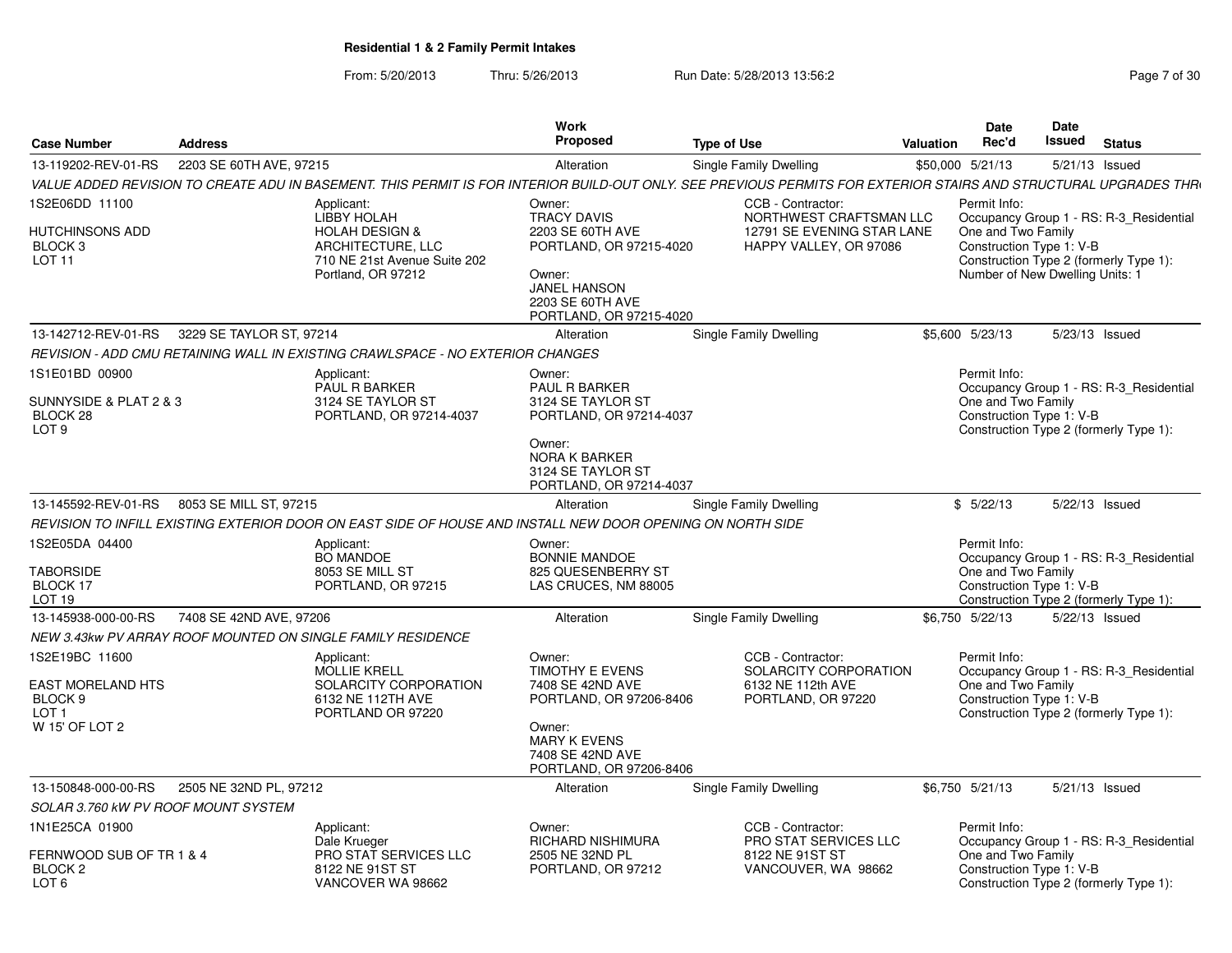From: 5/20/2013Thru: 5/26/2013 Run Date: 5/28/2013 13:56:2<br>
Rage 8 of 30

| <b>Case Number</b>                                                                | <b>Address</b>                                              |                                                                                                                        | Work<br>Proposed                                                                  | <b>Type of Use</b>                                                                                                                                             | <b>Valuation</b> | <b>Date</b><br>Rec'd                                           | <b>Date</b><br>Issued | <b>Status</b>                                                                                                             |
|-----------------------------------------------------------------------------------|-------------------------------------------------------------|------------------------------------------------------------------------------------------------------------------------|-----------------------------------------------------------------------------------|----------------------------------------------------------------------------------------------------------------------------------------------------------------|------------------|----------------------------------------------------------------|-----------------------|---------------------------------------------------------------------------------------------------------------------------|
| 13-153403-000-00-RS                                                               | 2981 SW FAIRVIEW BLVD, 97201                                |                                                                                                                        | Alteration                                                                        | Single Family Dwelling                                                                                                                                         |                  | \$7,138 5/21/13                                                |                       | 5/21/13 Issued                                                                                                            |
|                                                                                   |                                                             |                                                                                                                        |                                                                                   | REMODEL EXISTING KITCHEN AND 1/2 BATH BY RECONFIGURING INTERIOR WALLS, CHANGING DOOR LOCATION FROM KITCHEN TO ATTACHED GARAGE, ADDING SUPPORT BEAMS IN UNFINIS |                  |                                                                |                       |                                                                                                                           |
| 1N1E32DC 10400<br><b>ARLINGTON HTS &amp; RPLT</b><br>BLOCK 18<br>LOT <sub>6</sub> |                                                             | Applicant:<br><b>GARY COOK</b><br>326 SE 141<br>PORTLAND, OR                                                           | Owner:<br><b>SCOTT W WREN</b><br>2981 SW FAIRVIEW BLVD<br>PORTLAND, OR 97205-5828 | CCB - Contractor:<br><b>JOHN WEBB CONSTRUCTION &amp;</b><br><b>DESIGN LLC</b><br>PO BOX 71845<br><b>EUGENE, OR 97401</b>                                       |                  | Permit Info:<br>Construction Type 1: V-B                       |                       | Occupancy Group 1 - RS: R-3_Remodel<br>Construction Type 2 (formerly Type 1):<br>Total Square Footage - Display Only: 200 |
|                                                                                   |                                                             |                                                                                                                        | Owner:<br>RACHELLE M RICHMOND<br>2981 SW FAIRVIEW BLVD<br>PORTLAND, OR 97205-5828 |                                                                                                                                                                |                  |                                                                |                       |                                                                                                                           |
| 13-154756-000-00-RS                                                               | 4829 SE 71ST AVE, 97206                                     |                                                                                                                        | Alteration                                                                        | Single Family Dwelling                                                                                                                                         |                  | \$9,993 5/21/13                                                |                       | 5/21/13 Issued                                                                                                            |
|                                                                                   |                                                             |                                                                                                                        |                                                                                   | DEMO OF WALLS ON MAIN FLOOR FAMILY ROOM. BATHROOM. AND UTILITY ROOM. AND RECONFIGURATION OF SPACE FOR NEW MASTER BEDROOM. BATHROOM. AND NEW HALF BATH          |                  |                                                                |                       |                                                                                                                           |
| 1S2E17BA 14000<br><b>FIRLAND</b><br>BLOCK <sub>8</sub><br>LOT <sub>4</sub>        |                                                             | Applicant:<br><b>TOMAS</b><br>AMERICAN MASTERCRAFT DBA<br><b>ACCURATE BUILDING</b><br>PO BOX 3405<br>GRESHAM, OR 97030 | Owner:<br><b>LEWIS G LUNN</b><br>818 SE MILLER ST<br>PORTLAND, OR 97202           | CCB - Contractor:<br><b>TOMAS</b><br>AMERICAN MASTERCRAFT DBA<br><b>ACCURATE BUILDING</b><br>PO BOX 3405<br>GRESHAM, OR 97030                                  |                  | Permit Info:<br>Construction Type 1: V-B                       |                       | Occupancy Group 1 - RS: R-3_Remodel<br>Construction Type 2 (formerly Type 1):<br>Total Square Footage - Display Only: 280 |
| 13-155823-000-00-RS                                                               | 6342 NE 32ND PL, 97211                                      |                                                                                                                        | Alteration                                                                        | Single Family Dwelling                                                                                                                                         |                  | \$6.750 5/24/13                                                |                       | 5/24/13 Issued                                                                                                            |
|                                                                                   | SOLAR 2.58 Kw PV SYSTEM PRESCRIPTIVE PATH ROOF MOUNT SYSTEM |                                                                                                                        |                                                                                   |                                                                                                                                                                |                  |                                                                |                       |                                                                                                                           |
| 1N1E13CA 01600<br><b>IRVINGTON PK</b><br>BLOCK 51<br>LOT <sub>17</sub>            |                                                             | Applicant:<br>SOLARCITY CORPORATION<br>6132 NE 112th AVE<br>PORTLAND, OR 97220                                         | Owner:<br>DOUGLAS L BEAL<br>6342 NE 32ND PL<br>PORTLAND, OR 97211                 | CCB - Contractor:<br>SOLARCITY CORPORATION<br>6132 NE 112th AVE<br>PORTLAND, OR 97220                                                                          |                  | Permit Info:<br>One and Two Family<br>Construction Type 1: V-B |                       | Occupancy Group 1 - RS: R-3 Residential<br>Construction Type 2 (formerly Type 1):                                         |
| 13-156037-000-00-RS                                                               | 2224 NE 43RD AVE - Unit B. 97213                            |                                                                                                                        | Alteration                                                                        | Single Family Dwelling                                                                                                                                         |                  | \$6.750 5/24/13                                                |                       | 5/24/13 Issued                                                                                                            |
|                                                                                   | SOLAR - 4.08 KW PV PRESCRIPTIVE PATH ROOF MOUNT SYSTEM      |                                                                                                                        |                                                                                   |                                                                                                                                                                |                  |                                                                |                       |                                                                                                                           |
| 1N2E30CB 18200                                                                    |                                                             | Applicant:<br>SOLARCITY CORPORATION<br>6132 NE 112th AVE<br>PORTLAND, OR 97220                                         | Owner:<br><b>MICHAEL R WALTERS</b><br>2224 NE 43RD AVE<br>PORTLAND, OR 97213-1331 | CCB - Contractor:<br>SOLARCITY CORPORATION<br>6132 NE 112th AVE<br>PORTLAND, OR 97220                                                                          |                  | Permit Info:<br>One and Two Family<br>Construction Type 1: V-B |                       | Occupancy Group 1 - RS: R-3_Residential<br>Construction Type 2 (formerly Type 1):                                         |
| 13-156074-000-00-RS                                                               | 1912 SE 36TH AVE, 97214                                     |                                                                                                                        | Alteration                                                                        | Single Family Dwelling                                                                                                                                         |                  | \$17,000 5/21/13                                               |                       | 5/21/13 Issued                                                                                                            |
|                                                                                   |                                                             | REBUILD EXISTING ATTACHED 1-CAR GARAGE USING EXISTING FOUNDATION SYSTEM.                                               |                                                                                   |                                                                                                                                                                |                  |                                                                |                       |                                                                                                                           |
| 1S1E01DB 04800                                                                    |                                                             | Applicant:<br>SWANSON CONSTRUCTION INC                                                                                 | Owner:<br><b>SURAH H HIRSCH</b>                                                   | CCB - Contractor:<br>SWANSON CONSTRUCTION INC                                                                                                                  |                  | Permit Info:                                                   |                       | Occupancy Group 1 - RS: U_Private                                                                                         |
| PARK VIEW RPLT & EXTD<br>BLOCK <sub>3</sub><br>LOT <sub>1</sub>                   |                                                             | PO BOX 1874<br>SANDY, OR 97055                                                                                         | 1912 SE 36TH AVE<br>PORTLAND, OR 97214-5130                                       | PO BOX 1874<br>SANDY, OR 97055                                                                                                                                 |                  | Garage\Utility Misc.<br>Construction Type 1: V-B               |                       | Construction Type 2 (formerly Type 1): V-B<br>Total Square Footage - Display Only: 254                                    |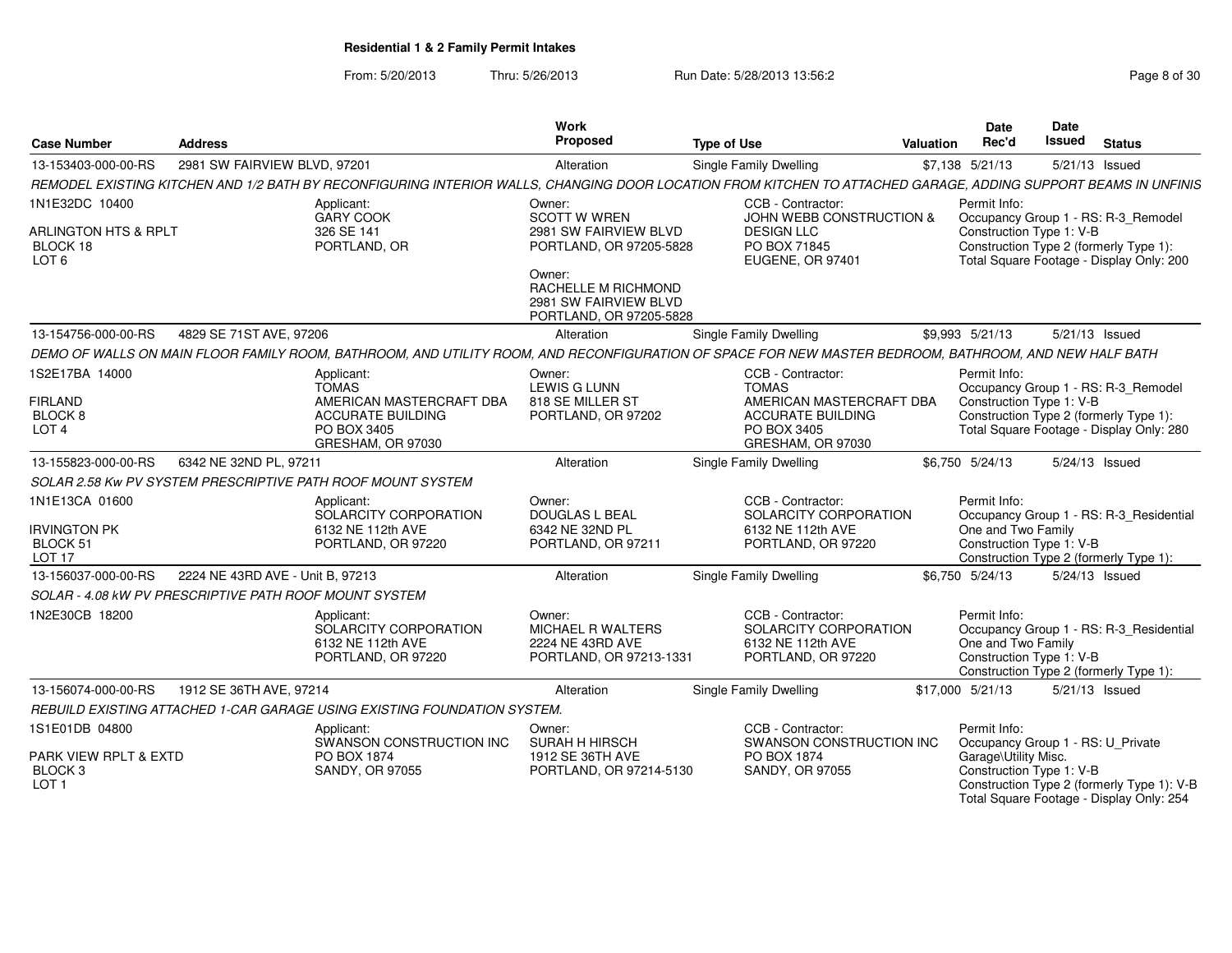From: 5/20/2013Thru: 5/26/2013 Run Date: 5/28/2013 13:56:2<br>
Rage 9 of 30

| <b>Case Number</b>                                       | <b>Address</b>                                                                                                                                                             | Work<br>Proposed                                                               | <b>Type of Use</b>                                                                        | <b>Valuation</b> | Date<br>Rec'd                                                                            | Date<br>Issued | <b>Status</b>                           |
|----------------------------------------------------------|----------------------------------------------------------------------------------------------------------------------------------------------------------------------------|--------------------------------------------------------------------------------|-------------------------------------------------------------------------------------------|------------------|------------------------------------------------------------------------------------------|----------------|-----------------------------------------|
| 13-156984-000-00-RS                                      | 860 N HOLLAND ST, 97217                                                                                                                                                    | Alteration                                                                     | <b>Single Family Dwelling</b>                                                             |                  | \$800 5/21/13                                                                            | 5/21/13 Final  |                                         |
| <b>VOLUNTARY SEISMIC STRENGTHENING</b>                   |                                                                                                                                                                            |                                                                                |                                                                                           |                  |                                                                                          |                |                                         |
| 1N1E15BA 17400                                           | Applicant:<br><b>STEVEN M WHITSON</b>                                                                                                                                      | Owner:<br><b>STEVEN M WHITSON</b>                                              |                                                                                           |                  | Permit Info:                                                                             |                | Occupancy Group 1 - RS: R-3 Residential |
| <b>FAIRPORT</b><br>BLOCK 28<br>W 1/2 OF LOT 1&2          | 7135 N SEWARD AVE<br>PORTLAND, OR 97217-5839                                                                                                                               | 7135 N SEWARD AVE<br>PORTLAND, OR 97217-5839                                   |                                                                                           |                  | One and Two Family<br>Construction Type 1: V-B                                           |                | Construction Type 2 (formerly Type 1):  |
|                                                          |                                                                                                                                                                            | Owner:<br><b>RESA R BOXELL</b><br>7135 N SEWARD AVE<br>PORTLAND, OR 97217-5839 |                                                                                           |                  |                                                                                          |                |                                         |
| 13-157039-000-00-RS                                      | 315 NW ROYAL BLVD, 97229                                                                                                                                                   | Alteration                                                                     | Single Family Dwelling                                                                    |                  | \$50,000 5/23/13                                                                         | 5/23/13 Issued |                                         |
|                                                          | CONVERT GARAGE AND BASEMENT TO LIVING SPACE TO INCLUDE BEDROOM, BATH AND FAMILY ROOM; REMOVE EXISTING DECK, REPLACE WITH NEW ELEVATED WRAP AROUND DECK; REM                |                                                                                |                                                                                           |                  |                                                                                          |                |                                         |
| 1N1W36DA 02100                                           | Applicant:<br>MELISSA MCCALL                                                                                                                                               | Owner:<br><b>MARY BETH FEE</b>                                                 | CCB - Contractor:<br>BERENICE DORSEY                                                      |                  | Permit Info:                                                                             |                | Occupancy Group 1 - RS: R-3_Residential |
| <b>BARNES PK HTS</b><br>BLOCK D&I TL 2100                | <b>MCCALL DESIGN LLC</b><br>4336 NE 65TH AVE<br>PORTLAND OR 97218                                                                                                          | 315 NW ROYAL BLVD<br>PORTLAND, OR 97210-1049                                   | MOVE IN READY LLC<br>PMB#320, 6663 SW BEAVERTON<br><b>HILLSDALE</b><br>PORTLAND, OR 97225 |                  | One and Two Family<br>Construction Type 1: V-B<br>Construction Type 2 (formerly Type 1): |                |                                         |
| 13-157041-000-00-RS                                      | 9311 N WILLAMETTE BLVD, 97203                                                                                                                                              | Alteration                                                                     | <b>Single Family Dwelling</b>                                                             |                  | \$8,000 5/21/13                                                                          | 5/21/13 Issued |                                         |
|                                                          | REPLACE PORTION OF FOUNDATION WALL ON NORTH SIDE OF HOUSE WITH NEW: EXISTING WINDOW TO REMAIN                                                                              |                                                                                |                                                                                           |                  |                                                                                          |                |                                         |
| 1N1W01CC 08000                                           | Applicant:<br><b>GOOD ENERGY RETROFIT LLC</b>                                                                                                                              | Owner:<br><b>SUSAN GERE</b>                                                    | CCB - Contractor:<br><b>GOOD ENERGY RETROFIT LLC</b>                                      |                  | Permit Info:                                                                             |                | Occupancy Group 1 - RS: R-3_Residential |
| <b>VINELAND</b><br>NWLY 9' OF LOT 9<br>LOT <sub>10</sub> | 1132 SW 57TH AVE<br>PORTLAND, OR 97221                                                                                                                                     | 9311 N WILLAMETTE BLVD<br>PORTLAND, OR 97203-2958                              | 1132 SW 57TH AVE<br>PORTLAND, OR 97221                                                    |                  | One and Two Family<br>Construction Type 1: V-B<br>Construction Type 2 (formerly Type 1): |                |                                         |
| 13-157205-000-00-RS                                      | 4932 NE 9TH AVE, 97211                                                                                                                                                     | Alteration                                                                     | <b>Single Family Dwelling</b>                                                             |                  | \$90,000 5/21/13                                                                         |                | <b>Under Review</b>                     |
|                                                          | ADDING UPPER BATH, ELIMINATE BASEMENT BATH, RECONFIGURE MAINFLOOR BATHROOM AND KITCHEN, NEW BASEMENT STAIRS,PARTIAL ELECTRICAL, PLUMBING AND FURNACE                       |                                                                                |                                                                                           |                  |                                                                                          |                |                                         |
| 1N1E23BD 07400                                           | Applicant:<br><b>MIKE HUBBELL</b>                                                                                                                                          | Owner:<br><b>LYDIA R LALIC</b>                                                 | CCB - Contractor:<br><b>GENE</b>                                                          |                  | Permit Info:                                                                             |                | Occupancy Group 1 - RS: R-3_Residential |
| ALBINA HTS                                               | PORTLAND DEVELOPMENT                                                                                                                                                       | 4932 NE 9TH AVE                                                                | PORTLAND DEVELOPMENT                                                                      |                  | One and Two Family                                                                       |                |                                         |
| <b>BLOCK1</b><br>LOT 4 TL 7400                           | <b>GROUP LLC</b><br>11124 NE HALSEY ST. PMB 643<br>PORTLAD OR 97220                                                                                                        | PORTLAND, OR 97211-4514                                                        | <b>GROUP LLC</b><br>11124 NE HALSEY ST. PMB 643<br>PORTLAND, OR 97220                     |                  | Construction Type 1: V-B<br>Construction Type 2 (formerly Type 1):                       |                |                                         |
| 13-157211-000-00-RS                                      | 8320 NE HOLLADAY ST, 97220                                                                                                                                                 | Alteration                                                                     | <b>Single Family Dwelling</b>                                                             |                  | \$100 5/21/13                                                                            | 5/21/13 Issued |                                         |
|                                                          | PERMIT REQUIRED PER VIOLATION 11-167138-VI TO REMOVE THE WALLS AND STRUCTURAL ELEMENTS WHICH CONVERTED A CARPORT TO SHOP SPACE. (Violation letter provides an option for c |                                                                                |                                                                                           |                  |                                                                                          |                |                                         |
| 1N2E33BB 09500                                           | Applicant:                                                                                                                                                                 | Owner:                                                                         |                                                                                           |                  | Permit Info:                                                                             |                |                                         |
| <b>LEE BOW PK</b>                                        | <b>QUAN MINH NGUYEN</b><br>14205 SE STARK ST                                                                                                                               | <b>QUAN MINH NGUYEN</b><br>14205 SE STARK ST                                   |                                                                                           |                  | One and Two Family                                                                       |                | Occupancy Group 1 - RS: R-3_Residential |
| BLOCK 4<br>LOT 17&18                                     | PORTLAND, OR 97233-2149                                                                                                                                                    | PORTLAND, OR 97233-2149                                                        |                                                                                           |                  | Construction Type 1: V-B                                                                 |                | Construction Type 2 (formerly Type 1):  |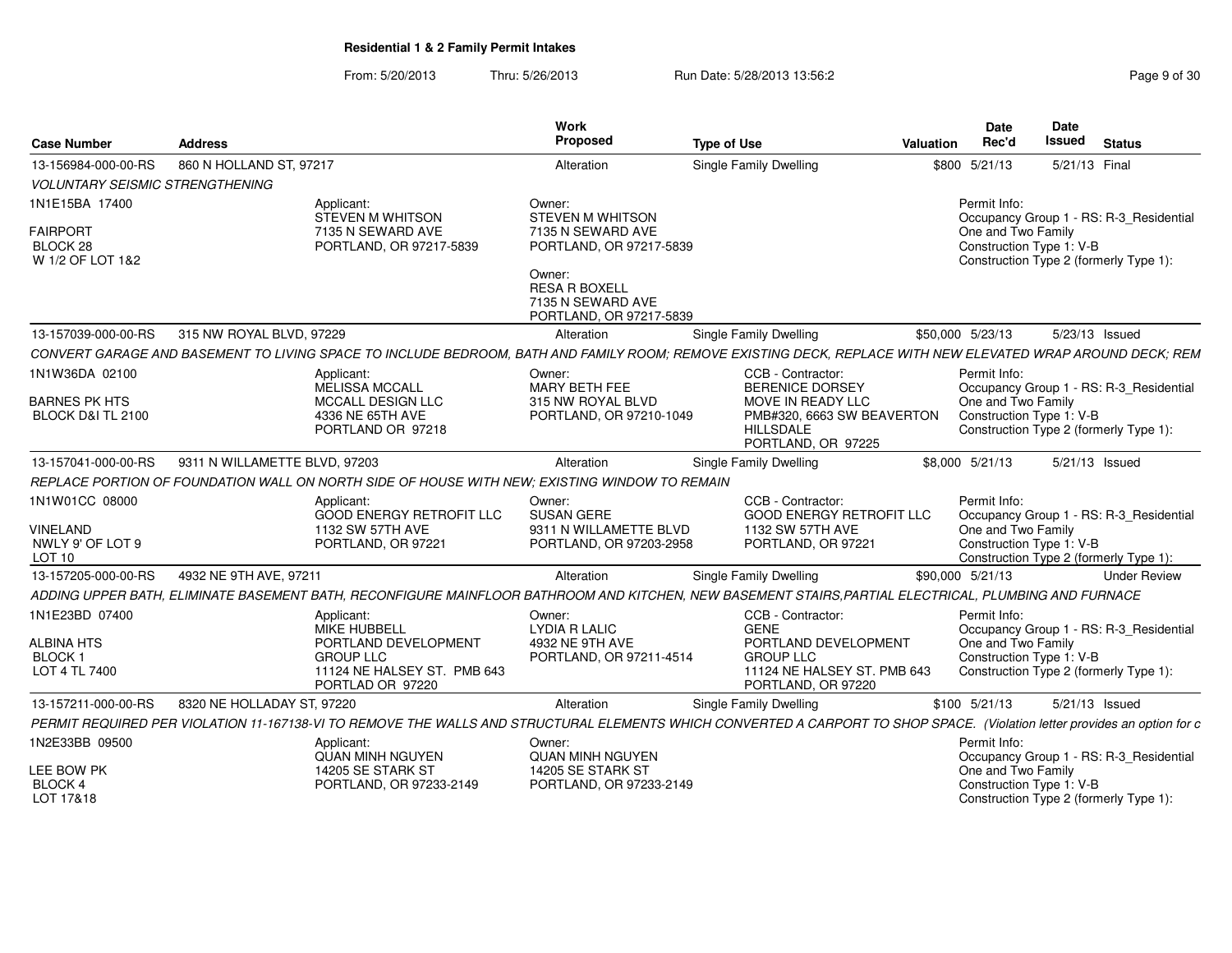From: 5/20/2013Thru: 5/26/2013 Run Date: 5/28/2013 13:56:2<br>
Report 5/26/2013

| <b>Case Number</b>                                                 | <b>Address</b>              |                                                                                                                                                                 | <b>Work</b><br>Proposed                                                                                                   | <b>Type of Use</b>                                                                                                                                                                                                                                                                                                                                                                          | Valuation | Date<br>Rec'd                                                                                                                       | Date<br>Issued | <b>Status</b>  |                     |
|--------------------------------------------------------------------|-----------------------------|-----------------------------------------------------------------------------------------------------------------------------------------------------------------|---------------------------------------------------------------------------------------------------------------------------|---------------------------------------------------------------------------------------------------------------------------------------------------------------------------------------------------------------------------------------------------------------------------------------------------------------------------------------------------------------------------------------------|-----------|-------------------------------------------------------------------------------------------------------------------------------------|----------------|----------------|---------------------|
| 13-157234-000-00-RS                                                | 1124 SE LEXINGTON ST, 97202 |                                                                                                                                                                 | Alteration                                                                                                                | Single Family Dwelling                                                                                                                                                                                                                                                                                                                                                                      | \$2,000   | 5/21/13                                                                                                                             |                | 5/21/13 Issued |                     |
|                                                                    |                             | NEW SUPPORT BEAM AND TWO NEW EGRESS WINDOWS (EAST AND WEST SIDES) IN BASEMENT                                                                                   |                                                                                                                           |                                                                                                                                                                                                                                                                                                                                                                                             |           |                                                                                                                                     |                |                |                     |
| 1S1E23CA 13100                                                     |                             | Applicant:                                                                                                                                                      | Owner:                                                                                                                    | CCB - Contractor:                                                                                                                                                                                                                                                                                                                                                                           |           | Permit Info:                                                                                                                        |                |                |                     |
| <b>CITY VIEW PK</b><br>BLOCK <sub>2</sub><br>LOT <sub>7</sub>      |                             | RAYMOND M WILSON<br>PO BOX 90041<br>PORTLAND, OR 97290                                                                                                          | DAVID R LOWE-ROGSTAD<br>1124 SE LEXINGTON ST<br>PORTLAND, OR 97202-6362<br>Owner:                                         | RAYMOND M WILSON<br>PO BOX 90041<br>PORTLAND, OR 97290                                                                                                                                                                                                                                                                                                                                      |           | Occupancy Group 1 - RS: R-3_Residential<br>One and Two Family<br>Construction Type 1: V-B<br>Construction Type 2 (formerly Type 1): |                |                |                     |
|                                                                    |                             |                                                                                                                                                                 | DANA S LOWE-ROGSTAD<br>1124 SE LEXINGTON ST<br>PORTLAND, OR 97202-6362                                                    |                                                                                                                                                                                                                                                                                                                                                                                             |           |                                                                                                                                     |                |                |                     |
| 13-157259-000-00-RS                                                | 3932 NE 37TH AVE, 97212     |                                                                                                                                                                 | Alteration                                                                                                                | <b>Single Family Dwelling</b>                                                                                                                                                                                                                                                                                                                                                               |           | \$75,000 5/21/13                                                                                                                    |                |                | <b>Under Review</b> |
|                                                                    |                             | DEMO CHIMNEY AND FIREPLACE,NEW WATER HEATER,FURNACE ANDE VENTS,REMODELO KITCHEN PER PLANS AND ENGINEEERING, PLUGS AND SWITCHES TO CODE.                         |                                                                                                                           |                                                                                                                                                                                                                                                                                                                                                                                             |           |                                                                                                                                     |                |                |                     |
| 1N1E24DD 08200                                                     |                             | Applicant:                                                                                                                                                      | Owner:                                                                                                                    | CCB - Contractor:                                                                                                                                                                                                                                                                                                                                                                           |           | Permit Info:                                                                                                                        |                |                |                     |
| WILSHIRE<br>BLOCK 14 S 62' OF LOT 6                                |                             | Joshua Salinger<br>BIRDSMOUTH CONSTRUCTION LLO 3932 NE 37TH AVE<br>1633 SE 55TH AVE<br>PORTLAND, OR 97215                                                       | <b>BRUCE S DUDLEY</b><br>PORTLAND, OR 97212-1842<br>Owner:<br>MARGO DUDLEY<br>3932 NE 37TH AVE<br>PORTLAND, OR 97212-1842 | <b>DRAGOS SALAR</b><br>SALAR ELECTRIC LLC<br>19645 SE WOODED HILLS DR<br>DAMASCUS, OR 97089<br>CCB - Contractor:<br><b>JOSHUA SALINGER</b><br>BIRDSMOUTH CONSTRUCTION LL<br>1633 SE 55TH AVE<br>PORTLAND OR 97215<br>CCB - Contractor:<br>elite mechanical llc<br>troutdale<br>580 sw 12 circle<br>troutdale or 97060<br>CCB - Contractor:<br><b>KELSO PLUMBING LLC</b><br>768 SE 193RD AVE |           | Occupancy Group 1 - RS: R-3_Residential<br>One and Two Family<br>Construction Type 1: V-B<br>Construction Type 2 (formerly Type 1): |                |                |                     |
|                                                                    |                             |                                                                                                                                                                 |                                                                                                                           | PORTLAND, OR 97233                                                                                                                                                                                                                                                                                                                                                                          |           |                                                                                                                                     |                |                |                     |
| 13-157261-000-00-RS                                                | 5237 SE 104TH AVE, 97266    | FIRE DAMAGE REPAIR - DRAWINGS NOT REQUIRED WITH THE FOLLOWING SCOPE OF WORK (PER CURT FRENCH - SEE 13-132113-FD COMMENT TAB):1. DOUBLE OR REPLACE CHARRED RAFT. | Alteration                                                                                                                | Single Family Dwelling                                                                                                                                                                                                                                                                                                                                                                      |           | \$18,000 5/23/13                                                                                                                    |                | 5/23/13 Issued |                     |
| 1S2E15BC 14400                                                     |                             | Applicant:                                                                                                                                                      | Owner:                                                                                                                    | CCB - Contractor:                                                                                                                                                                                                                                                                                                                                                                           |           | Permit Info:                                                                                                                        |                |                |                     |
| <b>FOWLERS SUB</b><br><b>BLOCK1</b><br>LOT 1 EXC PT IN WALDEN PARK |                             | Robert Hayden<br>3344 NE 25th Avenue<br>Portland, OR 97212                                                                                                      | THEODORE E BALLIS<br>14202 NE BRAZEE ST<br>PORTLAND, OR 97230-3821                                                        | NORTHWEST RESTORATION /<br><b>CONNIC ENTERPRISES INC</b><br>PO BOX 3264<br>TUALATIN OR 97062                                                                                                                                                                                                                                                                                                |           | Occupancy Group 1 - RS: R-3_Remodel<br>Construction Type 1: V-B<br>Construction Type 2 (formerly Type 1):                           |                |                |                     |
|                                                                    |                             |                                                                                                                                                                 | Owner:<br><b>MARY BALLIS</b><br>14202 NE BRAZEE ST<br>PORTLAND, OR 97230-3821                                             |                                                                                                                                                                                                                                                                                                                                                                                             |           |                                                                                                                                     |                |                |                     |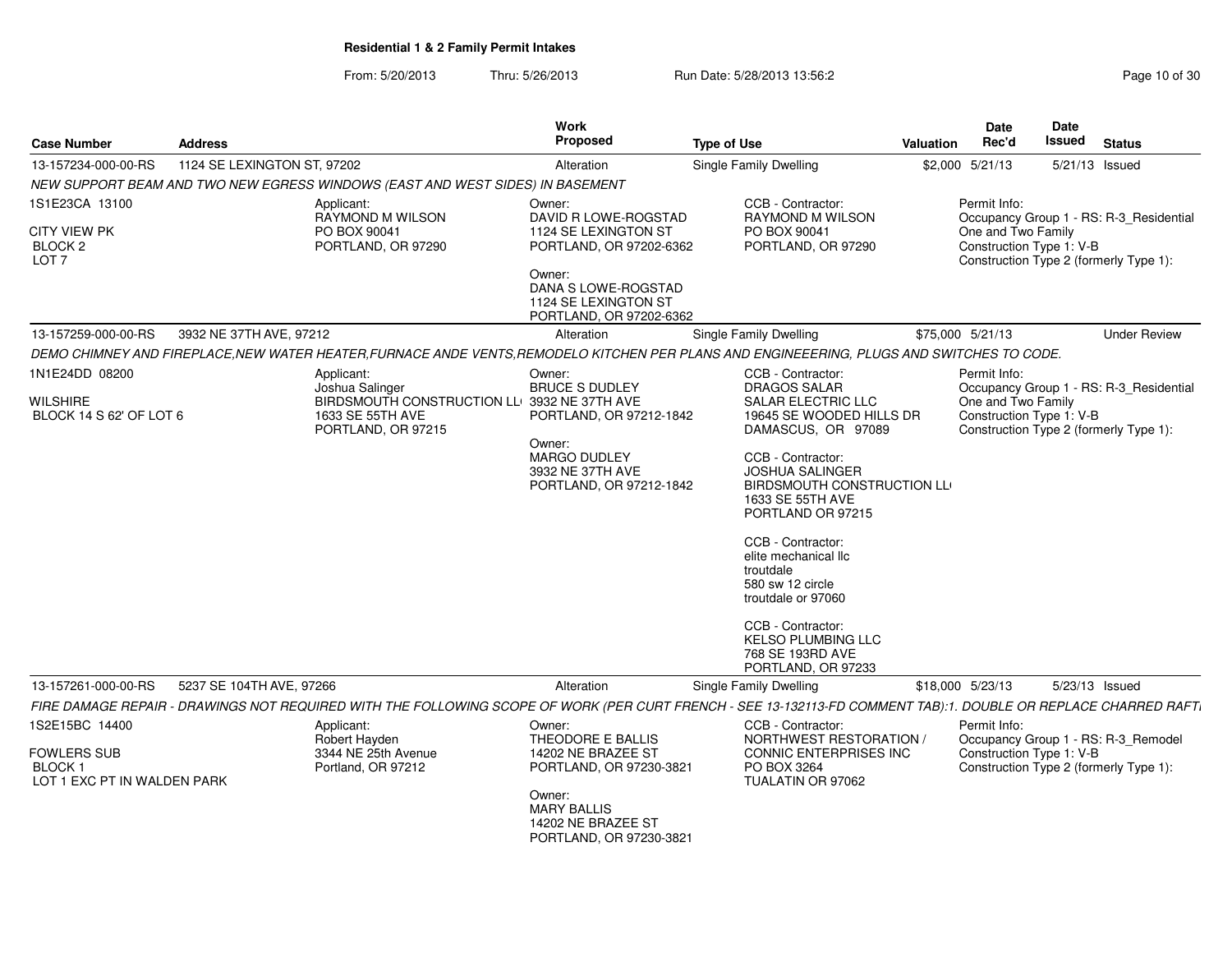From: 5/20/2013

Thru: 5/26/2013 **Run Date: 5/28/2013 13:56:2** Page 11 of 30

| <b>Case Number</b>                                                                                                                        | <b>Address</b>                                    |                                                                                                                                                                | Work<br>Proposed                                                                                          | <b>Type of Use</b> |                                                                                                                                | <b>Valuation</b> | <b>Date</b><br>Rec'd                                           | <b>Date</b><br><b>Issued</b> | <b>Status</b>                                                                     |
|-------------------------------------------------------------------------------------------------------------------------------------------|---------------------------------------------------|----------------------------------------------------------------------------------------------------------------------------------------------------------------|-----------------------------------------------------------------------------------------------------------|--------------------|--------------------------------------------------------------------------------------------------------------------------------|------------------|----------------------------------------------------------------|------------------------------|-----------------------------------------------------------------------------------|
| 13-157264-000-00-RS                                                                                                                       | 2834 NE EVERETT ST. 97232                         |                                                                                                                                                                | Alteration                                                                                                |                    | Single Family Dwelling                                                                                                         |                  | \$7,500 5/21/13                                                |                              | 5/21/13 Under Inspection                                                          |
|                                                                                                                                           | REMOVE AND REPLACE EXISTING CHIMNEY LIKE-FOR-LIKE |                                                                                                                                                                |                                                                                                           |                    |                                                                                                                                |                  |                                                                |                              |                                                                                   |
| 1N1E36CB 01800                                                                                                                            |                                                   | Applicant:                                                                                                                                                     | Owner:                                                                                                    |                    | CCB - Contractor:                                                                                                              |                  | Permit Info:                                                   |                              |                                                                                   |
| HAWTHORNES 1ST ADD<br>BLOCK 16<br>LOT <sub>4</sub>                                                                                        |                                                   | PROFESSIONAL MASONRY CO<br>1507 SE BOISE ST<br>PORTLAND, OR 97202                                                                                              | RONALD L LAGERGREN<br>2834 NE EVERETT ST<br>PORTLAND, OR 97232-3247                                       |                    | PROFESSIONAL MASONRY CO<br>1507 SE BOISE ST<br>PORTLAND, OR 97202                                                              |                  | One and Two Family<br>Construction Type 1: V-B                 |                              | Occupancy Group 1 - RS: R-3 Residential<br>Construction Type 2 (formerly Type 1): |
| 13-157278-000-00-RS                                                                                                                       | 5726 NE EMERSON ST, 97218                         |                                                                                                                                                                | Alteration                                                                                                |                    | Single Family Dwelling                                                                                                         |                  | \$12,000 5/21/13                                               |                              | 5/21/13 Issued                                                                    |
|                                                                                                                                           |                                                   | REMODEL TO INCLUDE REMOVAL OF WALLS IN KITCHEN AND LIVING ROOM AREA, INFILL WINDOW AND DOOR ON WEST SIDE; SWAPPING LOCATIONS OF SLIDING DOOR AND WINDOW ON SOL |                                                                                                           |                    |                                                                                                                                |                  |                                                                |                              |                                                                                   |
| 1N2E19AA 10400<br>PRIMROSE PK<br>BLOCK <sub>2</sub><br>LOT <sub>3</sub><br>W 17' OF LOT 4<br>E 20.17' OF N 10' OF LOT 14: N 10' OF LOT 15 |                                                   | Applicant:<br>MICHELLE RUBER<br>ENCIRCLE DESIGN & BUILD LLC<br>4623 NE 18TH AVE<br>PORTLAND, OR 97211                                                          | Owner:<br>ELIZABETH I MC CAUSLAND<br>5726 NE EMERSON ST<br>PORTLAND, OR 97218-2406                        |                    | CCB - Contractor:<br><b>MICHELLE RUBER</b><br><b>ENCIRCLE DESIGN &amp; BUILD LLC</b><br>4623 NE 18TH AVE<br>PORTLAND, OR 97211 |                  | Permit Info:<br>One and Two Family<br>Construction Type 1: V-B |                              | Occupancy Group 1 - RS: R-3_Residential<br>Construction Type 2 (formerly Type 1): |
| <b>EXC E 13'</b>                                                                                                                          |                                                   |                                                                                                                                                                |                                                                                                           |                    |                                                                                                                                |                  |                                                                |                              |                                                                                   |
| 13-157299-000-00-RS                                                                                                                       | 2324 NE 55TH AVE, 97213                           |                                                                                                                                                                | Alteration                                                                                                |                    | <b>Single Family Dwelling</b>                                                                                                  |                  | \$18,000 5/21/13                                               |                              | 5/21/13 Issued                                                                    |
|                                                                                                                                           |                                                   | REPAIR PARTIAL COLLAPSE OF TUCK-UNDER GARAGE AND PATIO ABOVE: ADD NEW REINFORCED CONCRETE WALLS: REPLACE GUARDRAIL                                             |                                                                                                           |                    |                                                                                                                                |                  |                                                                |                              |                                                                                   |
| 1N2E30DB 07100<br><b>MERLOW &amp; EXTD</b><br><b>BLOCK7</b>                                                                               |                                                   | Applicant:<br><b>CARL BRINKLEY</b><br><b>H B C ENTERPRISES</b><br>11051 SE 105TH                                                                               | Owner:<br><b>CAROL T IRWIN</b><br>2324 NE 55TH AVE<br>PORTLAND, OR 97213-2627                             |                    | CCB - Contractor:<br><b>CARL BRINKLEY</b><br><b>H B C ENTERPRISES</b><br>11051 SE 105TH                                        |                  | Permit Info:<br>One and Two Family<br>Construction Type 1: V-B |                              | Occupancy Group 1 - RS: R-3_Residential                                           |
| LOT <sub>9</sub>                                                                                                                          |                                                   | PORTLAND OR 97266                                                                                                                                              |                                                                                                           |                    | PORTLAND OR 97266                                                                                                              |                  |                                                                |                              | Construction Type 2 (formerly Type 1):                                            |
| 13-157319-000-00-RS                                                                                                                       | 3615 SE CLINTON ST, 97202                         |                                                                                                                                                                | Alteration                                                                                                |                    | Single Family Dwelling                                                                                                         |                  | \$10,000 5/23/13                                               |                              | 5/23/13 Issued                                                                    |
|                                                                                                                                           |                                                   | REMOVE AND REPLACE FRONT PORCH WITH NEW COLUMNS AND NEW GUARDRAILS: SAME SIZE AND LOCATION                                                                     |                                                                                                           |                    |                                                                                                                                |                  |                                                                |                              |                                                                                   |
| 1S1E12AB 01300<br><b>RAVENSWOOD</b><br>BLOCK <sub>3</sub><br><b>LOT 10</b>                                                                |                                                   | Applicant:<br>CHRISTOPHER H CONGDON<br><b>GENERAL CONTRACTING LLC</b><br>5715 SE JENNINGS AVE<br>MILWAUKIE, OR 97267                                           | Owner:<br>JAMES W IV WATTS<br>3615 SE CLINTON ST<br>PORTLAND, OR 97202-1537<br>Owner:<br>MICHELLE D WATTS |                    | CCB - Contractor:<br>CHRISTOPHER H CONGDON<br><b>GENERAL CONTRACTING LLC</b><br>5715 SE JENNINGS AVE<br>MILWAUKIE, OR 97267    |                  | Permit Info:<br>One and Two Family<br>Construction Type 1: V-B |                              | Occupancy Group 1 - RS: R-3_Residential<br>Construction Type 2 (formerly Type 1): |
|                                                                                                                                           |                                                   |                                                                                                                                                                | 3615 SE CLINTON ST<br>PORTLAND, OR 97202-1537                                                             |                    |                                                                                                                                |                  |                                                                |                              |                                                                                   |
| 13-157380-000-00-RS                                                                                                                       | 2756 SE 29TH AVE, 97202                           |                                                                                                                                                                | Alteration                                                                                                |                    | Single Family Dwelling                                                                                                         |                  | \$15,000 5/21/13                                               |                              | 5/21/13 Issued                                                                    |
|                                                                                                                                           |                                                   | REPLACE ROOF SUPPORT BEAM ON SECOND FLOOR. ADD OR REPLACE SUPPORT POSTS AND CARRY SUPPORTS THROUGH TO NEW FOOTINGS IN BASEMENT. LEGALIZE EXISTING BATHRO       |                                                                                                           |                    |                                                                                                                                |                  |                                                                |                              |                                                                                   |
| 1S1E12BA 07700                                                                                                                            |                                                   | Applicant:<br>J & H HOMES LLC                                                                                                                                  | Owner:<br><b>MARIE T TABINO</b>                                                                           |                    | CCB - Contractor:<br>J & H HOMES LLC                                                                                           |                  | Permit Info:                                                   |                              | Occupancy Group 1 - RS: R-3_Residential                                           |
| <b>EAST PORTLAND HTS</b><br>BLOCK 16<br><b>LOT 11</b>                                                                                     |                                                   | 34730 NW HORNECKER RD<br>HILLSBORO, OR 97124                                                                                                                   | 7438 N OLIN AVE<br>PORTLAND, OR 97203-4562                                                                |                    | 34730 NW HORNECKER RD<br>HILLSBORO, OR 97124                                                                                   |                  | One and Two Family<br>Construction Type 1: V-B                 |                              | Construction Type 2 (formerly Type 1):                                            |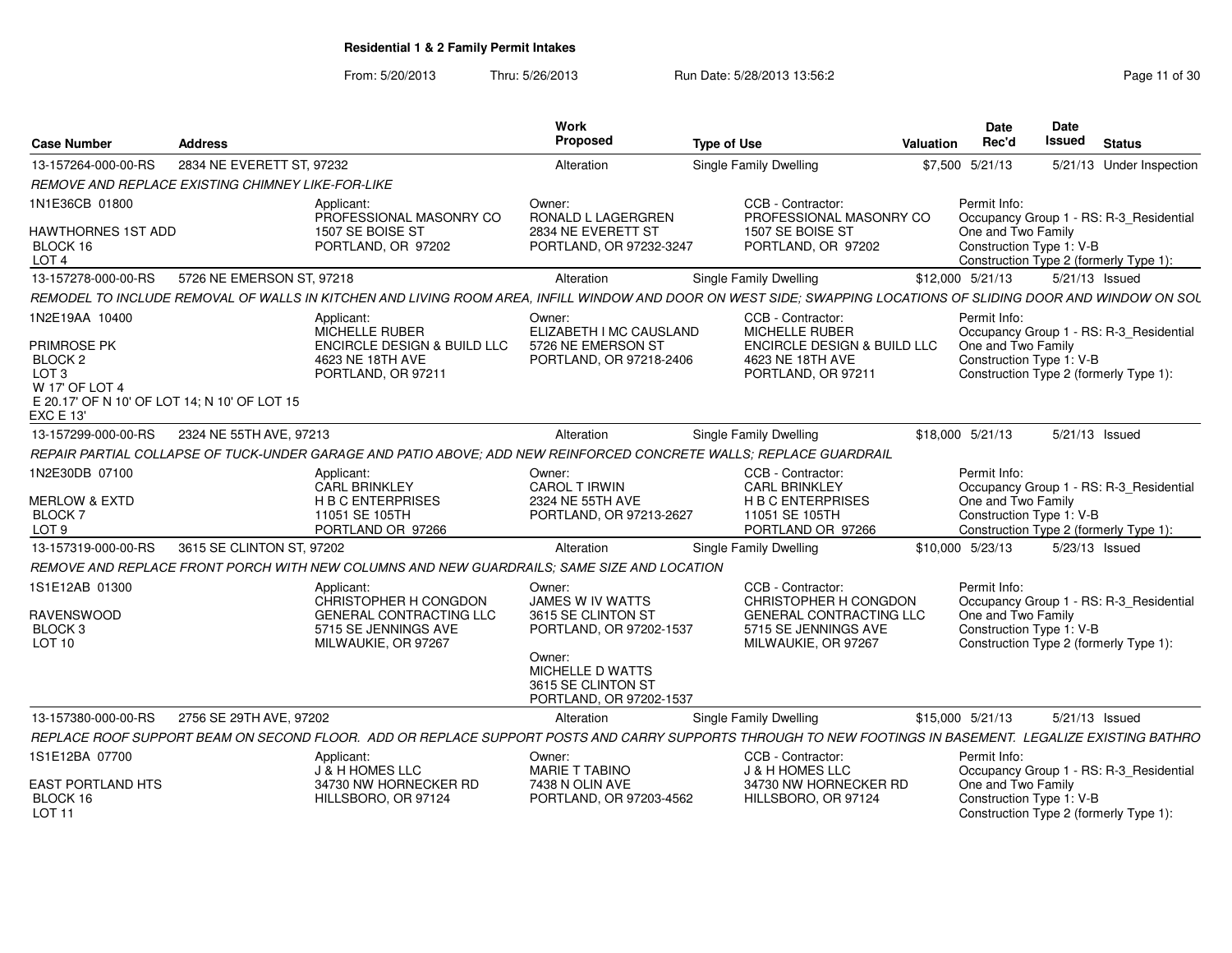From: 5/20/2013Thru: 5/26/2013 Run Date: 5/28/2013 13:56:2<br>
Rege 12 of 30

| <b>Case Number</b>                                               | <b>Address</b>              |                                                                                                         | Work<br><b>Proposed</b>                                                           | <b>Type of Use</b>                                                                                                                     | Valuation | Date<br>Rec'd                                  | <b>Date</b><br>Issued | <b>Status</b>                                                                     |
|------------------------------------------------------------------|-----------------------------|---------------------------------------------------------------------------------------------------------|-----------------------------------------------------------------------------------|----------------------------------------------------------------------------------------------------------------------------------------|-----------|------------------------------------------------|-----------------------|-----------------------------------------------------------------------------------|
| 13-157457-000-00-RS                                              | 9823 SW 57TH AVE, 97219     |                                                                                                         | Alteration                                                                        | <b>Single Family Dwelling</b>                                                                                                          |           | \$2,000 5/21/13                                | 5/21/13 Issued        |                                                                                   |
|                                                                  |                             | ADD NEW DECK TO REAR OF HOME. REMOVE WINDOW AND CHANGE TO DOOR FOR ACCESS.                              |                                                                                   |                                                                                                                                        |           |                                                |                       |                                                                                   |
| 1S1E30CA 03000                                                   |                             | Applicant:<br>PETER A SLANSKY                                                                           | Owner:<br>PETER A SLANSKY                                                         |                                                                                                                                        |           | Permit Info:                                   |                       | Occupancy Group 1 - RS: R-3_Residential                                           |
| <b>TUALATIN HTS</b><br>BLOCK <sub>3</sub><br>LOT <sub>2</sub>    |                             | 9823 SW 57TH AVE<br>PORTLAND, OR 97219-5661                                                             | 9823 SW 57TH AVE<br>PORTLAND, OR 97219-5661                                       |                                                                                                                                        |           | One and Two Family<br>Construction Type 1: V-B |                       | Construction Type 2 (formerly Type 1):                                            |
| 13-157477-000-00-RS                                              | 4064 N VANCOUVER AVE, 97227 |                                                                                                         | Alteration                                                                        | <b>Single Family Dwelling</b>                                                                                                          |           | \$10,000 5/21/13                               | 5/21/13 Issued        |                                                                                   |
|                                                                  |                             |                                                                                                         |                                                                                   | KITCHEN REMODEL. RELOCATE AND OR ADD NEW EXTERIOR WINDOWS AND DOOR REAR WALL OF HOME. ADD NEW FLOOR SUPPORT BEAM.                      |           |                                                |                       |                                                                                   |
| 1N1E22DB 14200                                                   |                             | Applicant:<br><b>JULIE BRODERICK</b>                                                                    | Owner:<br><b>JULIE BRODERICK</b>                                                  |                                                                                                                                        |           | Permit Info:                                   |                       | Occupancy Group 1 - RS: R-3 Residential                                           |
| <b>ALBINA HMSTD</b><br>BLOCK <sub>27</sub><br>S 30.4' OF LOT 15  |                             | 4064 N VANCOUVER AVE<br>PORTLAND, OR 97227                                                              | 4064 N VANCOUVER AVE<br>PORTLAND, OR 97227                                        |                                                                                                                                        |           | One and Two Family<br>Construction Type 1: V-B |                       | Construction Type 2 (formerly Type 1):                                            |
| 13-157745-000-00-RS                                              | 555 N BRYANT ST, 97217      |                                                                                                         | Alteration                                                                        | <b>Single Family Dwelling</b>                                                                                                          |           | \$3,000 5/22/13                                | 5/22/13 Issued        |                                                                                   |
|                                                                  |                             | NEW WALLS TO CREATE NEW BATHROOM IN BASEMENT. BASEMENT TO REMAIN NON-HABITABLE SPACE UNDER THIS PERMIT. |                                                                                   |                                                                                                                                        |           |                                                |                       |                                                                                   |
| 1N1E15BA 03700                                                   |                             | Applicant:<br><b>CLYDE III HARTLINE</b>                                                                 | Owner:<br><b>STACY L HARTLINE</b>                                                 | CCB - Contractor:<br>DAVID MCGEE CONTRACT                                                                                              |           | Permit Info:                                   |                       | Occupancy Group 1 - RS: R-3_Residential                                           |
| <b>SWINTON</b><br>BLOCK 52<br>LOT 12&13                          |                             | 555 N BRYANT ST<br>PORTLAND, OR 97217-1772                                                              | 555 N BRYANT ST<br>PORTLAND, OR 97217-1772                                        | <b>SERVICES LLC</b><br>6624 N CAMPBELL AVE<br>PORTLAND OR 97217                                                                        |           | One and Two Family<br>Construction Type 1: V-B |                       | Construction Type 2 (formerly Type 1):                                            |
|                                                                  |                             |                                                                                                         | Owner:<br><b>CLYDE III HARTLINE</b><br>555 N BRYANT ST<br>PORTLAND, OR 97217-1772 |                                                                                                                                        |           |                                                |                       |                                                                                   |
| 13-157753-000-00-RS                                              | 2323 SE 45TH AVE, 97215     |                                                                                                         | Alteration                                                                        | <b>Single Family Dwelling</b>                                                                                                          |           | \$13,500 5/22/13                               |                       | 5/22/13 Under Inspection                                                          |
|                                                                  |                             | LEGALIZE ATTIC CONVERSION FOR BEDROOM AND BATHROOM: ADD TWO BEAMS FOR STRUCTURAL SUPPORT                |                                                                                   |                                                                                                                                        |           |                                                |                       |                                                                                   |
| 1S2E06CC 13700                                                   |                             | Applicant:<br>ANDREW M KLINGENSMITH                                                                     | Owner:<br>TIMOTHY P PETROCCHI                                                     | CCB - Contractor:<br>ANDREW M KLINGENSMITH                                                                                             |           | Permit Info:                                   |                       | Occupancy Group 1 - RS: R-3_Residential                                           |
| <b>DIVISION ST ADD</b><br>BLOCK <sub>2</sub><br>LOT <sub>7</sub> |                             | 7701 SE 30TH AVE<br>PORTLAND, OR 972028844                                                              | 2323 SE 45TH AVE<br>PORTLAND, OR 97215-3729                                       | 7701 SE 30TH AVE<br>PORTLAND, OR 972028844                                                                                             |           | One and Two Family<br>Construction Type 1: V-B |                       | Construction Type 2 (formerly Type 1):                                            |
|                                                                  |                             |                                                                                                         | Owner:<br>LISA T FRENCH-PETROCCHI<br>2323 SE 45TH AVE<br>PORTLAND, OR 97215-3729  |                                                                                                                                        |           |                                                |                       |                                                                                   |
| 13-157760-000-00-RS                                              | 2362 SE 105TH AVE           |                                                                                                         | Alteration                                                                        | Single Family Dwelling                                                                                                                 |           | \$50,000 5/22/13                               | 5/22/13 Issued        |                                                                                   |
|                                                                  |                             |                                                                                                         |                                                                                   | RECONFIGURE MAIN FLOOR PLAN TO OPEN NEW KITCHEN TO LIVING/DINING ROOM; NEW HALLWAY TO AND ADDITION OF NEW BATHROOM OFF MASTER BATHROOM |           |                                                |                       |                                                                                   |
| 1S2E03CC 01801                                                   |                             | Applicant:                                                                                              | Owner:                                                                            | CCB - Contractor:                                                                                                                      |           | Permit Info:                                   |                       |                                                                                   |
| PARTITION PLAT 1999-101<br>LOT <sub>1</sub>                      |                             | <b>LEE LOXLEY</b><br><b>LOXLEY LTD</b><br>7100 SW GABLE PKWY<br>PORTLAND, OR 97225-2620                 | ALLCO INVESTMENTS LLC<br>7100 SW GABLE PKWY<br>PORTLAND, OR 97225                 | <b>LEE LOXLEY</b><br><b>LOXLEY LTD</b><br>7100 SW GABLE PKWY<br>PORTLAND, OR 97225-2620                                                |           | One and Two Family<br>Construction Type 1: V-B |                       | Occupancy Group 1 - RS: R-3_Residential<br>Construction Type 2 (formerly Type 1): |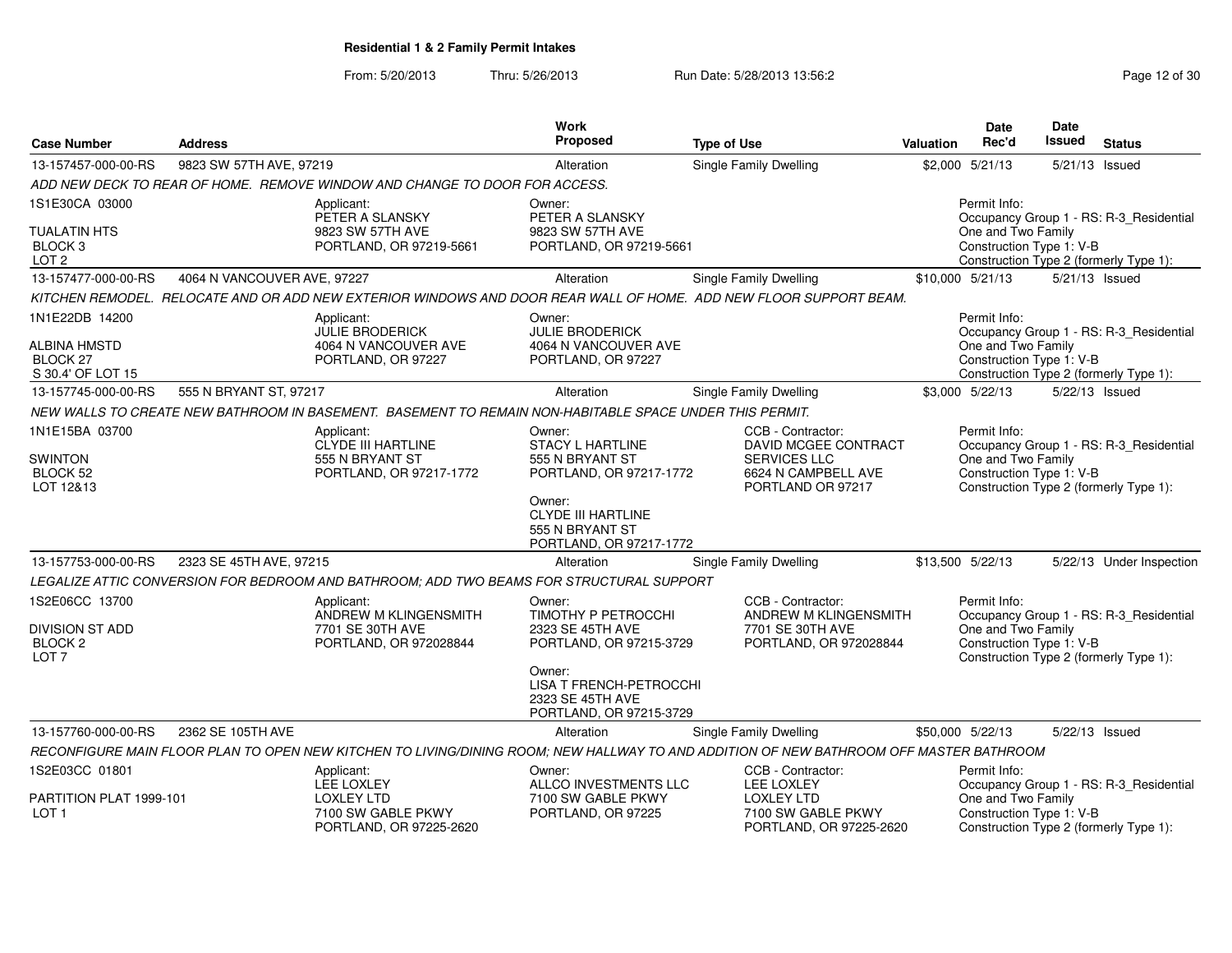From: 5/20/2013Thru: 5/26/2013 Run Date: 5/28/2013 13:56:2<br>
Rage 13 of 30

| <b>Case Number</b>                                 | <b>Address</b>                                         |                                                                                                   | Work<br>Proposed                                                                  | <b>Type of Use</b>                                                 | <b>Valuation</b> | <b>Date</b><br>Rec'd                              | <b>Date</b><br>Issued | <b>Status</b>                           |
|----------------------------------------------------|--------------------------------------------------------|---------------------------------------------------------------------------------------------------|-----------------------------------------------------------------------------------|--------------------------------------------------------------------|------------------|---------------------------------------------------|-----------------------|-----------------------------------------|
| 13-157784-000-00-RS                                | 1721 SE 54TH AVE, 97215                                |                                                                                                   | Alteration                                                                        | <b>Single Family Dwelling</b>                                      |                  | \$60,000 5/22/13                                  |                       | <b>Under Review</b>                     |
|                                                    | REMODEL KITCHEN, PIER FOOTINGS TO SHORE UP FIRST FLOOR |                                                                                                   |                                                                                   |                                                                    |                  |                                                   |                       |                                         |
| 1S2E06DB 14300                                     |                                                        | Applicant:<br><b>EAGLE CREEK NATURAL</b>                                                          | Owner:<br><b>MARK E FIRESTONE</b>                                                 | CCB - Contractor:<br><b>EAGLE CREEK NATURAL</b>                    |                  | Permit Info:                                      |                       | Occupancy Group 1 - RS: R-3_Residential |
| CRYSTAL SPR PK & PLAT 2<br>LOT 17 BLOCK 1          |                                                        | <b>BUILDING LLC</b><br>23777 SE GOLD ROAD<br>EAGLE CREEK, OR 97022                                | 1721 SE 54TH AVE<br>PORTLAND, OR 97215-3331                                       | <b>BUILDING LLC</b><br>23777 SE GOLD ROAD<br>EAGLE CREEK, OR 97022 |                  | One and Two Family<br>Construction Type 1: V-B    |                       | Construction Type 2 (formerly Type 1):  |
|                                                    |                                                        |                                                                                                   | Owner:<br>KATHERINE A TURPIN<br>1721 SE 54TH AVE<br>PORTLAND, OR 97215-3331       |                                                                    |                  |                                                   |                       |                                         |
| 13-157814-000-00-RS                                | 7135 SE 34TH AVE, 97202                                |                                                                                                   | Alteration                                                                        | Single Family Dwelling                                             |                  | \$31,000 5/22/13                                  |                       | 5/22/13 Issued                          |
|                                                    |                                                        | REPAIR TWO RAFTERS IN SOUTHWEST CORNER OF HOUSE DUE TO FIRE DAMAGE. ELECTRICAL TO BE ADDED LATER. |                                                                                   |                                                                    |                  |                                                   |                       |                                         |
| 1S1E24AC 05900                                     |                                                        | Applicant:<br><b>DAVE SANDAHL</b>                                                                 | Owner:<br><b>JILL A DANIELS</b>                                                   | CCB - Contractor:<br><b>WILLAMETTE RESTORATION</b>                 |                  | Permit Info:                                      |                       | Occupancy Group 1 - RS: R-3_Residential |
| <b>EASTMORELAND</b><br>BLOCK 74<br>N 25' OF LOT 13 |                                                        | <b>WEST COAST FORENSICS</b><br>3825 SW KELLY AVE<br>PORTLAND OR 97239                             | 7135 SE 34TH AVE<br>PORTLAND, OR 97202-8303                                       | PO BOX 2679<br>OREGON CITY OR 97045                                |                  | One and Two Family<br>Construction Type 1: V-B    |                       | Construction Type 2 (formerly Type 1):  |
| LOT <sub>14</sub>                                  |                                                        |                                                                                                   | Owner:<br><b>ANTONIO A DANIELS</b><br>7135 SE 34TH AVE<br>PORTLAND, OR 97202-8303 |                                                                    |                  |                                                   |                       |                                         |
| 13-157815-000-00-RS                                | 6129 SE 13TH AVE, 97202                                |                                                                                                   | Alteration                                                                        | <b>Single Family Dwelling</b>                                      |                  | \$225,000 5/22/13                                 |                       | <b>Under Review</b>                     |
| 1S1E14CD 05500                                     |                                                        | Applicant:<br>HAMMER AND HAND INC                                                                 | Owner:<br>ANNE S LAWRENCE                                                         | CCB - Contractor:<br>HAMMER AND HAND INC                           |                  | Permit Info:                                      |                       | Occupancy Group 1 - RS: R-3_Residential |
| <b>TOLMAN TR</b><br>BLOCK 13 EXC S 50'             |                                                        | 1020 SE HARRISON<br>PORTLAND, OR 97214                                                            | 3311 NE 29TH AVE<br>PORTLAND, OR 97212-2537                                       | 1020 SE HARRISON<br>PORTLAND, OR 97214                             |                  | One and Two Family<br>Construction Type 1: V-B    |                       | Construction Type 2 (formerly Type 1):  |
|                                                    |                                                        |                                                                                                   | Owner:<br><b>ROBERT E LAWRENCE</b><br>3311 NE 29TH AVE<br>PORTLAND, OR 97212-2537 |                                                                    |                  |                                                   |                       |                                         |
| 13-157871-000-00-RS                                | 7100 SE HARRISON CT, 97215                             |                                                                                                   | Alteration                                                                        | <b>Single Family Dwelling</b>                                      |                  | \$6,750 5/22/13                                   |                       | 5/22/13 Issued                          |
|                                                    | SOLAR INSTALLATION OF PV ROOF MOUNT SYSTEM             |                                                                                                   |                                                                                   |                                                                    |                  |                                                   |                       |                                         |
| 1S2E05CD 00500                                     |                                                        | Applicant:<br><b>MOLLIE KRELL</b>                                                                 | Owner:<br><b>JACKSON SHEA</b>                                                     | CCB - Contractor:<br>SOLARCITY CORPORATION                         |                  | Permit Info:<br>Occupancy Group 1 - RS: U_Private |                       |                                         |
| SECTION 05 1S 2E<br>TL 500 0.12 ACRES              |                                                        | SOLARCITY CORPORATION<br>6132 NE 112TH AVE<br>PORTLAND OR 97220                                   | 7100 SE HARRISON CT<br>PORTLAND, OR 97215                                         | 6132 NE 112th AVE<br>PORTLAND, OR 97220                            |                  | Garage\Utility Misc.<br>Construction Type 1: V-B  |                       | Construction Type 2 (formerly Type 1):  |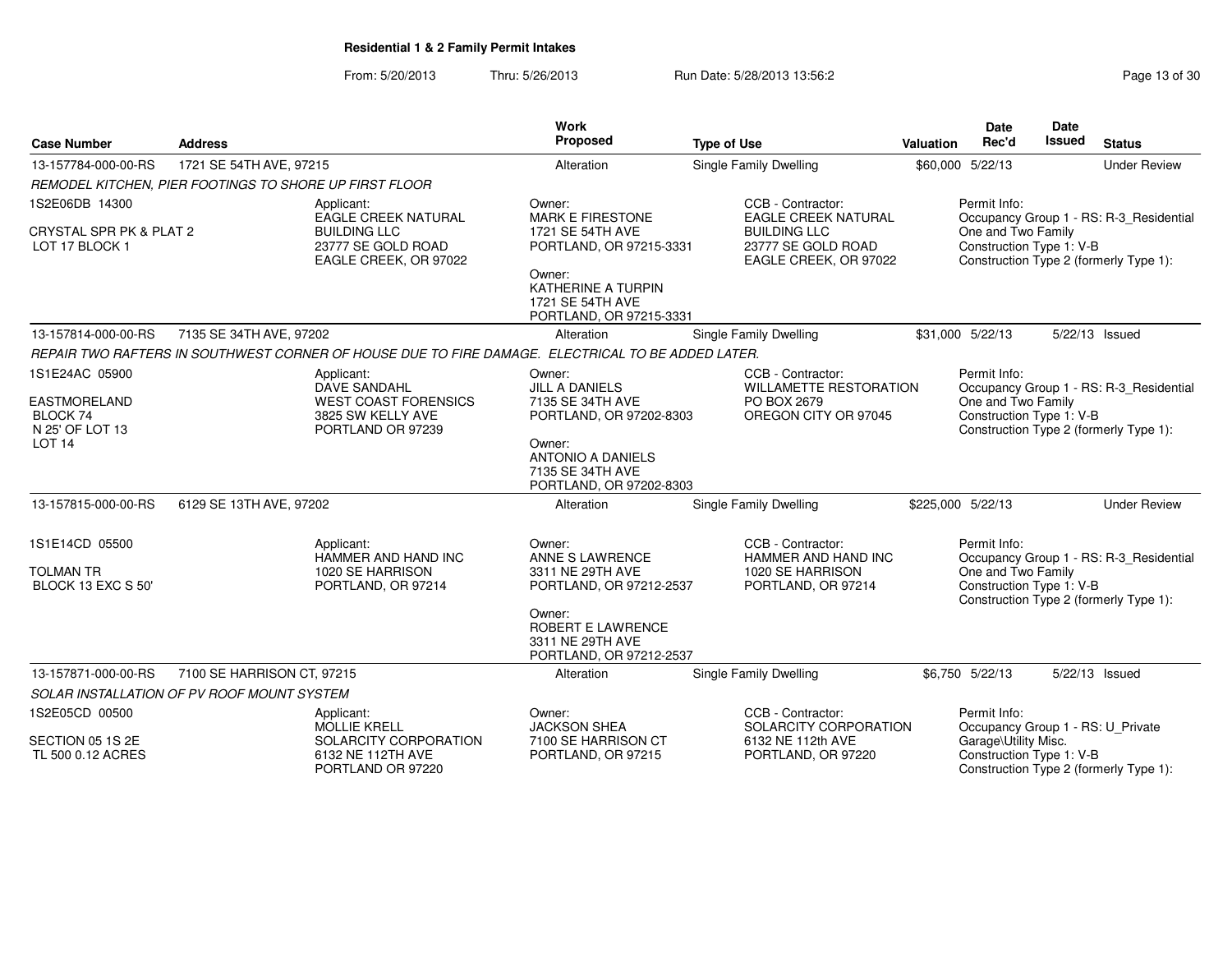From: 5/20/2013Thru: 5/26/2013 Run Date: 5/28/2013 13:56:2<br>
Report 5/26/2013

| <b>Case Number</b>                                                                                | <b>Address</b>                                 |                                                                                                                                                              | Work<br><b>Proposed</b>                                                                                                                                           | <b>Type of Use</b>                                                                                                   | <b>Date</b><br><b>Valuation</b><br>Rec'd                         | Date<br>Issued<br><b>Status</b>                                                                                           |
|---------------------------------------------------------------------------------------------------|------------------------------------------------|--------------------------------------------------------------------------------------------------------------------------------------------------------------|-------------------------------------------------------------------------------------------------------------------------------------------------------------------|----------------------------------------------------------------------------------------------------------------------|------------------------------------------------------------------|---------------------------------------------------------------------------------------------------------------------------|
| 13-157876-000-00-RS                                                                               | 6335 N CAMPBELL AVE, 97217                     |                                                                                                                                                              | Alteration                                                                                                                                                        | Single Family Dwelling                                                                                               | \$6,750 5/22/13                                                  | 5/22/13 Issued                                                                                                            |
|                                                                                                   | SOLAR INSTALLATION OF A PV ROOF MOUNT SYSTEM   |                                                                                                                                                              |                                                                                                                                                                   |                                                                                                                      |                                                                  |                                                                                                                           |
| 1N1E16DA 03300<br><b>GRANVILLE</b><br><b>BLOCK7</b><br>INC STRIP W OF & ADJ LOT 7                 |                                                | Applicant:<br>MOLLIE KRELL<br>SOLARCITY CORPORATION<br>6132 NE 112TH AVE<br>PORTLAND OR 97220                                                                | Owner:<br><b>JUSTIN SAMUELSEN</b><br>6335 N CAMPBELL AVE<br>PORTLAND, OR 97217-4914<br>Owner:<br>AMEE SAMUELSEN<br>6335 N CAMPBELL AVE<br>PORTLAND, OR 97217-4914 | CCB - Contractor:<br>SOLARCITY CORPORATION<br>6132 NE 112th AVE<br>PORTLAND, OR 97220                                | Permit Info:<br>Garage\Utility Misc.<br>Construction Type 1: V-B | Occupancy Group 1 - RS: U Private<br>Construction Type 2 (formerly Type 1):                                               |
| 13-157890-000-00-RS                                                                               | 3729 SE 27TH AVE, 97202                        |                                                                                                                                                              | Alteration                                                                                                                                                        | <b>Single Family Dwelling</b>                                                                                        | \$50,000 5/22/13                                                 | 5/22/13 Issued                                                                                                            |
|                                                                                                   |                                                | REMODEL TO INCLUDE WIDENING OF WALL BETWEEN KITCHEN AND DINING ROOM. REMOVAL OF CLOSET IN BEDROOM AND CONVERSION TO OFFICE TO ALLOW FOR NEW LOCATION OF STAI |                                                                                                                                                                   |                                                                                                                      |                                                                  |                                                                                                                           |
| 1S1E12CB 08000<br><b>EVANSTON</b><br><b>BLOCK 4</b><br>N 16 2/3' OF LOT 13<br>S 16 2/3' OF LOT 14 |                                                | Applicant:<br><b>JEN WENTZIEN</b><br><b>GUIDE ARCHITECTURE</b><br>3331 SE SCHILLER ST<br>PORTLAND OR 97202                                                   | Owner:<br>MICHAEL S STERNER<br>3729 SE 27TH AVE<br>PORTLAND, OR 97202-3005<br>Owner:<br><b>BLAIR DARNEY</b><br>3729 SE 27TH AVE<br>PORTLAND, OR 97202-3005        | CCB - Contractor:<br>DOUGLAS W GAYLORD<br>DW GAYLORD CONSTRUCTION<br>3312 NE 48TH AVE<br>PORTLAND OR 97213-1839      | Permit Info:<br>Construction Type 1: V-B                         | Occupancy Group 1 - RS: R-3_Remodel<br>Construction Type 2 (formerly Type 1):<br>Total Square Footage - Display Only: 363 |
| 13-158713-000-00-RS                                                                               | 6124 SE 21ST AVE, 97202                        |                                                                                                                                                              | Alteration                                                                                                                                                        | Single Family Dwelling                                                                                               | \$25,000 5/23/13                                                 | 5/23/13 Issued                                                                                                            |
|                                                                                                   |                                                | CONVERT BASEMENT TO HABITABLE SPACE INCLUDING NEW BEDROOM WITH EGRESS WINDOW. AND BATHROOM.                                                                  |                                                                                                                                                                   |                                                                                                                      |                                                                  |                                                                                                                           |
| 1S1E14DD 15700<br>WESTMORELAND<br>BLOCK 36<br>LOT <sub>6</sub>                                    |                                                | Applicant:<br>Craig Combs<br><b>COMBS REMODEL</b><br><b>CONSTRUCTION LLC</b><br>1316 SE 34th Ave<br>Portland, OR 97214                                       | Owner:<br>PATRICK HOLLAND<br>6124 SE 21ST AVE<br>PORTLAND, OR 97202-5360                                                                                          | CCB - Contractor:<br><b>COMBS REMODEL</b><br><b>CONSTRUCTION LLC</b><br>1316 SE 34TH AVE<br>PORTLAND, OR 97214       | Permit Info:<br>One and Two Family                               | Occupancy Group 1 - RS: R-3_Residential<br>Construction Type 1: V-B<br>Construction Type 2 (formerly Type 1):             |
| 13-158763-000-00-RS                                                                               | 2135 SE 76TH AVE, 97215                        |                                                                                                                                                              | Alteration                                                                                                                                                        | Single Family Dwelling                                                                                               | \$35,357 5/23/13                                                 | <b>Under Review</b>                                                                                                       |
|                                                                                                   | VOLUNTARY SEISMIC RETROFIT, SR WALL SYSTEM.    |                                                                                                                                                              |                                                                                                                                                                   |                                                                                                                      |                                                                  |                                                                                                                           |
| 1S2E05DC 06700<br>SECTION 05 1S 2E<br>TL 6700 0.20 ACRES                                          |                                                | Applicant:<br><b>STEVE GEMMELL</b><br><b>GEMMELL CONSTRUCTION LLC</b><br>3817 N WILLIAMS<br>PORTLAND OR 97227                                                | Owner:<br>SARAH B COCHRAN<br>2135 SE 76TH AVE<br>PORTLAND, OR 97215<br>Owner:<br>ALEXANDER L SUSBAUER<br>2135 SE 76TH AVE<br>PORTLAND, OR 97215                   | CCB - Contractor:<br><b>STEVE GEMMELL</b><br><b>GEMMELL CONSTRUCTION LLC</b><br>3817 N WILLIAMS<br>PORTLAND OR 97227 | Permit Info:<br>One and Two Family                               | Occupancy Group 1 - RS: R-3_Residential<br>Construction Type 1: V-B<br>Construction Type 2 (formerly Type 1):             |
| 13-158777-000-00-RS                                                                               | 6745 SE 36TH AVE, 97202                        |                                                                                                                                                              | Alteration                                                                                                                                                        | Single Family Dwelling                                                                                               | \$40,000 5/23/13                                                 | 5/28/13 Issued                                                                                                            |
|                                                                                                   | CONVERT EXISTING COVERED PORCH TO FAMILY ROOM. |                                                                                                                                                              |                                                                                                                                                                   |                                                                                                                      |                                                                  |                                                                                                                           |
| 1S1E24AB 11800<br>EASTMORELAND<br><b>BLOCK 77</b><br>N 40' OF LOT 22                              |                                                | Applicant:<br><b>JASON PECK</b><br>ARTS AND CRAFTSMEN<br>4207 SE WOODSTOCK BLVD #101 PORTLAND, OR 97202-8229<br>PORTLAND, OR 97206                           | Owner:<br><b>AMY FOSTER</b><br>6745 SE 36TH AVE                                                                                                                   |                                                                                                                      | Permit Info:<br>One and Two Family                               | Occupancy Group 1 - RS: R-3_Residential<br>Construction Type 1: V-B<br>Construction Type 2 (formerly Type 1):             |
| S 36.75' OF LOT 23                                                                                |                                                |                                                                                                                                                              |                                                                                                                                                                   |                                                                                                                      |                                                                  |                                                                                                                           |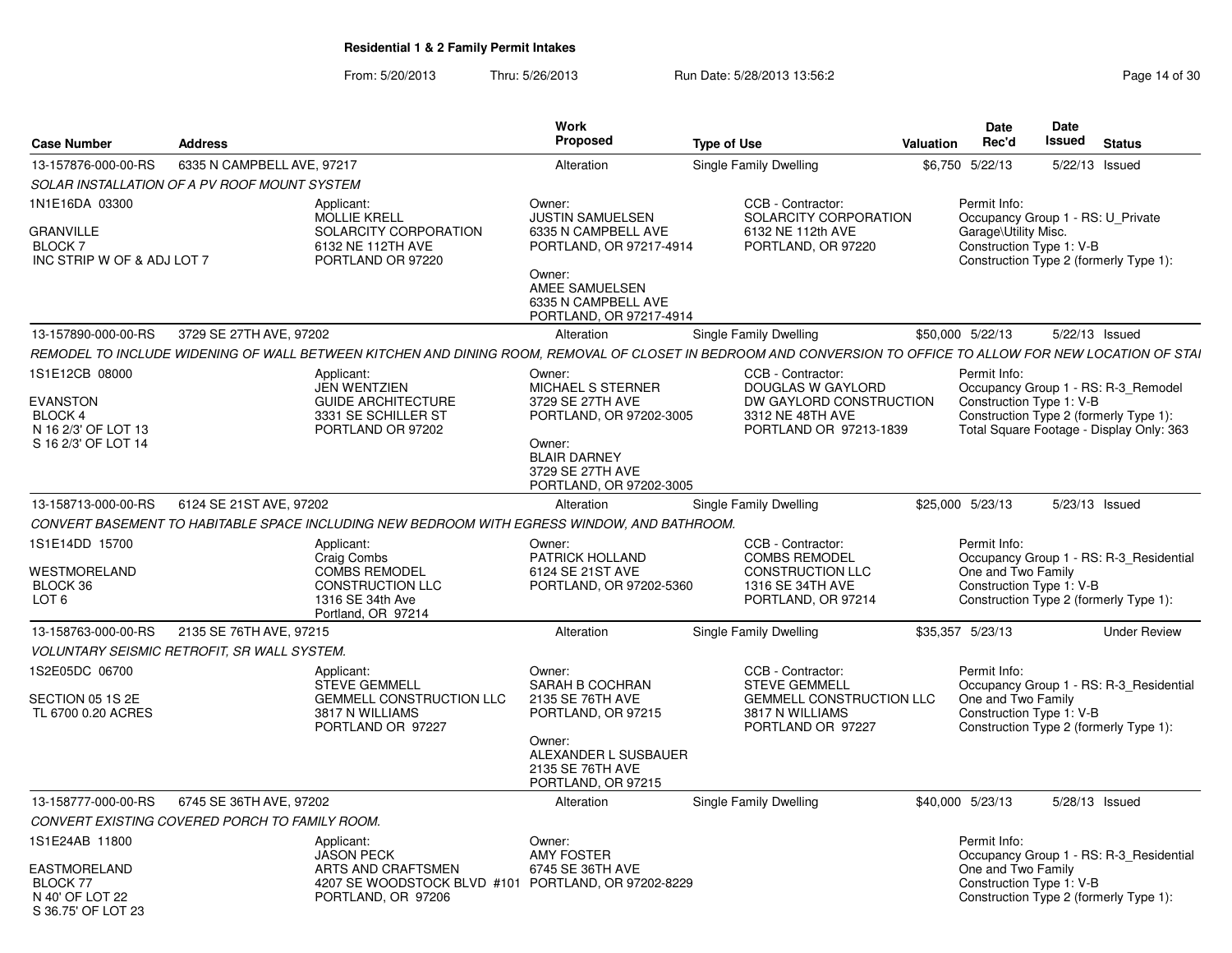From: 5/20/2013Thru: 5/26/2013 Run Date: 5/28/2013 13:56:2

| Page 15 of 30 |  |
|---------------|--|
|---------------|--|

| <b>Case Number</b>                                                    | <b>Address</b>                                      |                                                                                                                   | Work<br>Proposed                                                                                       | <b>Type of Use</b>                                                                                                | <b>Valuation</b> | <b>Date</b><br>Rec'd                                           | <b>Date</b><br><b>Issued</b> | <b>Status</b>                                                                     |
|-----------------------------------------------------------------------|-----------------------------------------------------|-------------------------------------------------------------------------------------------------------------------|--------------------------------------------------------------------------------------------------------|-------------------------------------------------------------------------------------------------------------------|------------------|----------------------------------------------------------------|------------------------------|-----------------------------------------------------------------------------------|
| 13-158812-000-00-RS                                                   | 2057 NW OVERTON ST, 97209                           |                                                                                                                   | Alteration                                                                                             | Single Family Dwelling                                                                                            |                  | \$25,000 5/23/13                                               | 5/23/13 Issued               |                                                                                   |
|                                                                       |                                                     | CONVERT BASEMENT TO HABITABLE SPACE INCLUDING BATHROOM, LAUNDRY, FAMILY ROOM AND STORAGE (TOTAL (3) TOILETS)      |                                                                                                        |                                                                                                                   |                  |                                                                |                              |                                                                                   |
| 1N1E33BA 00900                                                        |                                                     | Applicant:<br><b>JIM BRUCE</b>                                                                                    | Owner:<br><b>TONYA R NICHOLS</b>                                                                       | CCB - Contractor:<br><b>JIM BRUCE</b>                                                                             |                  | Permit Info:                                                   |                              | Occupancy Group 1 - RS: R-3_Residential                                           |
| <b>COUCHS ADD</b><br>BLOCK 289<br>LOT <sub>12</sub>                   |                                                     | JB CONSTRUCTION SERVICES INC 2057 NW OVERTON ST<br>PO BOX 10071<br>PORTLAND OR 97296                              | PORTLAND, OR 97209-1620                                                                                | JB CONSTRUCTION SERVICES INC One and Two Family<br>PO BOX 10071<br>PORTLAND OR 97296                              |                  | Construction Type 1: V-B                                       |                              | Construction Type 2 (formerly Type 1):                                            |
|                                                                       |                                                     |                                                                                                                   | Owner:<br>RONALD J WALTERS<br>2057 NW OVERTON ST<br>PORTLAND, OR 97209-1620                            |                                                                                                                   |                  |                                                                |                              |                                                                                   |
| 13-158855-000-00-RS                                                   | 2441 SW SHERWOOD DR, 97201                          |                                                                                                                   | Alteration                                                                                             | <b>Single Family Dwelling</b>                                                                                     |                  | \$60,000 5/23/13                                               | 5/23/13 Issued               |                                                                                   |
|                                                                       |                                                     | REMODEL EXISTING BATHROOM, REMODEL BASEMENT WITH MISC STRUCTURAL IAND ELECTRICAL UPGRADES                         |                                                                                                        |                                                                                                                   |                  |                                                                |                              |                                                                                   |
| 1S1E09BB 06300<br><b>GREENWAY</b><br><b>BLOCK E</b><br>N 50' OF LOT 8 |                                                     | Applicant:<br><b>JEFFREY BROMWELL</b><br>URBAN DESIGN BUILD COMPANY<br>1111 E Burnside #306<br>PORTLAND, OR 97214 | Owner:<br><b>EMRE OZGUC</b><br>25 NW 23RD PL #6 PMB 292<br>PORTLAND, OR 97210                          | CCB - Contractor:<br>JEFFREY BROMWELL<br>URBAN DESIGN BUILD COMPANY<br>1111 E Burnside #306<br>PORTLAND, OR 97214 |                  | Permit Info:<br>One and Two Family<br>Construction Type 1: V-B |                              | Occupancy Group 1 - RS: R-3_Residential<br>Construction Type 2 (formerly Type 1): |
|                                                                       |                                                     |                                                                                                                   | Owner:<br>MAIA P OZGUC<br>25 NW 23RD PL #6 PMB 292<br>PORTLAND, OR 97210                               |                                                                                                                   |                  |                                                                |                              |                                                                                   |
| 13-158903-000-00-RS                                                   | 4422 NE MALLORY AVE, 97211                          |                                                                                                                   | Alteration                                                                                             | Single Family Dwelling                                                                                            |                  | \$6,750 5/23/13                                                | 5/23/13 Issued               |                                                                                   |
| ROOF MOUNTED NEW SOLAR PV 3.92Kw                                      |                                                     |                                                                                                                   |                                                                                                        |                                                                                                                   |                  |                                                                |                              |                                                                                   |
| 1N1E22DA 01000                                                        |                                                     | Applicant:<br><b>MOLLIE KRELL</b>                                                                                 | Owner:<br><b>DON ELDER</b>                                                                             | CCB - Contractor:<br>SOLARCITY CORPORATION                                                                        |                  | Permit Info:                                                   |                              | Occupancy Group 1 - RS: R-3_Residential                                           |
| ALBINA HMSTD<br><b>BLOCK B</b>                                        |                                                     | SOLARCITY CORPORATION<br>6132 NE 112TH AVE                                                                        | 4422 NE MALLORY AVE                                                                                    | 6132 NE 112th AVE                                                                                                 |                  | One and Two Family<br>Construction Type 1: V-B                 |                              |                                                                                   |
| LOT <sub>14</sub>                                                     |                                                     | PORTLAND OR 97220                                                                                                 | PORTLAND, OR 97211-3329<br>Owner:<br>MICHELLE KENNEY<br>4422 NE MALLORY AVE<br>PORTLAND, OR 97211-3329 | PORTLAND, OR 97220                                                                                                |                  | Construction Type 2 (formerly Type 1):                         |                              |                                                                                   |
| 13-158908-000-00-RS                                                   | 5431 NE BROADWAY, 97213                             |                                                                                                                   | Alteration                                                                                             | <b>Single Family Dwelling</b>                                                                                     |                  | \$6,750 5/24/13                                                | 5/24/13 Issued               |                                                                                   |
|                                                                       | SOLAR INSTALLATION OF 3.43 KW PV SYSTEM ON ROOF TOP |                                                                                                                   |                                                                                                        |                                                                                                                   |                  |                                                                |                              |                                                                                   |
| 1N2E30DC 10600<br><b>ELMHURST</b><br>BLOCK 15<br>LOT <sub>9</sub>     |                                                     | Applicant:<br><b>MOLLIE KRELL</b><br>SOLARCITY CORPORATION<br>6132 NE 112TH AVE<br>PORTLAND OR 97220              | Owner:<br><b>EVAN N RAMSEY</b><br>5431 NE BROADWAY<br>PORTLAND, OR 97213-3529                          | CCB - Contractor:<br>SOLARCITY CORPORATION<br>6132 NE 112th AVE<br>PORTLAND, OR 97220                             |                  | Permit Info:<br>One and Two Family<br>Construction Type 1: V-B |                              | Occupancy Group 1 - RS: R-3_Residential<br>Construction Type 2 (formerly Type 1): |
|                                                                       |                                                     |                                                                                                                   | Owner:<br><b>GREER S RAMSEY</b><br>5431 NE BROADWAY<br>PORTLAND, OR 97213-3529                         |                                                                                                                   |                  |                                                                |                              |                                                                                   |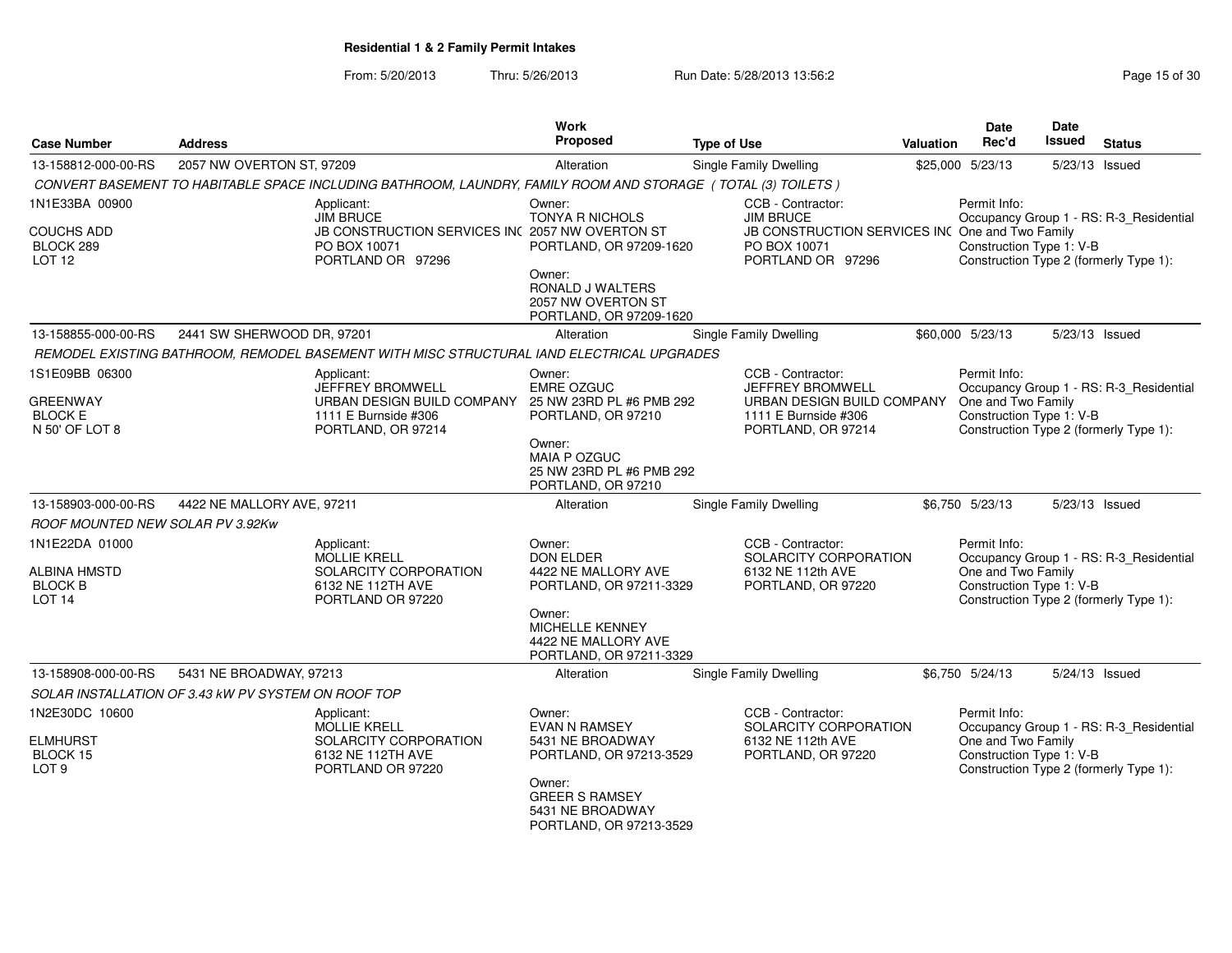From: 5/20/2013Thru: 5/26/2013 **Run Date: 5/28/2013 13:56:2** Page 16 of 30

|                                                                                            |                            |                                                                                                                                            | <b>Work</b>                                                                                                                                         |                                                                                                                     |           | Date                                                           | <b>Date</b><br>Issued |                                                                                   |
|--------------------------------------------------------------------------------------------|----------------------------|--------------------------------------------------------------------------------------------------------------------------------------------|-----------------------------------------------------------------------------------------------------------------------------------------------------|---------------------------------------------------------------------------------------------------------------------|-----------|----------------------------------------------------------------|-----------------------|-----------------------------------------------------------------------------------|
| <b>Case Number</b>                                                                         | <b>Address</b>             |                                                                                                                                            | Proposed                                                                                                                                            | <b>Type of Use</b>                                                                                                  | Valuation | Rec'd                                                          |                       | <b>Status</b>                                                                     |
| 13-158911-000-00-RS                                                                        | 7111 SE DUKE ST, 97206     |                                                                                                                                            | Alteration                                                                                                                                          | Single Family Dwelling                                                                                              |           | \$6,750 5/23/13                                                |                       | 5/23/13 Issued                                                                    |
| ROOF MOUNTED 6.615Kw                                                                       |                            |                                                                                                                                            |                                                                                                                                                     |                                                                                                                     |           |                                                                |                       |                                                                                   |
| 1S2E17CD 09000<br>ALTOONA PK<br>BLOCK <sub>6</sub><br>S 20' OF LOT 23<br>LOT <sub>24</sub> |                            | Applicant:<br><b>MOLLIE KRELL</b><br>SOLARCITY CORPORATION<br>6132 NE 112TH AVE<br>PORTLAND OR 97220                                       | Owner:<br><b>WILLIAM R III RENWICK</b><br>7111 SE DUKE ST<br>PORTLAND, OR 97206<br>Owner:<br>NYSSA J WALSH<br>7111 SE DUKE ST<br>PORTLAND, OR 97206 | CCB - Contractor:<br>SOLARCITY CORPORATION<br>6132 NE 112th AVE<br>PORTLAND, OR 97220                               |           | Permit Info:<br>One and Two Family<br>Construction Type 1: V-B |                       | Occupancy Group 1 - RS: R-3 Residential<br>Construction Type 2 (formerly Type 1): |
| 13-158913-000-00-RS                                                                        | 7105 N LEAVITT AVE, 97203  |                                                                                                                                            | Alteration                                                                                                                                          | Single Family Dwelling                                                                                              |           | \$6,750 5/24/13                                                |                       | 5/24/13 Issued                                                                    |
| SOLAR INSTALLATION OF 2.94kW PV SYSTEM ON ROOF TOP                                         |                            |                                                                                                                                            |                                                                                                                                                     |                                                                                                                     |           |                                                                |                       |                                                                                   |
| 1N1W12BA 02000<br>JAMES JOHNS 2ND ADD<br>BLOCK <sub>28</sub><br>LOT <sub>1</sub>           |                            | Applicant:<br><b>MOLLIE KRELL</b><br>SOLARCITY CORPORATION<br>6132 NE 112TH AVE<br>PORTLAND OR 97220                                       | Owner:<br>DANIEL J DRAZBA<br>7105 N LEAVITT AVE<br>PORTLAND, OR 97203                                                                               | CCB - Contractor:<br>SOLARCITY CORPORATION<br>6132 NE 112th AVE<br>PORTLAND, OR 97220                               |           | Permit Info:<br>One and Two Family<br>Construction Type 1: V-B |                       | Occupancy Group 1 - RS: R-3_Residential<br>Construction Type 2 (formerly Type 1): |
| 13-158918-000-00-RS                                                                        | 4014 NE FAILING ST, 97212  |                                                                                                                                            | Alteration                                                                                                                                          | Single Family Dwelling                                                                                              |           | \$18,000 5/23/13                                               |                       | 5/23/13 Issued                                                                    |
|                                                                                            |                            |                                                                                                                                            |                                                                                                                                                     | ADD FULL BATH ROOM (3 BATHROOMS TOTAL) TO PARTIALLY FINISHED BASEMENTRELOCATE LAUNDRY AREA, NEW WINDOW ON WEST WALL |           |                                                                |                       |                                                                                   |
| 1N1E24DD 10600<br>WHITEROSE ADD<br>BLOCK <sub>3</sub>                                      |                            | Applicant:<br>NEP CONSTRUCTION<br>DNS CONSULTING LLC<br>2007 NE 76th ave<br>LOT 15 EXC W 1 1/2' OF S 25' & EXC PT IN ST PORTLAND, OR 97213 | Owner:<br>EARL M BEGONIA<br>4014 NE FAILING ST<br>PORTLAND, OR 97212<br>Owner:<br>MARY K BEGONIA<br>4014 NE FAILING ST                              | CCB - Contractor:<br>NEP CONSTRUCTION<br>DNS CONSULTING LLC<br>2007 NE 76th ave<br>PORTLAND, OR 97213               |           | Permit Info:<br>One and Two Family<br>Construction Type 1: V-B |                       | Occupancy Group 1 - RS: R-3_Residential<br>Construction Type 2 (formerly Type 1): |
|                                                                                            |                            |                                                                                                                                            | PORTLAND, OR 97212                                                                                                                                  |                                                                                                                     |           |                                                                |                       |                                                                                   |
| 13-158967-000-00-RS                                                                        | 6533 N CAMPBELL AVE, 97217 |                                                                                                                                            | Alteration                                                                                                                                          | <b>Single Family Dwelling</b>                                                                                       |           | \$15,000 5/23/13                                               |                       | 5/23/13 Issued                                                                    |
|                                                                                            |                            | ADD BATHROOM TO EXISTING HABITABLE SPACE IN ATTIC (3 BATHROOMS TOTAL), ELELCTRICAL PERMIT AT A LATER DATE                                  |                                                                                                                                                     |                                                                                                                     |           |                                                                |                       |                                                                                   |
| 1N1E16AD 12600<br><b>WILBURTON</b><br>BLOCK <sub>5</sub><br>LOT 8                          |                            | Applicant:<br><b>DAVID HUBBARD</b><br>6533 N CAMPBELL AVE<br>PORTLAND, OR 97217-4957                                                       | Owner:<br><b>DAVID HUBBARD</b><br>6533 N CAMPBELL AVE<br>PORTLAND, OR 97217-4957<br>Owner:<br>REBEKAH A HUBBARD<br>6533 N CAMPBELL AVE              |                                                                                                                     |           | Permit Info:<br>One and Two Family<br>Construction Type 1: V-B |                       | Occupancy Group 1 - RS: R-3_Residential<br>Construction Type 2 (formerly Type 1): |
|                                                                                            |                            |                                                                                                                                            | PORTLAND, OR 97217-4957                                                                                                                             |                                                                                                                     |           |                                                                |                       |                                                                                   |
| 13-159328-000-00-RS                                                                        | 5916 NE ALTON ST, 97213    |                                                                                                                                            | Alteration                                                                                                                                          | <b>Single Family Dwelling</b>                                                                                       |           | \$15,000 5/24/13                                               |                       | 5/24/13 Issued                                                                    |
| CONVERT 1-CAR GARAGE TO TO STUDIO WITH BATHROOM.                                           |                            |                                                                                                                                            |                                                                                                                                                     |                                                                                                                     |           |                                                                |                       |                                                                                   |
| 1N2E19DD 13600<br><b>BURFIELD ADD</b><br>BLOCK 6<br>LOT 29&30                              |                            | Applicant:<br>DOGWOOD HOME INSPECTION.<br>LLC.<br>4815 NE 47TH<br>PORTLAND, OR 97218                                                       | Owner:<br>ALEXANDRA NORTHRUP<br>5916 NE ALTON ST<br>PORTLAND, OR 97213-3216                                                                         | CCB - Contractor:<br>DOGWOOD HOME INSPECTION,<br>LLC.<br>4815 NE 47TH<br>PORTLAND, OR 97218                         |           | Permit Info:<br>One and Two Family<br>Construction Type 1: V-B |                       | Occupancy Group 1 - RS: R-3 Residential<br>Construction Type 2 (formerly Type 1): |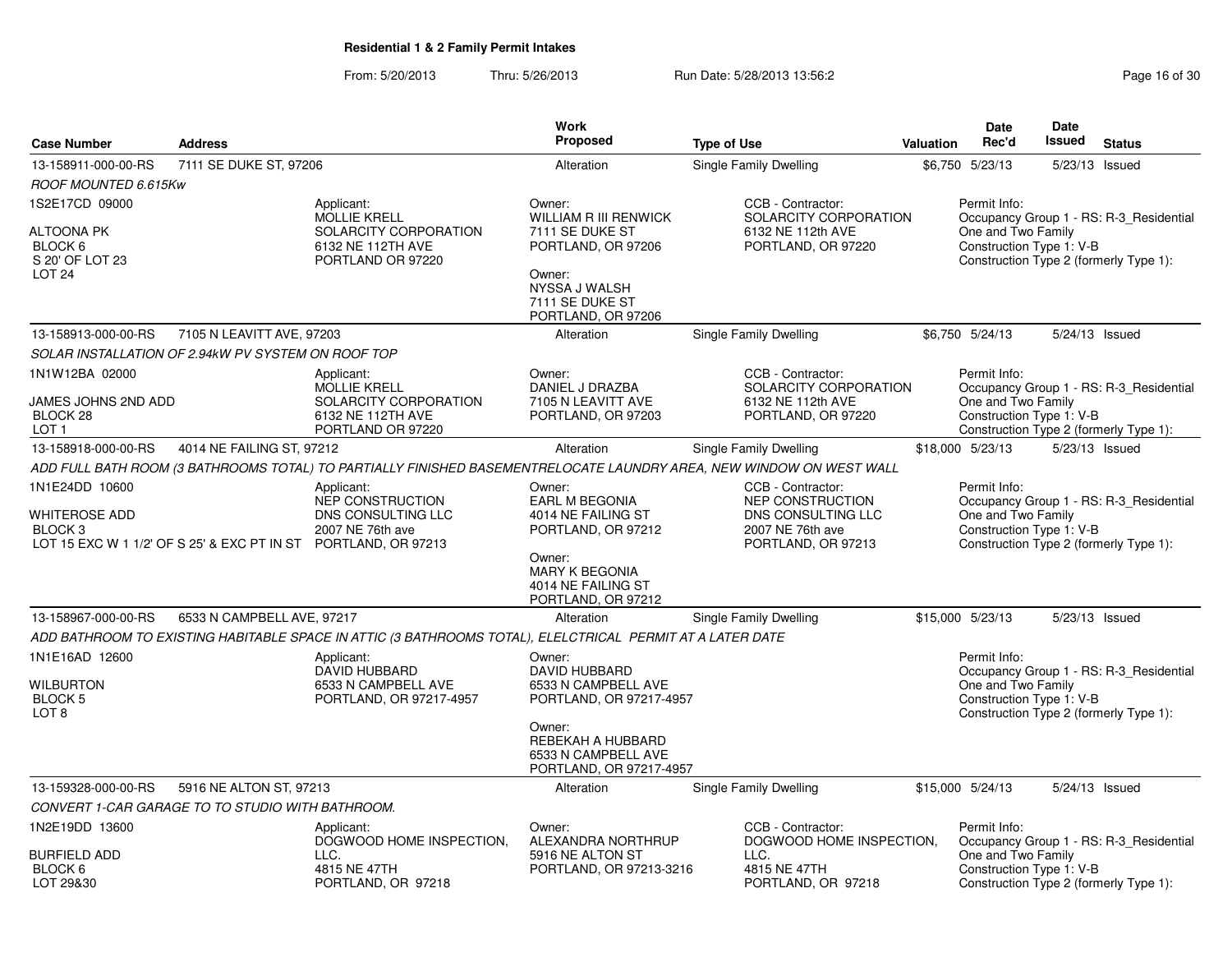From: 5/20/2013Thru: 5/26/2013 Run Date: 5/28/2013 13:56:2<br>
Report 5/26/2013

| <b>Case Number</b>                                     | <b>Address</b>                                   |                                                                                                                       | <b>Work</b><br>Proposed                                                                                                | <b>Type of Use</b>                                                                                                           | Valuation | <b>Date</b><br>Rec'd                                  | <b>Date</b><br>Issued | <b>Status</b>                                                                     |
|--------------------------------------------------------|--------------------------------------------------|-----------------------------------------------------------------------------------------------------------------------|------------------------------------------------------------------------------------------------------------------------|------------------------------------------------------------------------------------------------------------------------------|-----------|-------------------------------------------------------|-----------------------|-----------------------------------------------------------------------------------|
| 13-159341-000-00-RS                                    | 2929 NW MONTE VISTA TER, 97210                   |                                                                                                                       | Alteration                                                                                                             | Single Family Dwelling                                                                                                       |           | \$6,000 5/24/13                                       |                       | <b>Under Review</b>                                                               |
|                                                        | NEW DOOR HEADER INSTALLATION, AND FRENCH DOORS   |                                                                                                                       |                                                                                                                        |                                                                                                                              |           |                                                       |                       |                                                                                   |
| 1N1E32DB 02400                                         |                                                  | Applicant:                                                                                                            | Owner:                                                                                                                 | CCB - Contractor:                                                                                                            |           | Permit Info:                                          |                       |                                                                                   |
| KINGS HTS & RPLT<br>BLOCK 19<br>LOT 6-8 TL 2400        |                                                  | JAMES KACZMAROWSKI<br><b>JAMES KACZMAROWSKI</b><br><b>GENERAL CONTRACTOR</b><br>2237 NE 12TH AVE<br>PORTLAND OR 97212 | <b>JUDITH W HAYWARD</b><br>2929 NW MONTE VISTA TER<br>PORTLAND, OR 97210-3342                                          | <b>JAMES KACZMAROWSKI</b><br><b>JAMES KACZMAROWSKI</b><br><b>GENERAL CONTRACTOR</b><br>2237 NE 12TH AVE<br>PORTLAND OR 97212 |           | One and Two Family<br>Construction Type 1: V-B        |                       | Occupancy Group 1 - RS: R-3_Residential<br>Construction Type 2 (formerly Type 1): |
| 13-159387-000-00-RS                                    | 11414 SW 27TH AVE, 97219                         |                                                                                                                       | Alteration                                                                                                             | Single Family Dwelling                                                                                                       |           | \$5,300 5/24/13                                       |                       | 5/24/13 Issued                                                                    |
|                                                        |                                                  | REPAIR / REPLACE ROOF RAFTERS AND SHEATHING AS NEEDED TO REPAIR DUE TO DAMAGE FROM FALLEN TREE BRANCH.                |                                                                                                                        |                                                                                                                              |           |                                                       |                       |                                                                                   |
| 1S1E32AD 01900                                         |                                                  | Applicant:<br><b>KYLE KRUGER</b>                                                                                      | Owner:<br>JEFFREY J BUTLER                                                                                             | CCB - Contractor:<br>OREGON HOME IMPROVEMENT                                                                                 |           | Permit Info:                                          |                       | Occupancy Group 1 - RS: R-3_Residential                                           |
| <b>STREAMSIDE</b><br><b>BLOCK1</b><br>LOT <sub>5</sub> |                                                  | TM RIPPEY CONSULTING<br><b>ENGINEERS</b><br>7650 SW BEVELAND ST<br><b>TIGARD, OR 97223</b>                            | 11414 SW 27TH AVE<br>PORTLAND, OR 97219<br>Owner:<br><b>BLYTHE E BUTLER</b><br>11414 SW 27TH AVE<br>PORTLAND, OR 97219 | CO INC<br>17255 PILKINGTON RD<br>LAKE OSWEGO, OR 97035                                                                       |           | One and Two Family<br>Construction Type 1: V-B        |                       | Construction Type 2 (formerly Type 1):                                            |
| 13-159437-000-00-RS                                    | 5176 NE WISTARIA DR, 97213                       |                                                                                                                       | Alteration                                                                                                             | Single Family Dwelling                                                                                                       |           | \$2,000 5/24/13                                       | 5/24/13 Final         |                                                                                   |
|                                                        |                                                  | VOLUNTARY STRUCTURE ANCHORING TO EXISTING CONCRETE FOUNDATION - FOUNDATION CLIPS                                      |                                                                                                                        |                                                                                                                              |           |                                                       |                       |                                                                                   |
| 1N2E30BD 16200                                         |                                                  | Applicant:<br>MICHAEL WIEBER                                                                                          | Owner:<br><b>MATTHEW HANNAFIN</b>                                                                                      | CCB - Contractor:<br><b>MICHAEL WIEBER</b>                                                                                   |           | Permit Info:                                          |                       | Occupancy Group 1 - RS: R-3_Residential                                           |
| ROSE CITY PK<br>BLOCK 50<br>LOT 6                      |                                                  | ELYSIUM CONSTRUCTION LLC<br>PO BOX 12010<br>PORTLAND OR 97212                                                         | 5176 NE WISTARIA DR<br>PORTLAND, OR 97213-2557                                                                         | ELYSIUM CONSTRUCTION LLC<br>PO BOX 12010<br>PORTLAND OR 97212                                                                |           | One and Two Family<br>Construction Type 1: V-B        |                       | Construction Type 2 (formerly Type 1):                                            |
|                                                        |                                                  |                                                                                                                       | Owner:<br><b>REBECCA HANNAFIN</b><br>5176 NE WISTARIA DR<br>PORTLAND, OR 97213-2557                                    |                                                                                                                              |           |                                                       |                       |                                                                                   |
| 13-159450-000-00-RS                                    | 9731 SW 8TH AVE, 97219                           |                                                                                                                       | Alteration                                                                                                             | <b>Single Family Dwelling</b>                                                                                                |           | \$25,000 5/24/13                                      |                       | 5/24/13 Issued                                                                    |
|                                                        | REMOVE DECK AND REPLACE WITH NEW WITH ROOF COVER |                                                                                                                       |                                                                                                                        |                                                                                                                              |           |                                                       |                       |                                                                                   |
| 1S1E28AC 01200                                         |                                                  | Applicant:<br>DEBORAH D MC LAUGHLIN                                                                                   | Owner:<br><b>NEAL T MC LAUGHLIN</b>                                                                                    |                                                                                                                              |           | Permit Info:<br>Occupancy Group 1 - RS: U_Decks,      |                       |                                                                                   |
| PARTITION PLAT 1991-84<br>LOT 2 INC UND INT TRACT A    |                                                  | 9731 SW 8TH AVE<br>PORTLAND, OR 97219                                                                                 | 9731 SW 8TH AVE<br>PORTLAND, OR 97219                                                                                  |                                                                                                                              |           | Patios, Porches, Carports<br>Construction Type 1: V-B |                       | Construction Type 2 (formerly Type 1):                                            |
|                                                        |                                                  |                                                                                                                       | Owner:<br>DEBORAH D MC LAUGHLIN<br>9731 SW 8TH AVE<br>PORTLAND, OR 97219                                               |                                                                                                                              |           |                                                       |                       | Total Square Footage - Display Only: 400                                          |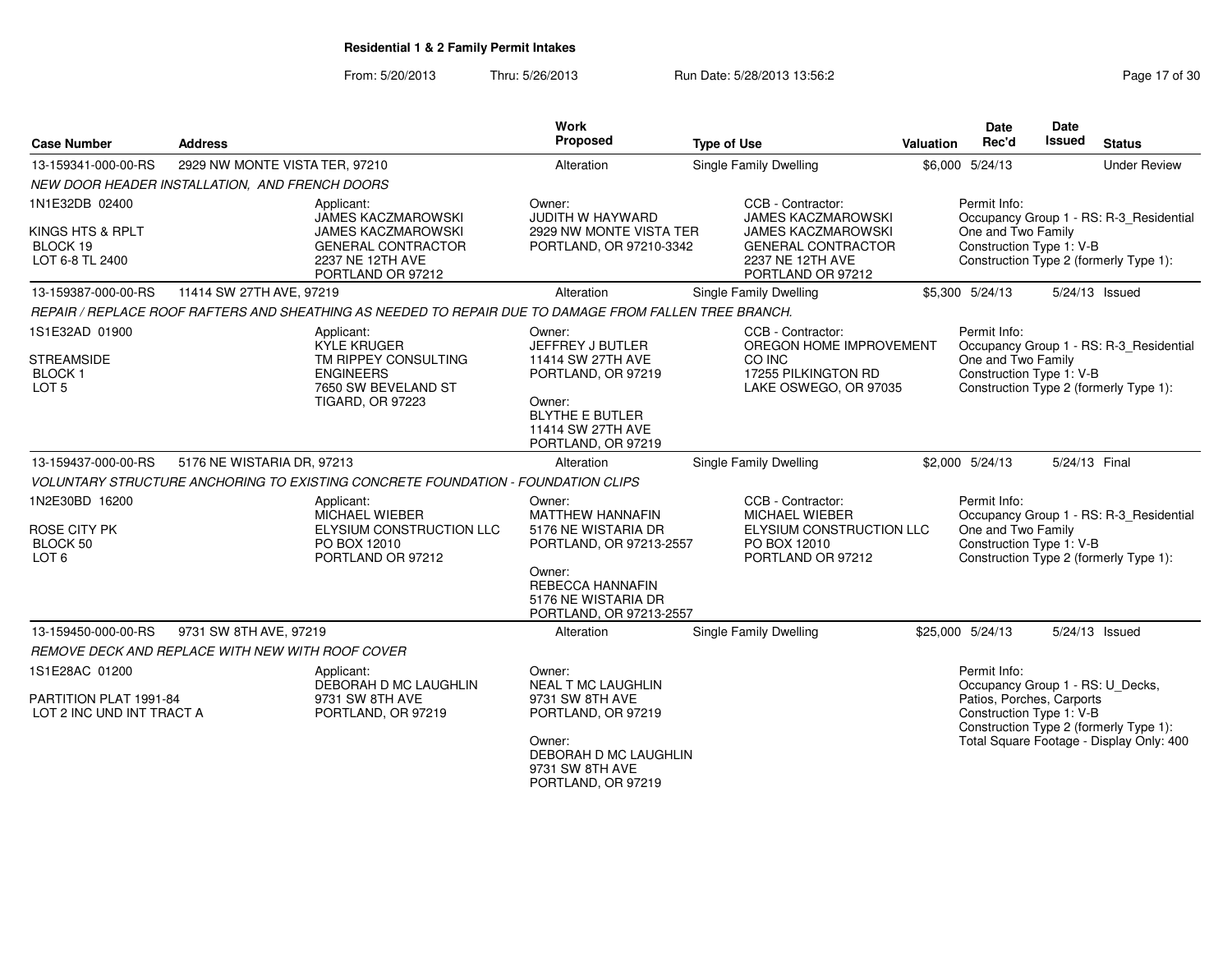From: 5/20/2013Thru: 5/26/2013 **Run Date: 5/28/2013 13:56:2** Page 18 of 30

| <b>Case Number</b>                                                    | <b>Address</b>                                |                                                                                                             | <b>Work</b><br>Proposed                                                                                             | <b>Type of Use</b>                                                                                          | <b>Valuation</b> | <b>Date</b><br>Rec'd                                                                                  | Date<br><b>Issued</b> | <b>Status</b>                                                                     |
|-----------------------------------------------------------------------|-----------------------------------------------|-------------------------------------------------------------------------------------------------------------|---------------------------------------------------------------------------------------------------------------------|-------------------------------------------------------------------------------------------------------------|------------------|-------------------------------------------------------------------------------------------------------|-----------------------|-----------------------------------------------------------------------------------|
| 13-159568-000-00-RS                                                   | 3027 NE 21ST AVE, 97212                       |                                                                                                             | Alteration                                                                                                          | <b>Single Family Dwelling</b>                                                                               |                  | \$15,000 5/24/13                                                                                      | 5/24/13 Issued        |                                                                                   |
|                                                                       | INSTALL HELICAL PILES FOR EXISTING FOUNDATION |                                                                                                             |                                                                                                                     |                                                                                                             |                  |                                                                                                       |                       |                                                                                   |
| 1N1E26AA 17300<br><b>IRVINGTON</b><br>BLOCK 26<br>LOT <sub>3</sub>    |                                               | Applicant:<br>RAMJACK OF OREGON<br>PO BOX 11701<br>EUGENE, OR 97440                                         | Owner:<br>ANNA R GRIFFIN<br>3027 NE 21ST AVE<br>PORTLAND, OR 97212-3447<br>Owner:                                   | CCB - Contractor:<br>RAMJACK OF OREGON<br>PO BOX 11701<br>EUGENE, OR 97440                                  |                  | Permit Info:<br>One and Two Family<br>Construction Type 1: V-B                                        |                       | Occupancy Group 1 - RS: R-3_Residential<br>Construction Type 2 (formerly Type 1): |
|                                                                       |                                               |                                                                                                             | JUDITH L SIVIGLIA<br>3027 NE 21ST AVE<br>PORTLAND, OR 97212-3447                                                    |                                                                                                             |                  |                                                                                                       |                       |                                                                                   |
| 13-159699-000-00-RS                                                   | 2513 NE DUNCKLEY ST, 97212                    |                                                                                                             | Alteration                                                                                                          | <b>Single Family Dwelling</b>                                                                               |                  | \$215,000 5/24/13                                                                                     |                       | <b>Under Review</b>                                                               |
|                                                                       |                                               | RAISE UPPER FLOOR ROOF AND WALLS FOR ADDITIONAL HEAD ROOM AND REMODEL KITCHEN                               |                                                                                                                     |                                                                                                             |                  |                                                                                                       |                       |                                                                                   |
| 1N1E24CB 17400<br><b>ALAMEDA PARK</b><br>BLOCK 20<br>LOT 6            |                                               | Applicant:<br><b>STEVEN R KEM</b><br><b>KEM'S WOODWORKS INC</b><br><b>PO BOX 396</b><br>CORNELIUS, OR 97113 | Owner:<br>MICHELLE D HALLE<br>2513 NE DUNCKLEY ST<br>PORTLAND, OR 97212-1560                                        | CCB - Contractor:<br><b>STEVEN R KEM</b><br><b>KEM'S WOODWORKS INC</b><br>PO BOX 396<br>CORNELIUS, OR 97113 |                  | Permit Info:<br>One and Two Family<br>Construction Type 1: V-B                                        |                       | Occupancy Group 1 - RS: R-3_Residential<br>Construction Type 2 (formerly Type 1): |
| Total # of RS Alteration permit intakes: 57                           |                                               |                                                                                                             |                                                                                                                     |                                                                                                             |                  |                                                                                                       |                       | Total valuation of RS Alteration permit intakes: \$1,458,854                      |
| 13-157486-000-00-RS                                                   | 10247 NE PACIFIC ST, 97220                    |                                                                                                             | Demolition                                                                                                          | Garage/Carport                                                                                              |                  | \$300 5/21/13                                                                                         |                       | 5/21/13 Issued                                                                    |
| DEMO DETACHED 1-STORY GARAGE                                          |                                               |                                                                                                             |                                                                                                                     |                                                                                                             |                  |                                                                                                       |                       |                                                                                   |
| 1N2E34BC 02700<br><b>TULIP AC</b><br><b>BLOCK1</b><br>S 140' OF LOT 6 |                                               | Applicant:<br><b>LEON R GIBB</b><br>10247 NE PACIFIC ST<br>PORTLAND, OR 97220-4025                          | Owner:<br><b>LEON R GIBB</b><br>10247 NE PACIFIC ST<br>PORTLAND, OR 97220-4025                                      |                                                                                                             |                  | Permit Info:<br>Occupancy Group 1 - RS: U_Private<br>Garage\Utility Misc.<br>Construction Type 1: V-B |                       | Construction Type 2 (formerly Type 1):                                            |
| 13-157803-000-00-RS                                                   | 3712 SE 32ND AVE, 97202                       |                                                                                                             | Demolition                                                                                                          | Garage/Carport                                                                                              |                  | \$1,000 5/22/13                                                                                       | 5/22/13 Issued        |                                                                                   |
| DEMO DETACHED GARAGE                                                  |                                               |                                                                                                             |                                                                                                                     |                                                                                                             |                  |                                                                                                       |                       |                                                                                   |
| 1S1E12CA 05000<br>COOPERS ADD<br><b>BLOCK 2</b><br>LOT <sub>17</sub>  |                                               | Applicant:<br>PREM NATH<br>PREMIER DESIGN GROUP<br>3737 N ALASKA ST<br>PORTLAND, OR 97217                   | Owner:<br><b>MASATOSHI SUZUKI</b><br>3712 SE 32ND AVE<br>PORTLAND, OR 97202-3022<br>Owner:<br><b>LINDA S SUZUKI</b> |                                                                                                             |                  | Permit Info:<br>Occupancy Group 1 - RS: U_Private<br>Garage\Utility Misc.<br>Construction Type 1: V-B |                       | Construction Type 2 (formerly Type 1):                                            |
|                                                                       |                                               |                                                                                                             | 3712 SE 32ND AVE<br>PORTLAND, OR 97202-3022                                                                         |                                                                                                             |                  |                                                                                                       |                       |                                                                                   |
| 13-158710-000-00-RS                                                   | 5802 SE MITCHELL ST, 97206                    |                                                                                                             | <b>Demolition</b>                                                                                                   | Garage/Carport                                                                                              |                  | \$1.000 5/23/13                                                                                       | 5/23/13 Issued        |                                                                                   |
| DEMOLITION OF DETACHED GARAGE                                         |                                               |                                                                                                             |                                                                                                                     |                                                                                                             |                  |                                                                                                       |                       |                                                                                   |
| 1S2E18AD 14600<br><b>TREMONT PK</b>                                   |                                               | Applicant:<br><b>KEVIN PARTAIN</b><br>223 NE 56TH AVE                                                       | Owner:<br>SCHUMACHER CUSTOM HOMES<br><b>INC</b>                                                                     | CCB - Contractor:<br>SCHUMACHER CUSTOM HOMES<br><b>INC</b>                                                  |                  | Permit Info:<br>Occupancy Group 1 - RS: U_Private<br>Garage\Utility Misc.                             |                       |                                                                                   |
| BLOCK 18<br>LOT <sub>26</sub><br>F 35' OF LOT 27                      |                                               | PORTLAND, OR 97213-3705                                                                                     | PO BOX 66207<br>PORTLAND, OR 97290-6207                                                                             | PO BOX 66207<br>PORTLAND, OR 97290                                                                          |                  | Construction Type 1: V-B                                                                              |                       | Construction Type 2 (formerly Type 1):                                            |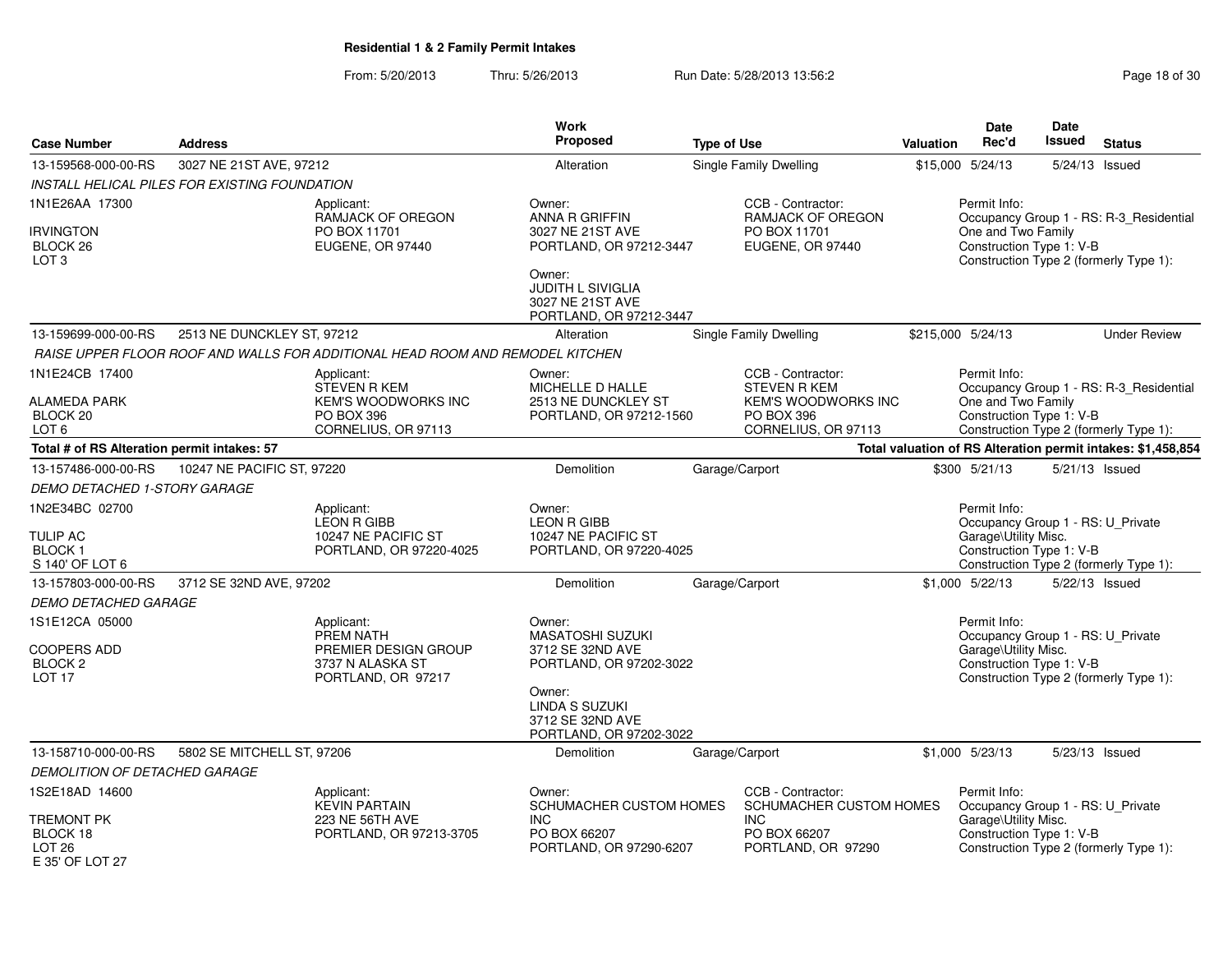From: 5/20/2013Thru: 5/26/2013 Run Date: 5/28/2013 13:56:2<br>
Report 5/26/2013

| <b>Case Number</b>                                                               | <b>Address</b>             |                                                                                                                   | <b>Work</b><br>Proposed                                                                                                                           | <b>Type of Use</b>                                                                                                                                          | <b>Valuation</b> | Date<br>Rec'd                                                                                         | Date<br>Issued | <b>Status</b>                                                                     |
|----------------------------------------------------------------------------------|----------------------------|-------------------------------------------------------------------------------------------------------------------|---------------------------------------------------------------------------------------------------------------------------------------------------|-------------------------------------------------------------------------------------------------------------------------------------------------------------|------------------|-------------------------------------------------------------------------------------------------------|----------------|-----------------------------------------------------------------------------------|
| 13-159326-000-00-RS                                                              | 6216 NE 29TH AVE, 97211    |                                                                                                                   | Demolition                                                                                                                                        | Garage/Carport                                                                                                                                              |                  | \$1,800 5/24/13                                                                                       | 5/24/13        | Issued                                                                            |
|                                                                                  |                            | DEMOLISHED 21 X 16 GARAGE AND ASPHALT PAD BEHIND GARAGE                                                           |                                                                                                                                                   |                                                                                                                                                             |                  |                                                                                                       |                |                                                                                   |
| 1N1E13CA 09800<br><b>IRVINGTON PK</b><br>BLOCK 36<br>LOT 37&39                   |                            | Applicant:<br><b>JENNIFER L YOUNG</b><br>6216 NE 29TH AVE<br>PORTLAND, OR 97211                                   | Owner:<br><b>JENNIFER L YOUNG</b><br>6216 NE 29TH AVE<br>PORTLAND, OR 97211                                                                       |                                                                                                                                                             |                  | Permit Info:<br>Occupancy Group 1 - RS: U Private<br>Garage\Utility Misc.<br>Construction Type 1: V-B |                | Construction Type 2 (formerly Type 1):                                            |
| 13-159505-000-00-RS                                                              | 1605 SE GLENWOOD ST, 97202 |                                                                                                                   | Demolition                                                                                                                                        | Garage/Carport                                                                                                                                              |                  | \$4,000 5/24/13                                                                                       | 5/24/13 Issued |                                                                                   |
| DEMOLISH DETACHED GARAGE. SEE PARENT FP 11-108346                                |                            |                                                                                                                   |                                                                                                                                                   |                                                                                                                                                             |                  |                                                                                                       |                |                                                                                   |
| 1S1E23AB 14800                                                                   |                            | Applicant:<br>PARKER CONCRETE INC                                                                                 | Owner:<br>CLAYBOURNE COMMONS LLC                                                                                                                  | CCB - Contractor:<br>PARKER CONCRETE INC                                                                                                                    |                  | Permit Info:<br>Occupancy Group 1 - RS: U_Private                                                     |                |                                                                                   |
| CITY VIEW PK ADD & NO 2<br>BLOCK <sub>3</sub><br>W 1/2 OF LOT 5&6                |                            | 11000 NW MARSHALL DR<br>YAMHILL, OR 971488331                                                                     | PO BOX 130<br>LAKE OSWEGO, OR 97034                                                                                                               | 11000 NW MARSHALL DR<br>YAMHILL, OR 971488331                                                                                                               |                  | Garage\Utility Misc.<br>Construction Type 1: V-B                                                      |                | Construction Type 2 (formerly Type 1):                                            |
| 13-157281-000-00-RS                                                              | 3406 SE 53RD AVE, 97206    |                                                                                                                   | Demolition                                                                                                                                        | Single Family Dwelling                                                                                                                                      |                  | \$4,000 5/21/13                                                                                       | 5/21/13 Issued |                                                                                   |
|                                                                                  |                            | DEMO SFR WITH BASEMENT **Cesspool Decommissioning Required. Call for inspection 842 prior to final.**             |                                                                                                                                                   |                                                                                                                                                             |                  |                                                                                                       |                |                                                                                   |
| 1S2E07AC 06900<br>EAST CRESTON<br>BLOCK 25<br>LOT <sub>5</sub>                   |                            | Applicant:<br><b>KEVIN PARTAIN</b><br><b>URBAN VISIONS</b><br>223 NE 56TH AVE<br>PORTLAND, OR 97213               | Owner:<br>DELBERT A TREMBLEY<br>8125 N FENWICK AVE<br>PORTLAND, OR 97217-6626                                                                     | CCB - Contractor:<br>ANLON CONSTRUCTION LLC<br>16981 SE SPRAY AVE<br>MILWAUKIE, OR 97267                                                                    |                  | Permit Info:<br>One and Two Family<br>Construction Type 1: V-B                                        |                | Occupancy Group 1 - RS: R-3_Residential<br>Construction Type 2 (formerly Type 1): |
|                                                                                  |                            |                                                                                                                   | Owner:<br>MILDRED E TREMBLEY<br>8125 N FENWICK AVE<br>PORTLAND, OR 97217-6626                                                                     |                                                                                                                                                             |                  |                                                                                                       |                |                                                                                   |
| 13-157873-000-00-RS                                                              | 6810 SE 31ST AVE, 97202    |                                                                                                                   | Demolition                                                                                                                                        | Single Family Dwelling                                                                                                                                      |                  | \$1,000 5/22/13                                                                                       | 5/22/13 Issued |                                                                                   |
|                                                                                  |                            | DEMO SINGLE FAMILY RESIDENCE, NO BASEMENT, REMOVE FOUNDATION, ALL DEBRIS, CAP SEWER***SEE 13-154757RS FOR NSFR*** |                                                                                                                                                   |                                                                                                                                                             |                  |                                                                                                       |                |                                                                                   |
| 1S1E24BA 12900<br><b>EASTMORELAND</b><br>BLOCK 19<br>LOT 8&9                     |                            | Applicant:<br>MIKE COYLE<br><b>FASTER PERMITS</b><br>14334 NW EAGLERIDGE LANE<br>PORTLAND, OR 97229               | Owner:<br>211 NE WEIDLER ST<br>PORTLAND, OR 97232-1155<br>Owner:<br><b>WEST COAST DEVELOPMENT</b><br>211 NE WEIDLER ST<br>PORTLAND, OR 97232-1155 | CCB - Contractor:<br>METRO HOMES NORTHWEST LLC METRO HOMES NORTHWEST LLC Occupancy Group 1 - RS: R-3 Residential<br>211 NE WEIDLER ST<br>PORTLAND, OR 97232 |                  | Permit Info:<br>One and Two Family<br>Construction Type 1: V-B                                        |                | Construction Type 2 (formerly Type 1):                                            |
|                                                                                  |                            |                                                                                                                   | Owner:<br><b>GROUP INC</b><br>211 NE WEIDLER ST<br>PORTLAND, OR 97232-1155                                                                        |                                                                                                                                                             |                  |                                                                                                       |                |                                                                                   |
| 13-158694-000-00-RS                                                              | 5802 SE MITCHELL ST, 97206 |                                                                                                                   | Demolition                                                                                                                                        | <b>Single Family Dwelling</b>                                                                                                                               |                  | \$3,000 5/23/13                                                                                       | 5/23/13 Issued |                                                                                   |
|                                                                                  |                            | DEMOLITION OF SINGE FAMILY RESIDENCE. Cesspool Decommissioning Required. Call for inspection 842 prior to final.  |                                                                                                                                                   |                                                                                                                                                             |                  |                                                                                                       |                |                                                                                   |
| 1S2E18AD 14600<br>TREMONT PK<br>BLOCK 18<br>LOT <sub>26</sub><br>E 35' OF LOT 27 |                            | Applicant:<br><b>KEVIN PARTAIN</b><br>223 NE 56TH AVE<br>PORTLAND, OR 97213-3705                                  | Owner:<br>SCHUMACHER CUSTOM HOMES<br><b>INC</b><br>PO BOX 66207<br>PORTLAND, OR 97290-6207                                                        | CCB - Contractor:<br>SCHUMACHER CUSTOM HOMES<br><b>INC</b><br>PO BOX 66207<br>PORTLAND, OR 97290                                                            |                  | Permit Info:<br>One and Two Family<br>Construction Type 1: V-B                                        |                | Occupancy Group 1 - RS: R-3_Residential<br>Construction Type 2 (formerly Type 1): |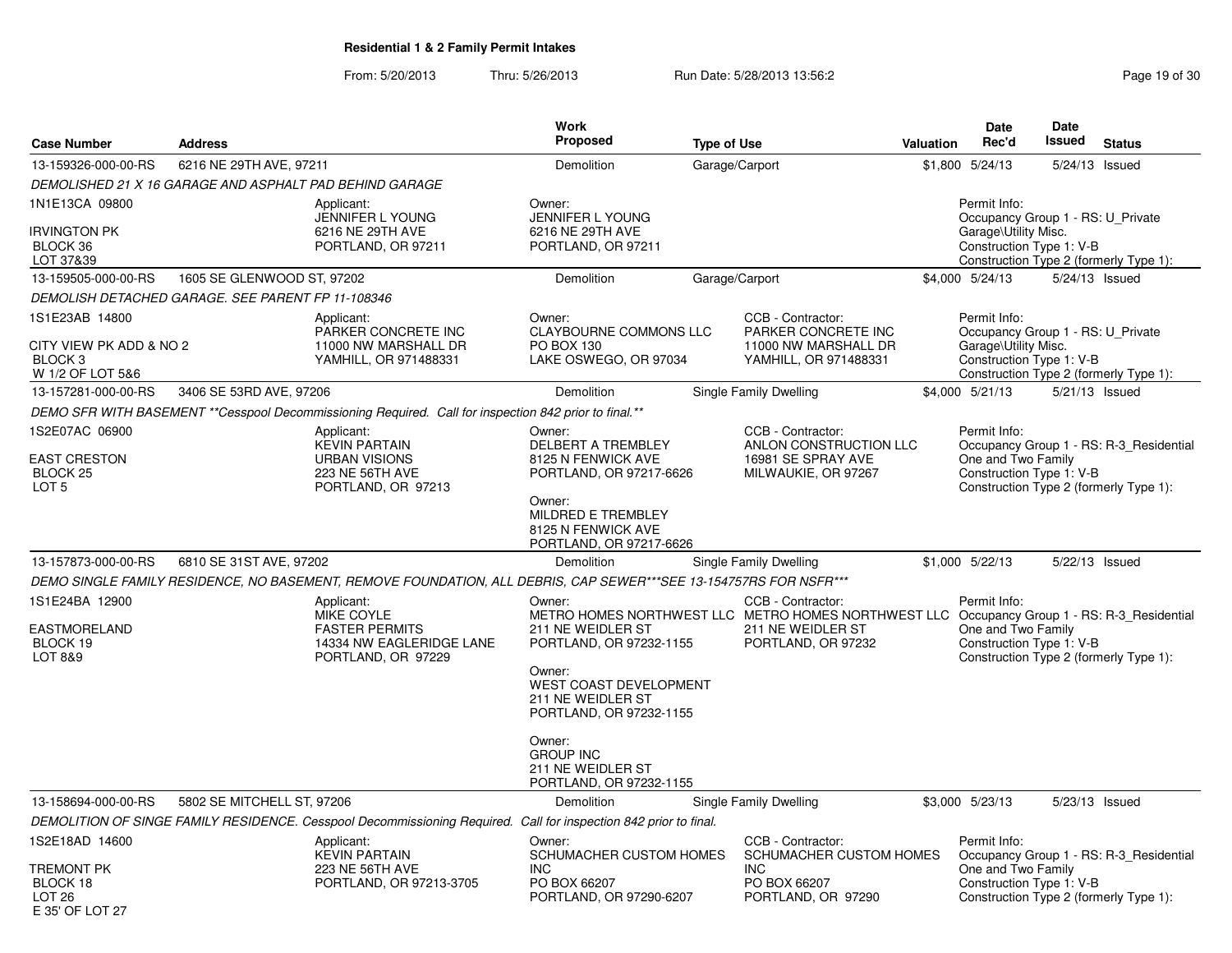From: 5/20/2013Thru: 5/26/2013 **Run Date: 5/28/2013 13:56:2** Page 20 of 30

| <b>Case Number</b>                                             | <b>Address</b>                              |                                                                                                                                                                            | <b>Work</b><br>Proposed                                                              | <b>Type of Use</b>                                                                                        | <b>Valuation</b> | <b>Date</b><br>Rec'd                                           | Date<br><b>Issued</b> | <b>Status</b>                                                                     |
|----------------------------------------------------------------|---------------------------------------------|----------------------------------------------------------------------------------------------------------------------------------------------------------------------------|--------------------------------------------------------------------------------------|-----------------------------------------------------------------------------------------------------------|------------------|----------------------------------------------------------------|-----------------------|-----------------------------------------------------------------------------------|
| 13-158711-000-00-RS                                            | 6630 SE RAMONA ST, 97206                    |                                                                                                                                                                            | Demolition                                                                           | <b>Single Family Dwelling</b>                                                                             |                  | \$3,000 5/23/13                                                | 5/23/13 Issued        |                                                                                   |
|                                                                |                                             | DEMOLITION OF SINGLE FAMILY RESIDENCE NOBASEMENT - SEE NSFR 13-158055-RS                                                                                                   |                                                                                      |                                                                                                           |                  |                                                                |                       |                                                                                   |
| 1S2E17CB 16100                                                 |                                             | Applicant:<br><b>KEVIN PARTAIN</b>                                                                                                                                         | Owner:<br>NSI INVESTMENT LLC                                                         | CCB - Contractor:<br>RICHARD WHITEMAN                                                                     |                  | Permit Info:                                                   |                       | Occupancy Group 1 - RS: R-3_Residential                                           |
| TREMONT PL<br>BLOCK 33<br>W 1/2 OF LOT 19<br>LOT <sub>20</sub> |                                             | <b>URBAN VISIONS</b><br>223 NE 56TH AVE<br>PORTLAND OR 97213                                                                                                               | 210 NW 17TH AVE #200<br>PORTLAND, OR 97209                                           | NSI INVESTMENTS LLC<br>PO BOX 68179<br>MILWAUKIE, OR 29768                                                |                  | One and Two Family<br>Construction Type 1: V-B                 |                       | Construction Type 2 (formerly Type 1):                                            |
| 13-158720-000-00-RS                                            | 8627 N WAYLAND AVE, 97203                   |                                                                                                                                                                            | Demolition                                                                           | Single Family Dwelling                                                                                    |                  | \$3,000 5/23/13                                                | 5/23/13 Issued        |                                                                                   |
|                                                                |                                             | DEMOLISH SINGLE FAMILY RESIDENCE AND DECOMMISSION CESSPOOL, NOT BASEMENT - SEE NSFR 13158078-RS Cesspool Decommissioning Required. Call for inspection 842 prior to final. |                                                                                      |                                                                                                           |                  |                                                                |                       |                                                                                   |
| 1N1E08AC 06500                                                 |                                             | Applicant:<br><b>KEVIN PARTAIN</b>                                                                                                                                         | Owner:<br>NSI INVESTMENTS LLC                                                        | CCB - Contractor:<br><b>RICHARD WHITEMAN</b>                                                              |                  | Permit Info:                                                   |                       | Occupancy Group 1 - RS: R-3_Residential                                           |
| UNIVERSITY PK<br>BLOCK 131<br>LOT 1-3                          |                                             | 223 NE 56TH AVE<br>PORTLAND, OR 97213-3705                                                                                                                                 | 210 NW 17TH AVE #200<br>PORTLAND, OR 97209-2151                                      | NSI INVESTMENTS LLC<br>PO BOX 68179<br>MILWAUKIE, OR 29768                                                |                  | One and Two Family<br>Construction Type 1: V-B                 |                       | Construction Type 2 (formerly Type 1):                                            |
| 13-158726-000-00-RS                                            | 7535 SE 18TH AVE, 97202                     |                                                                                                                                                                            | Demolition                                                                           | Single Family Dwelling                                                                                    |                  | \$3,000 5/23/13                                                | 5/23/13 Issued        |                                                                                   |
|                                                                | DEMO SFR W/ BASEMENT - SEE NSFR 13158712-RS |                                                                                                                                                                            |                                                                                      |                                                                                                           |                  |                                                                |                       |                                                                                   |
| 1S1E23AC 01300                                                 |                                             | Applicant:<br><b>KEVIN PARTAIN</b>                                                                                                                                         | Owner:<br><b>NSI INVESTMENTS LLC</b>                                                 | CCB - Contractor:<br>RICHARD WHITEMAN                                                                     |                  | Permit Info:                                                   |                       | Occupancy Group 1 - RS: R-3_Residential                                           |
| WESTMORELAND<br>BLOCK <sub>8</sub><br>LOT <sub>13</sub>        |                                             | <b>URBAN VISIONS</b><br>223 NE 56TH AVE<br>PORTLAND, OR 97213                                                                                                              | 210 NW 17TH AVE #200<br>PORTLAND, OR 97209-2151                                      | NSI INVESTMENTS LLC<br>PO BOX 68179<br>MILWAUKIE, OR 29768                                                |                  | One and Two Family<br>Construction Type 1: V-B                 |                       | Construction Type 2 (formerly Type 1):                                            |
| 13-159446-000-00-RS                                            | 1209 SE UMATILLA ST, 97202                  |                                                                                                                                                                            | <b>Demolition</b>                                                                    | <b>Single Family Dwelling</b>                                                                             |                  | \$1,000 5/24/13                                                | 5/24/13 Issued        |                                                                                   |
|                                                                |                                             | Decommissioning Required. Call for inspection 842 prior to final. DEMO SINGLE FAMILY RESIDENCE ***CESSPOOL DECOMMISSIONING REQUIRED***                                     |                                                                                      |                                                                                                           |                  |                                                                |                       |                                                                                   |
| 1S1E23CD 11400<br>SELLWOOD<br>BLOCK 48<br>E 36' OF LOT 6       |                                             | Applicant:<br>MIKE COYLE<br><b>FASTER PERMITS</b><br>14334 NW EAGLERIDGE LANE<br>PORTLAND, OR 97229                                                                        | Owner:<br>DEZ DEVELOPMENT LLC<br>14552 SE 155TH DR<br>CLACKAMAS, OR 97015-5491       | CCB - Contractor:<br><b>VLAD RUDNITSKY</b><br>DILUSSO HOMES, LLC.<br>P.O. BOX 1251<br>CLACKAMAS, OR 97015 |                  | Permit Info:<br>One and Two Family<br>Construction Type 1: V-B |                       | Occupancy Group 1 - RS: R-3_Residential<br>Construction Type 2 (formerly Type 1): |
| 13-159455-000-00-RS                                            | 4802 SE BROOKLYN ST, 97206                  |                                                                                                                                                                            | Demolition                                                                           | Single Family Dwelling                                                                                    |                  | \$1,000 5/24/13                                                | 5/24/13 Issued        |                                                                                   |
|                                                                | DEMO SINGLE FAMILY RESIDENCE - NO BASEMENT  |                                                                                                                                                                            |                                                                                      |                                                                                                           |                  |                                                                |                       |                                                                                   |
| 1S2E07BD 18700<br><b>CRESTON</b><br><b>BLOCK 17</b>            |                                             | Applicant:<br><b>MIKE COYLE</b><br><b>FASTER PERMITS</b><br>14334 NW EAGLERIDGE LANE                                                                                       | Owner:<br>MORRISON BUILT LLC<br>15559 SW STONE RIDGE CIR<br>BEAVERTON, OR 97007-6698 | CCB - Contractor:<br>MORRISON BUILT LLC<br>15559 SW STONERIDGE CR<br>BEAVERTON, OR 97007                  |                  | Permit Info:<br>One and Two Family<br>Construction Type 1: V-B |                       | Occupancy Group 1 - RS: R-3_Residential                                           |
| LOT <sub>1</sub>                                               |                                             | PORTLAND, OR 97229                                                                                                                                                         |                                                                                      |                                                                                                           |                  |                                                                |                       | Construction Type 2 (formerly Type 1):                                            |
| 13-159477-000-00-RS                                            | 1606 SE CLAYBOURNE ST. 97202                |                                                                                                                                                                            | <b>Demolition</b>                                                                    | Single Family Dwelling                                                                                    |                  | \$12.000 5/24/13                                               | 5/24/13 Issued        |                                                                                   |
|                                                                |                                             | DEMOLISH SINGLE FAMILY HOUSE WITH BASEMENT. SEE PARENT FP 11-108316                                                                                                        |                                                                                      |                                                                                                           |                  |                                                                |                       |                                                                                   |
| 1S1E23AB 14700<br>CITY VIEW PK ADD & NO 2                      |                                             | Applicant:<br>PARKER CONCRETE INC<br>11000 NW MARSHALL DR                                                                                                                  | Owner:<br>CLAYBOURNE COMMONS LLC<br>PO BOX 130                                       | CCB - Contractor:<br>PARKER CONCRETE INC<br>11000 NW MARSHALL DR                                          |                  | Permit Info:<br>One and Two Family                             |                       | Occupancy Group 1 - RS: R-3_Residential                                           |
| BLOCK <sub>3</sub><br>W 50' OF LOT 7&8                         |                                             | YAMHILL, OR 971488331                                                                                                                                                      | LAKE OSWEGO, OR 97034                                                                | YAMHILL, OR 971488331                                                                                     |                  | Construction Type 1: V-B                                       |                       | Construction Type 2 (formerly Type 1):                                            |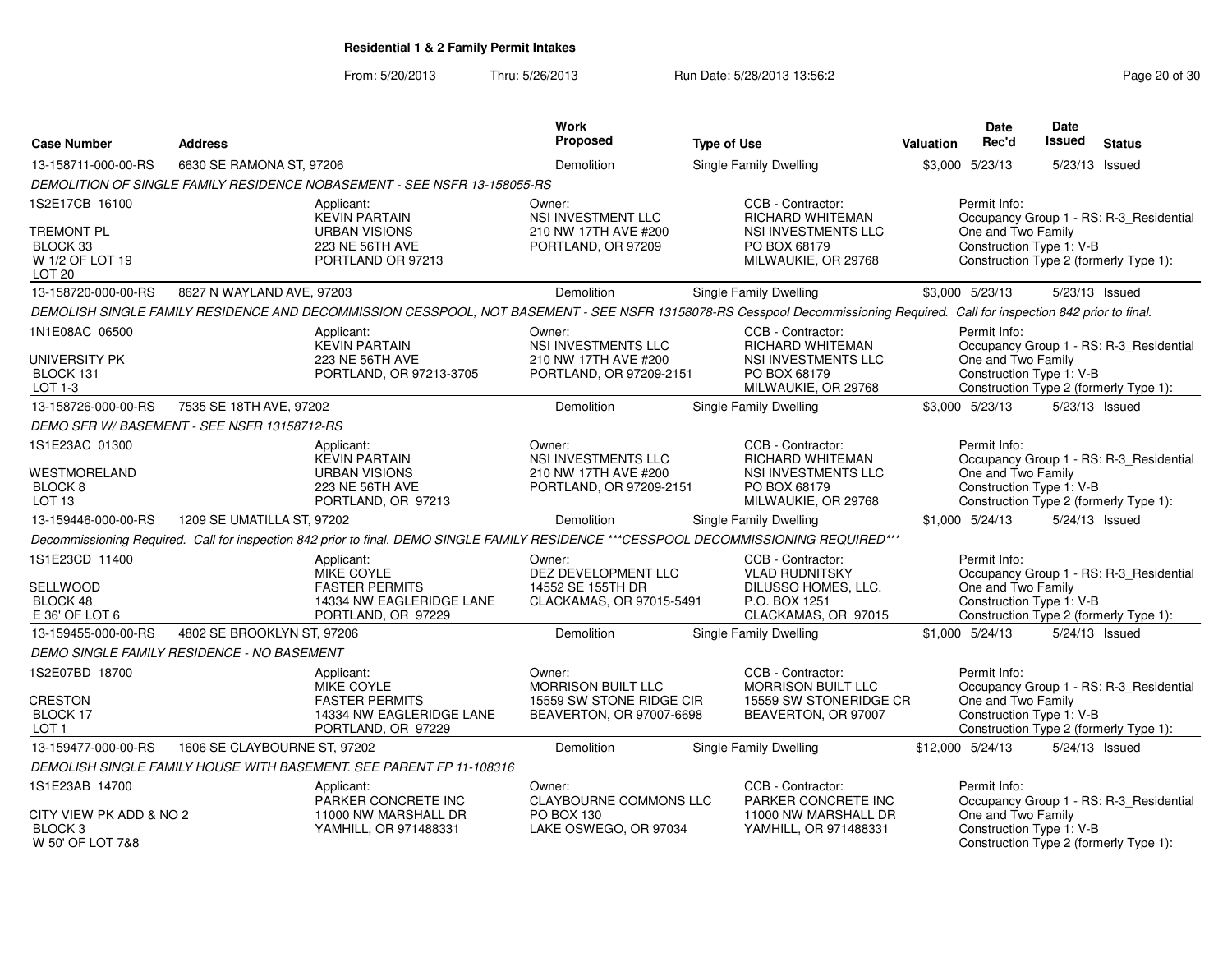From: 5/20/2013Thru: 5/26/2013 **Run Date: 5/28/2013 13:56:2** Page 21 of 30

| <b>Case Number</b>                        | <b>Address</b>                                           |                                                                                                                                                              | Work<br>Proposed                                                                  | <b>Type of Use</b>                                                             | Valuation | Date<br>Rec'd                                  | <b>Date</b><br>Issued | <b>Status</b>                                                           |
|-------------------------------------------|----------------------------------------------------------|--------------------------------------------------------------------------------------------------------------------------------------------------------------|-----------------------------------------------------------------------------------|--------------------------------------------------------------------------------|-----------|------------------------------------------------|-----------------------|-------------------------------------------------------------------------|
| 13-159508-000-00-RS                       | 1605 SE GLENWOOD ST, 97202                               |                                                                                                                                                              | Demolition                                                                        | Single Family Dwelling                                                         |           | \$13,000 5/24/13                               |                       | 5/24/13 Issued                                                          |
|                                           |                                                          | DEMOLISH SINGLE FAMILY WITH NO BASEMENT. SEE PARENT FP 11-108346                                                                                             |                                                                                   |                                                                                |           |                                                |                       |                                                                         |
| 1S1E23AB 14800<br>CITY VIEW PK ADD & NO 2 |                                                          | Applicant:<br>PARKER CONCRETE INC<br>11000 NW MARSHALL DR                                                                                                    | Owner:<br><b>CLAYBOURNE COMMONS LLC</b><br>PO BOX 130                             | CCB - Contractor:<br>PARKER CONCRETE INC<br>11000 NW MARSHALL DR               |           | Permit Info:<br>One and Two Family             |                       | Occupancy Group 1 - RS: R-3 Residential                                 |
| BLOCK 3<br>W 1/2 OF LOT 5&6               |                                                          | YAMHILL, OR 971488331                                                                                                                                        | LAKE OSWEGO, OR 97034                                                             | YAMHILL, OR 971488331                                                          |           | Construction Type 1: V-B                       |                       | Construction Type 2 (formerly Type 1):                                  |
|                                           | Total # of RS Demolition permit intakes: 15              |                                                                                                                                                              |                                                                                   |                                                                                |           |                                                |                       | Total valuation of RS Demolition permit intakes: \$52,100               |
| 13-157856-000-00-RS                       | 2030 SE 47TH AVE, 97215                                  |                                                                                                                                                              |                                                                                   | Interior Alteration Only Single Family Dwelling                                |           | \$3.850 5/22/13                                |                       | 5/22/13 Under Inspection                                                |
|                                           |                                                          | VOLUNTARY ATTACH CRIPPLE WALL TO FOUNDATION AND FLOOR JOIST TO CRIPPLE WALL. SHEATHE CRIPPLE WALL                                                            |                                                                                   |                                                                                |           |                                                |                       |                                                                         |
| 1S2E06CD 02200                            |                                                          | Applicant:                                                                                                                                                   | Owner:                                                                            | CCB - Contractor:                                                              |           | Permit Info:                                   |                       |                                                                         |
|                                           |                                                          | <b>HOLLY HUNTLEY</b>                                                                                                                                         | <b>EMILY WILLIAMS</b>                                                             | <b>HOLLY HUNTLEY</b>                                                           |           |                                                |                       | Occupancy Group 1 - RS: R-3 Residential                                 |
| <b>FAILING ADD</b><br>BLOCK 9             |                                                          | <b>ENVIRONS LLC</b><br>5919 NE 10TH AVE                                                                                                                      | 2030 SE 47TH AVE<br>PORTLAND, OR 97215                                            | <b>ENVIRONS LLC</b><br>5919 NE 10TH AVE                                        |           | One and Two Family<br>Construction Type 1: V-B |                       |                                                                         |
| S 36' OF N 72' OF LOT 25&26               |                                                          | PORTLAND OR 97211                                                                                                                                            |                                                                                   | PORTLAND OR 97211                                                              |           |                                                |                       | Construction Type 2 (formerly Type 1):                                  |
| 13-157885-000-00-RS                       | 2344 SE 47TH AVE, 97215                                  |                                                                                                                                                              |                                                                                   | Interior Alteration Only Single Family Dwelling                                |           | \$3,900 5/22/13                                |                       | 5/22/13 Under Inspection                                                |
|                                           |                                                          | NEW RETAINING WALLS WHERE CRAWLSPACE WAS EXCAVATED - NO EXTERIOR WORK                                                                                        |                                                                                   |                                                                                |           |                                                |                       |                                                                         |
| 1S2E06CD 09000                            |                                                          | Applicant:<br><b>PAUL KIRK LEONARD</b>                                                                                                                       | Owner:<br>JENNIFER N MC LEAN                                                      | CCB - Contractor:<br><b>PAUL KIRK LEONARD</b>                                  |           | Permit Info:                                   |                       | Occupancy Group 1 - RS: U Private                                       |
| <b>DIVISION ST ADD</b>                    |                                                          | PAUL LEONARD RENOVATIONS                                                                                                                                     | 2344 SE 47TH AVE                                                                  | PAUL LEONARD RENOVATIONS                                                       |           | Garage\Utility Misc.                           |                       |                                                                         |
| BLOCK 5<br>LOT <sub>14</sub>              |                                                          | 2611 SE 62ND AVE<br>PORTLAND, OR 97206-1326                                                                                                                  | PORTLAND, OR 97215                                                                | 2611 SE 62ND AVE<br>PORTLAND, OR 97206-1326                                    |           | Construction Type 1: V-B                       |                       | Construction Type 2 (formerly Type 1):                                  |
|                                           |                                                          |                                                                                                                                                              |                                                                                   |                                                                                |           |                                                |                       | Total Square Footage - Display Only: 96                                 |
|                                           |                                                          |                                                                                                                                                              |                                                                                   | CCB - Contractor:<br><b>BRUCE A NORMAN</b><br>PO BOX 618<br>FAIRVIEW, OR 97024 |           |                                                |                       |                                                                         |
| 13-159527-000-00-RS                       | 7006 SE 29TH AVE, 97202                                  |                                                                                                                                                              |                                                                                   | Interior Alteration Only Single Family Dwelling                                |           | \$55,000 5/24/13                               |                       | 5/24/13 Under Inspection                                                |
|                                           |                                                          | REMODEL. MAIN FLOOR: REPLACE / REPAIR ROTTED FLOOR FRAMING UNDER BATHROOM.  UPPER FLOOR: REMOVE SELECT INTERIOR WALLS TO RECONFIGURE EXISTING BATHROOM.  ADD |                                                                                   |                                                                                |           |                                                |                       |                                                                         |
| 1S1E24BA 09900                            |                                                          | Applicant:                                                                                                                                                   | Owner:                                                                            | CCB - Contractor:                                                              |           | Permit Info:                                   |                       |                                                                         |
|                                           |                                                          | <b>BRAD BENSHOOF</b>                                                                                                                                         | ANDY ANDRESON                                                                     | <b>BRAD BENSHOOF</b>                                                           |           |                                                |                       | Occupancy Group 1 - RS: R-3_Remodel                                     |
| <b>EASTMORELAND</b><br>BLOCK 10           |                                                          | <b>L &amp; B ENTERPRIZES</b><br>11308 SE STANLEY AVE                                                                                                         | 7006 SE 29TH AVE<br>PORTLAND, OR 97202-8728                                       | <b>L &amp; B ENTERPRIZES</b><br>11308 SE STANLEY AVE                           |           | Construction Type 1: V-B                       |                       | Construction Type 2 (formerly Type 1):                                  |
| LOT <sub>1</sub>                          |                                                          | MILWAUKIE, OR 97222                                                                                                                                          |                                                                                   | MILWAUKIE, OR 97222                                                            |           |                                                |                       | Total Square Footage - Display Only: 260                                |
|                                           |                                                          |                                                                                                                                                              | Owner:<br><b>JENNIFER ANDRESON</b><br>7006 SE 29TH AVE<br>PORTLAND, OR 97202-8728 |                                                                                |           |                                                |                       |                                                                         |
|                                           | Total # of RS Interior Alteration Only permit intakes: 3 |                                                                                                                                                              |                                                                                   |                                                                                |           |                                                |                       | Total valuation of RS Interior Alteration Only permit intakes: \$62,750 |
| 13-157266-000-00-RS                       | 1160 NE LENORE ST - Unit B, 97211                        |                                                                                                                                                              | New Construction                                                                  | <b>Accessory Dwelling Unit</b>                                                 |           | \$34,266 5/21/13                               |                       | <b>Under Review</b>                                                     |
|                                           |                                                          | NEW DETACHED ACCESSORY DWELLING UNIT/ONE STORY/NO GARAGE/FLAT LOT/COMPLEX / WOODLAWN. BLOCK 29. LOT 7&8 TL 2800                                              |                                                                                   |                                                                                |           |                                                |                       |                                                                         |
| 1N1E14BD 02800                            |                                                          | Applicant:                                                                                                                                                   | Owner:                                                                            |                                                                                |           | Permit Info:                                   |                       |                                                                         |
|                                           |                                                          | <b>IAN KRIST</b>                                                                                                                                             | <b>COZETTE TRAN-CAFFEE</b>                                                        |                                                                                |           |                                                |                       | Occupancy Group 1 - RS: R-3_Residential                                 |
|                                           |                                                          | 1160 NE LENORE ST                                                                                                                                            | 1160 NE LENORE ST                                                                 |                                                                                |           | One and Two Family                             |                       |                                                                         |
|                                           |                                                          | PORTLAND OR 97211                                                                                                                                            | PORTLAND, OR 97211-4150                                                           |                                                                                |           | Construction Type 1: V-B                       |                       | Construction Type 2 (formerly Type 1):                                  |
|                                           |                                                          |                                                                                                                                                              |                                                                                   |                                                                                |           | Number of New Dwelling Units: 1                |                       | Total Square Footage - Display Only: 320                                |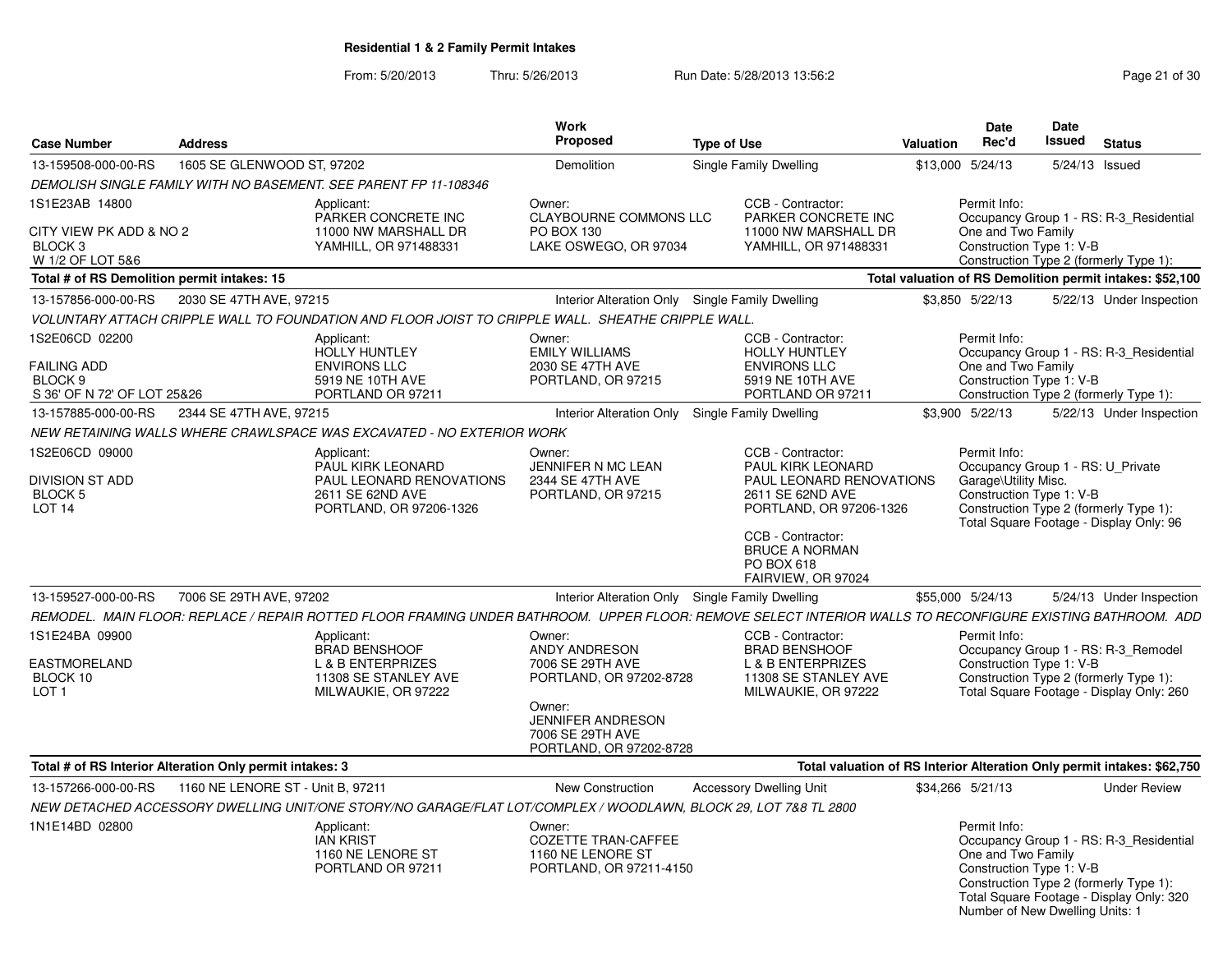From: 5/20/2013Thru: 5/26/2013 **Run Date: 5/28/2013 13:56:2** Page 22 of 30

|                                                                  |                                                         |                                                                                                                            | Work                                                                                                                                                       |                                      |                  | <b>Date</b>                                                                                       | <b>Date</b> |                                                                                                                               |
|------------------------------------------------------------------|---------------------------------------------------------|----------------------------------------------------------------------------------------------------------------------------|------------------------------------------------------------------------------------------------------------------------------------------------------------|--------------------------------------|------------------|---------------------------------------------------------------------------------------------------|-------------|-------------------------------------------------------------------------------------------------------------------------------|
| <b>Case Number</b>                                               | <b>Address</b>                                          |                                                                                                                            | <b>Proposed</b>                                                                                                                                            | <b>Type of Use</b>                   | <b>Valuation</b> | Rec'd                                                                                             | Issued      | <b>Status</b>                                                                                                                 |
| 13-159391-000-00-RS                                              | 4816 NE 17TH AVE - Unit B, 97211                        |                                                                                                                            | <b>New Construction</b>                                                                                                                                    | <b>Accessory Dwelling Unit</b>       | \$75,813 5/24/13 |                                                                                                   |             | <b>Under Review</b>                                                                                                           |
|                                                                  |                                                         | NEW ACCESSORY DWELLING UNIT / 2 STORY / NO GARAGE/ COMPLEX **Cesspool Decommissioning Required, Prior to Pour Foundation** |                                                                                                                                                            |                                      |                  |                                                                                                   |             |                                                                                                                               |
| 1N1E23AC 03000                                                   |                                                         | Applicant:<br>MIKE MONTGOMERY<br>5531 SW BUDDINGTON ST<br>PORTLAND, OR 97219                                               | Owner:<br><b>MO FINANCIAL ASSOCIATES</b><br>419 NE HAZELFERN PL<br>PORTLAND, OR 97232<br>Owner:<br><b>LLC</b><br>419 NE HAZELFERN PL<br>PORTLAND, OR 97232 | <b>Primary Contractor:</b><br>TO BID |                  | Permit Info:<br>One and Two Family<br>Construction Type 1: V-B<br>Number of New Dwelling Units: 1 |             | Occupancy Group 1 - RS: R-3 Residential<br>Construction Type 2 (formerly Type 1):<br>Total Square Footage - Display Only: 708 |
| 12-211797-REV-01-RS                                              | 6823 NE GOING ST, 97218                                 |                                                                                                                            | New Construction                                                                                                                                           | <b>Accessory Structure</b>           |                  | \$5/24/13                                                                                         |             | 5/24/13 Issued                                                                                                                |
|                                                                  | REVISION - SHIFT ROOF GARDEN STRUCTURE 2.5' TO THE WEST |                                                                                                                            |                                                                                                                                                            |                                      |                  |                                                                                                   |             |                                                                                                                               |
| 1N2E20BD 08000<br>PADDOCK AC<br><b>BLOCK7</b><br>S 128' OF LOT 9 |                                                         | Applicant:<br><b>PAUL L DUNSMOOR</b><br>6823 NE GOING ST<br>PORTLAND, OR 97218-3528                                        | Owner:<br>PAUL L DUNSMOOR<br>6823 NE GOING ST<br>PORTLAND, OR 97218-3528                                                                                   |                                      |                  | Permit Info:<br>Patios, Porches, Carports<br>Construction Type 1: V-B                             |             | Occupancy Group 1 - RS: U_Decks,<br>Construction Type 2 (formerly Type 1):<br>Total Square Footage - Display Only: 820        |
| 13-143620-000-00-RS                                              | 6216 N OMAHA AVE, 97217                                 |                                                                                                                            | <b>New Construction</b>                                                                                                                                    | <b>Accessory Structure</b>           |                  | \$3,190 5/22/13                                                                                   |             | 5/22/13 Issued                                                                                                                |
|                                                                  |                                                         | NEW 54" HIGH ABOVE GROUND SWIMMING POOL WITH LOCKABLE LADDER                                                               |                                                                                                                                                            |                                      |                  |                                                                                                   |             |                                                                                                                               |
| 1N1E16DB 14400                                                   |                                                         | Applicant:                                                                                                                 | Owner:                                                                                                                                                     |                                      |                  | Permit Info:                                                                                      |             |                                                                                                                               |
| <b>ALBION ADD</b><br><b>BLOCK3</b><br><b>LOT 11</b>              |                                                         | <b>CHARLES P DEGRACE</b><br>6216 N OMAHA AVE<br>PORTLAND, OR 97217                                                         | <b>CHARLES P DEGRACE</b><br>6216 N OMAHA AVE<br>PORTLAND, OR 97217                                                                                         |                                      |                  | Garage\Utility Misc.<br>Construction Type 1: V-B                                                  |             | Occupancy Group 1 - RS: U Private<br>Construction Type 2 (formerly Type 1):                                                   |
|                                                                  |                                                         |                                                                                                                            | Owner:<br>KATHARINE C DEGRACE<br>6216 N OMAHA AVE<br>PORTLAND, OR 97217                                                                                    |                                      |                  |                                                                                                   |             |                                                                                                                               |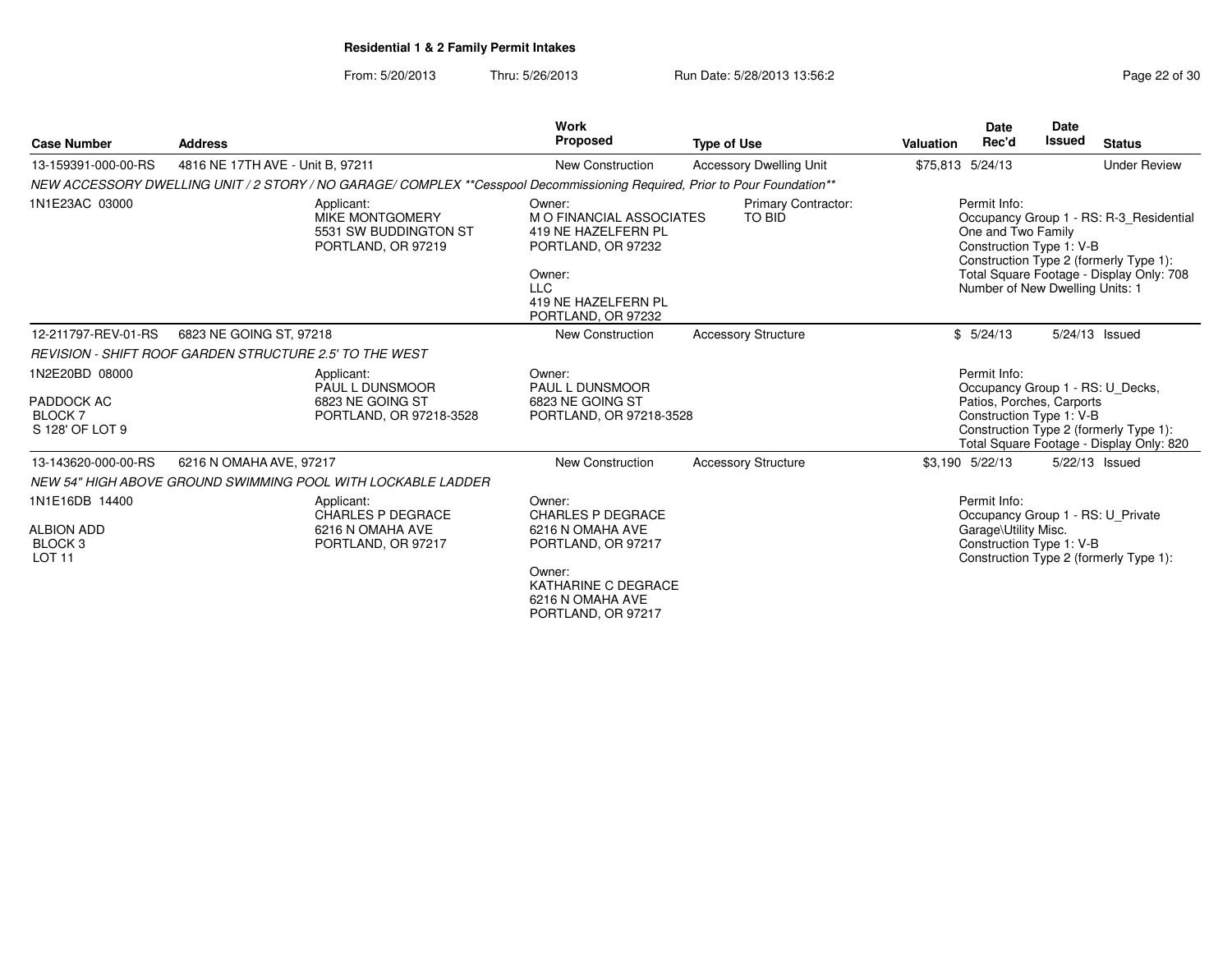From: 5/20/2013Thru: 5/26/2013 Run Date: 5/28/2013 13:56:2<br>
Run Date: 5/28/2013 13:56:2

| <b>Case Number</b>                                                                                             | <b>Address</b>                                         |                                                                                                                 | Work<br><b>Proposed</b>                                                                                                                                                                                         | <b>Type of Use</b>                                                                                              | Valuation | <b>Date</b><br>Rec'd                                                                                                                            | <b>Date</b><br>Issued | <b>Status</b>                                                                      |
|----------------------------------------------------------------------------------------------------------------|--------------------------------------------------------|-----------------------------------------------------------------------------------------------------------------|-----------------------------------------------------------------------------------------------------------------------------------------------------------------------------------------------------------------|-----------------------------------------------------------------------------------------------------------------|-----------|-------------------------------------------------------------------------------------------------------------------------------------------------|-----------------------|------------------------------------------------------------------------------------|
| 13-156095-000-00-RS                                                                                            | 4737 NE GOING ST, 97218                                |                                                                                                                 | New Construction                                                                                                                                                                                                | <b>Accessory Structure</b>                                                                                      |           | \$7,474 5/24/13                                                                                                                                 | 5/24/13 Issued        |                                                                                    |
|                                                                                                                | NEW 31'x24' DETACHED OPEN-AIR COVERED PATIO STRUCTURE. |                                                                                                                 |                                                                                                                                                                                                                 |                                                                                                                 |           |                                                                                                                                                 |                       |                                                                                    |
| 1N2E19BD 07900                                                                                                 |                                                        | Applicant:<br><b>CHRIS ALEXANDER</b><br>12678 TIDEWATER ST<br>OREGON CITY OR 97045                              | Owner:<br><b>SEIPP</b><br>4737 NE GOING ST<br>PORTLAND, OR 97218-2001<br>Owner:<br><b>SAVELLE FAMILY</b><br>4737 NE GOING ST<br>PORTLAND, OR 97218-2001<br>Owner:<br>REVOCABLE LIVING TRUST<br>4737 NE GOING ST | CCB - Contractor:<br>PROFESSIONAL GROUNDS<br><b>MANAGEMENT INC</b><br>PO BOX 91335<br>PORTLAND, OR 97291        |           | Permit Info:<br>Occupancy Group 1 - RS: U_Decks,<br>Patios, Porches, Carports<br>Construction Type 1: V-B                                       |                       | Construction Type 2 (formerly Type 1):<br>Total Square Footage - Display Only: 368 |
|                                                                                                                |                                                        |                                                                                                                 | PORTLAND, OR 97218-2001<br>Owner:<br>DAVID A SAVELLE<br>4737 NE GOING ST<br>PORTLAND, OR 97218-2001                                                                                                             |                                                                                                                 |           |                                                                                                                                                 |                       |                                                                                    |
| 13-138981-REV-01-RS                                                                                            | 1923 NE 26TH AVE, 97212                                |                                                                                                                 | New Construction                                                                                                                                                                                                | Garage/Carport                                                                                                  |           | \$5/21/13                                                                                                                                       | 5/21/13 Issued        |                                                                                    |
|                                                                                                                |                                                        | CHANGE SETBACK OF NEW GARAGE TO 2' AND CONVERT WALL NEXT TO PROPERTY TO 1 HR FIRE WALL                          |                                                                                                                                                                                                                 |                                                                                                                 |           |                                                                                                                                                 |                       |                                                                                    |
| 1N1E25CC 03300<br>WILD ROSE ADD<br>BLOCK 2<br>LOT <sub>8</sub>                                                 |                                                        | Applicant:<br><b>DUANE KONYN</b><br>1923 NE 26TH AVE<br>PORTLAND OR 97212                                       | Owner:<br><b>MARY K KONYN</b><br>1923 NE 26TH AVE<br>PORTLAND, OR 97212-5010                                                                                                                                    |                                                                                                                 |           | Permit Info:<br>Occupancy Group 1 - RS: U_Private<br>Garage\Utility Misc.<br>Construction Type 1: V-B<br>Construction Type 2 (formerly Type 1): |                       | Total Square Footage - Display Only: 240                                           |
| 13-143041-REV-01-RS                                                                                            | 6208 SE 29TH AVE, 97202                                |                                                                                                                 | New Construction                                                                                                                                                                                                | Garage/Carport                                                                                                  |           | \$800 5/24/13                                                                                                                                   | $5/24/13$ Issued      |                                                                                    |
|                                                                                                                | REVISION - REVISE DEPTH OF GARAGE TO BE 26' DEEP       |                                                                                                                 |                                                                                                                                                                                                                 |                                                                                                                 |           |                                                                                                                                                 |                       |                                                                                    |
| 1S1E13CD 04300<br><b>EASTMORELAND</b><br>BLOCK 35<br>LOT <sub>1</sub><br>N 25' OF LOT 2                        |                                                        | Applicant:<br><b>JOHN FENNELLY</b><br><b>HOME GROWN KITCHENS</b><br>10650 SW 75TH AVE<br><b>TIGARD OR 97223</b> | Owner:<br>HEATHER OSBORN-STILLEY<br>6208 SE 29TH AVE<br>PORTLAND, OR 97202-8715                                                                                                                                 | CCB - Contractor:<br><b>JOHN FENNELLY</b><br><b>HOME GROWN KITCHENS</b><br>10650 SW 75TH AVE<br>TIGARD OR 97223 |           | Permit Info:<br>Occupancy Group 1 - RS: U_Private<br>Garage\Utility Misc.<br>Construction Type 1: V-B<br>Construction Type 2 (formerly Type 1): |                       | Total Square Footage - Display Only: 378                                           |
| 13-155970-000-00-RS                                                                                            | 3126 SE 21ST AVE, 97202                                |                                                                                                                 | New Construction                                                                                                                                                                                                | Garage/Carport                                                                                                  |           | \$15,598 5/24/13                                                                                                                                | 5/24/13 Issued        |                                                                                    |
| <b>BUILD NEW 16' x 24' DETACHED GARAGE.</b>                                                                    |                                                        |                                                                                                                 |                                                                                                                                                                                                                 |                                                                                                                 |           |                                                                                                                                                 |                       |                                                                                    |
| 1S1E11AD 13600<br><b>MOULTON &amp; SCOBEYS SUB</b><br>BLOCK <sub>2</sub><br>LOT <sub>4</sub><br>N 1/2 OF LOT 5 |                                                        | Applicant:<br><b>JAMES CELESTINE</b><br>3126 SE 21ST AVE<br>PORTLAND, OR 97202-2352                             | Owner:<br><b>JAMES CELESTINE</b><br>3126 SE 21ST AVE<br>PORTLAND, OR 97202-2352<br>Owner:<br>MADALENE CELESTINE<br>3126 SE 21ST AVE<br>PORTLAND, OR 97202-2352                                                  |                                                                                                                 |           | Permit Info:<br>Occupancy Group 1 - RS: U_Private<br>Garage\Utility Misc.<br>Construction Type 1: V-B                                           |                       | Construction Type 2 (formerly Type 1):<br>Total Square Footage - Display Only: 384 |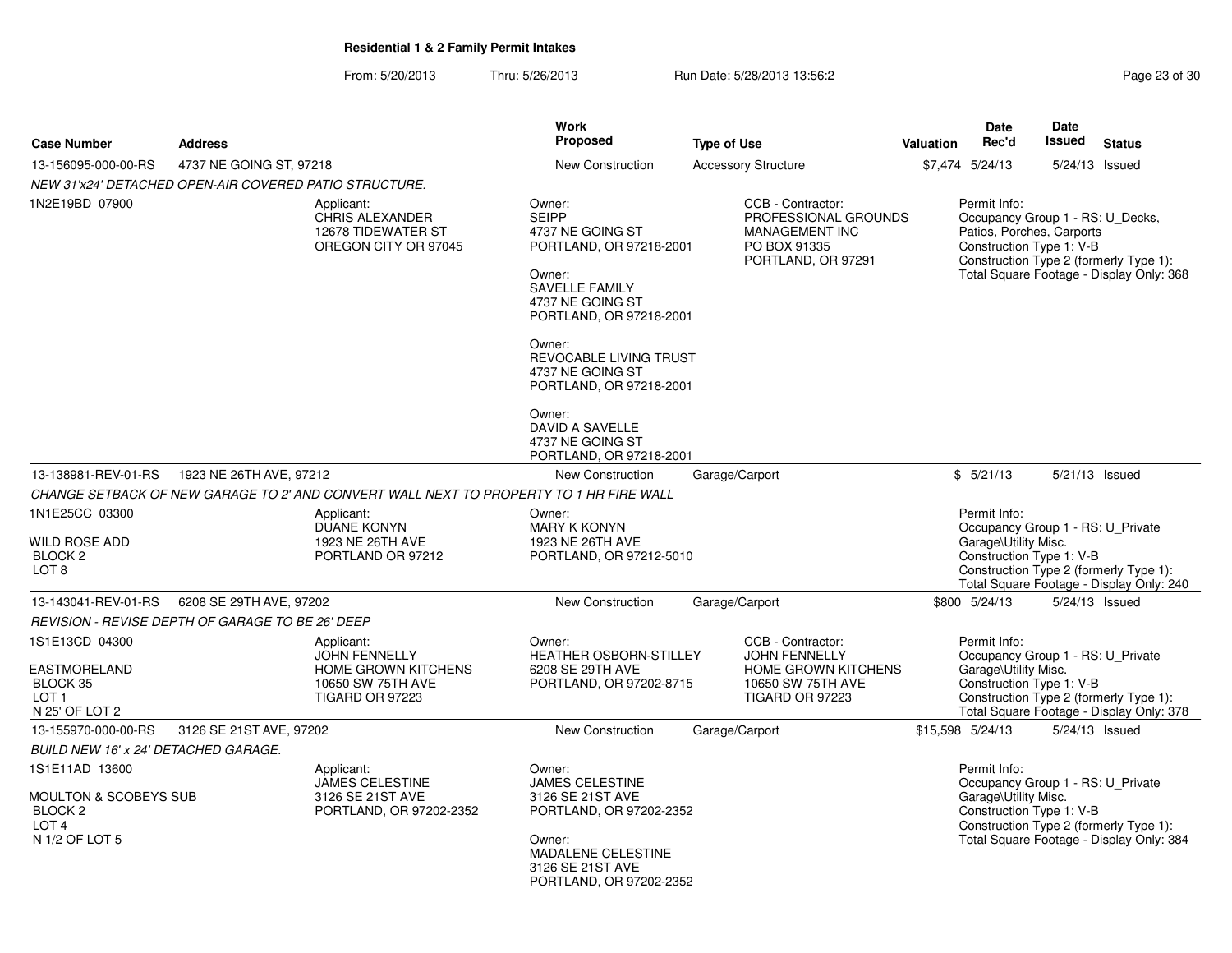#### From: 5/20/2013Thru: 5/26/2013 Run Date: 5/28/2013 13:56:2<br>
Rage 24 of 30

| <b>Case Number</b>                                         | <b>Address</b>                                       |                                                                                  | Work<br>Proposed                                                               | <b>Type of Use</b>                                                                                         | <b>Valuation</b>                                                                                                                       | <b>Date</b><br>Rec'd                                             | <b>Date</b><br><b>Issued</b> | <b>Status</b>                                                                                                           |
|------------------------------------------------------------|------------------------------------------------------|----------------------------------------------------------------------------------|--------------------------------------------------------------------------------|------------------------------------------------------------------------------------------------------------|----------------------------------------------------------------------------------------------------------------------------------------|------------------------------------------------------------------|------------------------------|-------------------------------------------------------------------------------------------------------------------------|
| 13-157786-000-00-RS                                        | 3214 NE 50TH AVE, 97213                              |                                                                                  | New Construction                                                               | Garage/Carport                                                                                             | \$10,724 5/22/13                                                                                                                       |                                                                  |                              | <b>Under Review</b>                                                                                                     |
| <b>NEW DETACHED GARAGE</b>                                 |                                                      |                                                                                  |                                                                                |                                                                                                            |                                                                                                                                        |                                                                  |                              |                                                                                                                         |
| 1N2E30BA 15000                                             |                                                      | Applicant:<br><b>GEOFF WRIGHT</b>                                                | Owner:                                                                         | CCB - Contractor:<br>COLUMBIA REDEVELOPMENT LLC FLORIN LACATUS                                             |                                                                                                                                        | Permit Info:                                                     |                              | Occupancy Group 1 - RS: U_Private                                                                                       |
| ROSE CITY PK<br>BLOCK 150<br>LOT <sub>17</sub>             |                                                      | UTF CONSULTING<br>17740 SW FLORENCE ST<br>BEAVERTON, OR 97007                    | 2235 NE 46TH AVE<br>PORTLAND, OR 97213-1903                                    | FRL CONSTRUCTION LLC<br>3409 SW 30TH ST<br>GRESHAM, OR 97080                                               |                                                                                                                                        | Garage\Utility Misc.<br>Construction Type 1: V-B                 |                              | Construction Type 2 (formerly Type 1):<br>Total Square Footage - Display Only: 264                                      |
| 13-157797-000-00-RS                                        | 3712 SE 32ND AVE, 97202                              |                                                                                  | New Construction                                                               | Garage/Carport                                                                                             | \$20,000 5/22/13                                                                                                                       |                                                                  |                              | 5/22/13 Issued                                                                                                          |
|                                                            |                                                      | CONSTRUCTION OF NEW SINGLE STORY 219 SF DETACHED GARAGE.                         |                                                                                |                                                                                                            |                                                                                                                                        |                                                                  |                              |                                                                                                                         |
| 1S1E12CA 05000                                             |                                                      | Applicant:<br>PREM NATH                                                          | Owner:<br><b>MASATOSHI SUZUKI</b>                                              |                                                                                                            |                                                                                                                                        | Permit Info:                                                     |                              | Occupancy Group 1 - RS: U_Private                                                                                       |
| <b>COOPERS ADD</b><br>BLOCK <sub>2</sub><br><b>LOT 17</b>  |                                                      | PREMIER DESIGN GROUP<br>3737 N ALASKA ST<br>PORTLAND, OR 97217                   | 3712 SE 32ND AVE<br>PORTLAND, OR 97202-3022                                    |                                                                                                            |                                                                                                                                        | Garage\Utility Misc.<br>Construction Type 1: V-B                 |                              | Construction Type 2 (formerly Type 1):                                                                                  |
|                                                            |                                                      |                                                                                  | Owner:<br><b>LINDA S SUZUKI</b><br>3712 SE 32ND AVE<br>PORTLAND, OR 97202-3022 |                                                                                                            |                                                                                                                                        |                                                                  |                              | Total Square Footage - Display Only: 219                                                                                |
| 13-158037-000-00-RS                                        | 9006 N JOHN AVE, 97203                               |                                                                                  | New Construction                                                               | Garage/Carport                                                                                             | \$10,886 5/22/13                                                                                                                       |                                                                  |                              | <b>Under Review</b>                                                                                                     |
|                                                            | NEW DETACHED 1 CAR GARAGE***W/NSFR 13-158030-RS***   |                                                                                  |                                                                                |                                                                                                            |                                                                                                                                        |                                                                  |                              |                                                                                                                         |
| 1N1W01DC 09000                                             |                                                      | Applicant:<br><b>KEVIN PARTAIN</b>                                               | Owner:<br><b>NSI INVESTMENTS LLC</b>                                           | CCB - Contractor:<br><b>RICHARD WHITEMAN</b>                                                               |                                                                                                                                        | Permit Info:                                                     |                              | Occupancy Group 1 - RS: U_Private                                                                                       |
| SECTION 01 1N 1W<br>TL 9000 0.11 ACRES                     |                                                      | <b>URBAN VISIONS</b><br>223 NE 56TH AVE<br>PORTLAND, OR 97213                    | 210 NW 17TH AVE #200<br>PORTLAND, OR 97209-2151                                | NSI INVESTMENTS LLC<br>PO BOX 68179<br>MILWAUKIE, OR 29768                                                 | Garage\Utility Misc.<br>Construction Type 1: V-B<br>Construction Type 2 (formerly Type 1):<br>Total Square Footage - Display Only: 268 |                                                                  |                              |                                                                                                                         |
| 13-158059-000-00-RS                                        | 6630 SE RAMONA ST, 97206                             |                                                                                  | New Construction                                                               | Garage/Carport                                                                                             | \$10,886 5/22/13                                                                                                                       |                                                                  |                              | <b>Under Review</b>                                                                                                     |
|                                                            | NEW DETACHED 1 CAR GARAGE *** W/NSFR 13-158055-RS*** |                                                                                  |                                                                                |                                                                                                            |                                                                                                                                        |                                                                  |                              |                                                                                                                         |
| 1S2E17CB 16100                                             |                                                      | Applicant:<br><b>KEVIN PARTAIN</b>                                               | Owner:<br>NSI INVESTMENT LLC                                                   | CCB - Contractor:<br><b>RICHARD WHITEMAN</b>                                                               |                                                                                                                                        | Permit Info:                                                     |                              | Occupancy Group 1 - RS: U_Private                                                                                       |
| TREMONT PL<br>BLOCK 33<br>W 1/2 OF LOT 19<br><b>LOT 20</b> |                                                      | <b>URBAN VISIONS</b><br>223 NE 56TH AVE<br>PORTLAND OR 97213                     | 210 NW 17TH AVE #200<br>PORTLAND, OR 97209                                     | NSI INVESTMENTS LLC<br>PO BOX 68179<br>MILWAUKIE, OR 29768                                                 |                                                                                                                                        | Garage\Utility Misc.<br>Construction Type 1: V-B                 |                              | Construction Type 2 (formerly Type 1):<br>Total Square Footage - Display Only: 268                                      |
| 13-158128-000-00-RS                                        | 8629 N WAYLAND AVE, 97203                            |                                                                                  | New Construction                                                               | Garage/Carport                                                                                             | \$10,886 5/22/13                                                                                                                       |                                                                  |                              | <b>Under Review</b>                                                                                                     |
|                                                            | NEW DETACHED 1 CAR GARAGE***W/NSFR 13-158078-RS***   |                                                                                  |                                                                                |                                                                                                            |                                                                                                                                        |                                                                  |                              |                                                                                                                         |
| 1N1E08AC 06500                                             |                                                      | Applicant:<br><b>KEVIN PARTAIN</b><br>223 NE 56TH AVE<br>PORTLAND, OR 97213-3705 |                                                                                | CCB - Contractor:<br><b>RICHARD WHITEMAN</b><br>NSI INVESTMENTS LLC<br>PO BOX 68179<br>MILWAUKIE, OR 29768 |                                                                                                                                        | Permit Info:<br>Garage\Utility Misc.<br>Construction Type 1: V-B |                              | Occupancy Group 1 - RS: U_Private<br>Construction Type 2 (formerly Type 1):<br>Total Square Footage - Display Only: 268 |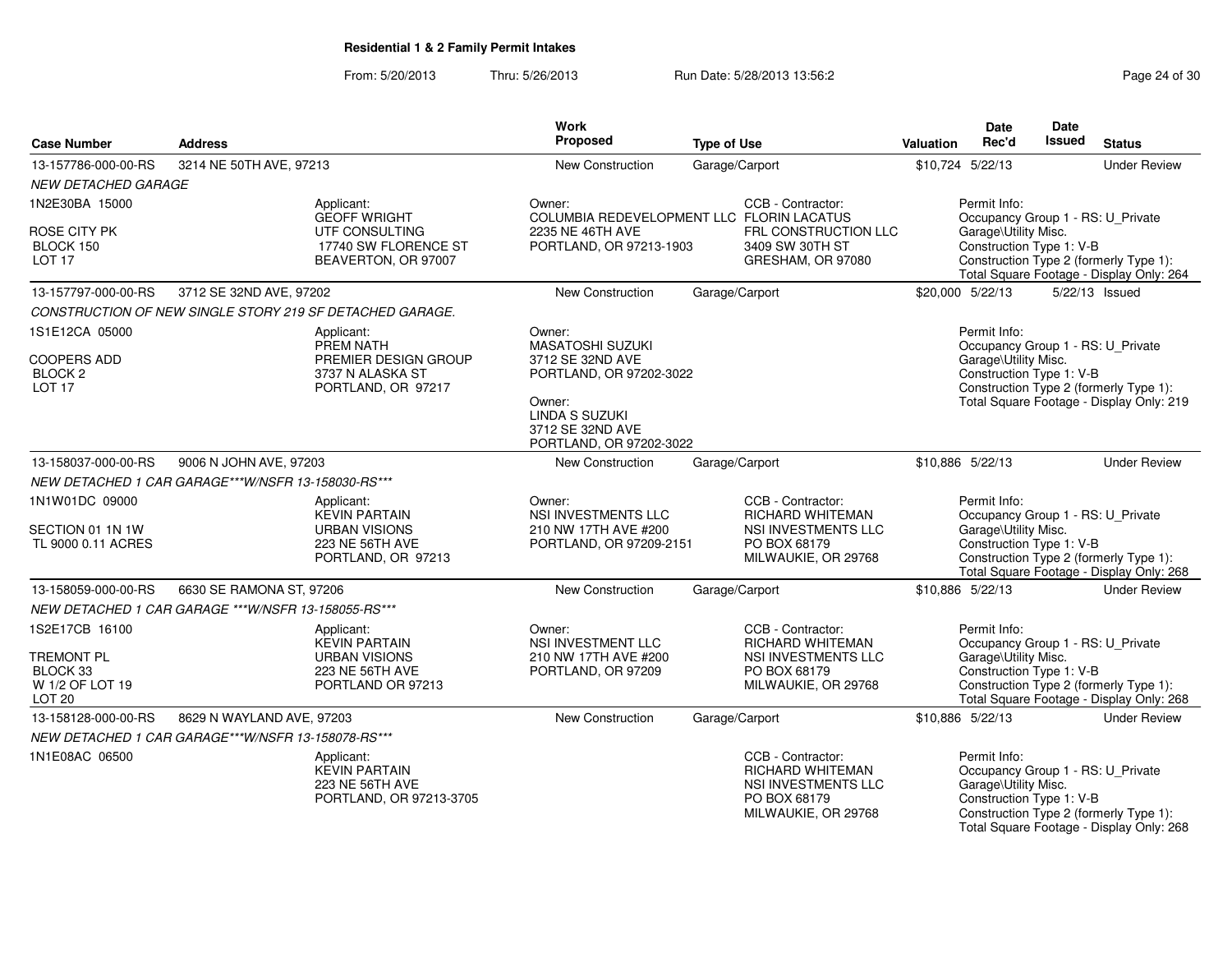From: 5/20/2013Thru: 5/26/2013 **Run Date: 5/28/2013 13:56:2** Page 25 of 30

| <b>Case Number</b>                     | <b>Address</b>                                    |                                                                                                       | Work<br>Proposed                                    | <b>Type of Use</b> |                                                                              | Valuation | Date<br>Rec'd                                     | Date<br><b>Issued</b> | <b>Status</b>                                                                       |
|----------------------------------------|---------------------------------------------------|-------------------------------------------------------------------------------------------------------|-----------------------------------------------------|--------------------|------------------------------------------------------------------------------|-----------|---------------------------------------------------|-----------------------|-------------------------------------------------------------------------------------|
|                                        |                                                   |                                                                                                       |                                                     |                    |                                                                              |           |                                                   |                       |                                                                                     |
| 13-159128-000-00-RS                    | 4802 SE BROOKLYN ST, 97206                        |                                                                                                       | New Construction                                    |                    | Garage/Carport                                                               |           | \$12,348 5/23/13                                  |                       | <b>Under Review</b>                                                                 |
|                                        |                                                   | NEW DETACHED 1-CAR GARAGE / FLAT LOT / COMPLEX+++ SEE 13-159122-RS FOR HOUSE +++                      |                                                     |                    |                                                                              |           |                                                   |                       |                                                                                     |
| 1S2E07BD 18700                         |                                                   | Applicant:<br>MIKE COYLE                                                                              | Owner:<br>MORRISON BUILT LLC                        |                    | CCB - Contractor:<br><b>MORRISON BUILT LLC</b>                               |           | Permit Info:<br>Occupancy Group 1 - RS: U_Private |                       |                                                                                     |
| CRESTON                                |                                                   | <b>FASTER PERMITS</b>                                                                                 | 15559 SW STONE RIDGE CIR                            |                    | 15559 SW STONERIDGE CR                                                       |           | Garage\Utility Misc.                              |                       |                                                                                     |
| BLOCK 17<br>LOT <sub>1</sub>           |                                                   | 14334 NW EAGLERIDGE LANE<br>PORTLAND, OR 97229                                                        | BEAVERTON, OR 97007-6698                            |                    | BEAVERTON, OR 97007                                                          |           | Construction Type 1: V-B                          |                       | Construction Type 2 (formerly Type 1):                                              |
|                                        |                                                   |                                                                                                       |                                                     |                    |                                                                              |           |                                                   |                       | Total Square Footage - Display Only: 304                                            |
| 12-153864-REV-03-RS                    | 3440 N WILLIS BLVD, 97217                         |                                                                                                       | <b>New Construction</b>                             |                    | Single Family Dwelling                                                       |           | \$5/21/13                                         |                       | 5/21/13 Issued                                                                      |
|                                        |                                                   | REVISION FOR TWO RE-ENGINEERED BRACKET (ONE FOR RIDGE BEAM INTERSECTION, ONE TO REPLACE MST-60 STRAP) |                                                     |                    |                                                                              |           |                                                   |                       |                                                                                     |
| 1N1E09CB 01300                         |                                                   | Applicant:                                                                                            | Owner:                                              |                    | Primary Contractor:                                                          |           | Permit Info:                                      |                       |                                                                                     |
|                                        |                                                   | <b>CHRISTIAN SHERK</b>                                                                                | <b>CHRISTIAN SHERK</b>                              |                    | <b>CHRISTIAN SHERK</b>                                                       |           |                                                   |                       | Occupancy Group 1 - RS: R-3_Residential                                             |
| <b>FISHERS SUB</b><br><b>BLOCK1</b>    |                                                   | 7562 SW ASHFORD ST<br>TIGARD, OR 97224-7143                                                           | 7562 SW ASHFORD ST<br>TIGARD, OR 97224-7143         |                    | 7562 SW ASHFORD ST<br>TIGARD, OR 97224-7143                                  |           | One and Two Family<br>Construction Type 1: V-B    |                       |                                                                                     |
| <b>LOT 25</b>                          |                                                   |                                                                                                       |                                                     |                    |                                                                              |           |                                                   |                       | Construction Type 2 (formerly Type 1):                                              |
|                                        |                                                   |                                                                                                       |                                                     |                    |                                                                              |           |                                                   |                       | Total Square Footage - Display Only: 1894                                           |
| 12-156278-REV-03-RS                    | 2547 NE 21ST AVE, 97212                           |                                                                                                       | New Construction                                    |                    | Single Family Dwelling                                                       |           | \$5/21/13                                         |                       | 5/21/13 Issued                                                                      |
|                                        |                                                   | REVISION TO RESUBMIT TRUSSES THAT WERE NOT SCANNED AND LOST BY APPLICANT                              |                                                     |                    |                                                                              |           |                                                   |                       |                                                                                     |
| 1N1E26AD 19200                         |                                                   | Applicant:                                                                                            | Owner:                                              |                    | CCB - Contractor:                                                            |           | Permit Info:                                      |                       |                                                                                     |
| <b>IRVINGTON</b>                       |                                                   | MIKE COYLE<br><b>FASTER PERMITS</b>                                                                   | OREGON HOMEWORKS LLC<br>10940 SW BARNES RD PMB #339 |                    | OSTERCRAFT HOMES INC<br>PO BOX 66259                                         |           | One and Two Family                                |                       | Occupancy Group 1 - RS: R-3_Residential                                             |
| BLOCK 24                               |                                                   | 14334 NW EAGLERIDGE LANE                                                                              | PORTLAND, OR 97225-5368                             |                    | PORTLAND, OR 97290                                                           |           | Construction Type 1: V-B                          |                       |                                                                                     |
| LOT <sub>6</sub>                       |                                                   | PORTLAND, OR 97229                                                                                    |                                                     |                    |                                                                              |           |                                                   |                       | Construction Type 2 (formerly Type 1):<br>Total Square Footage - Display Only: 5507 |
| 12-172334-REV-01-RS                    | 1828 NE 1ST AVE, 97212                            |                                                                                                       | New Construction                                    |                    | Single Family Dwelling                                                       |           | \$5/21/13                                         |                       | 5/21/13 Issued                                                                      |
|                                        |                                                   | REVISION - CHANGE DRAVEWAY MATERIAL FROM PERMIABLE PAVERS TO COUNTRY STRIPS                           |                                                     |                    |                                                                              |           |                                                   |                       |                                                                                     |
| 1N1E27DD 06700                         |                                                   | Applicant:                                                                                            | Owner:                                              |                    | CCB - Contractor:                                                            |           | Permit Info:                                      |                       |                                                                                     |
|                                        |                                                   | <b>KRIS BAKOUROS</b>                                                                                  | <b>KRISTEN S B BAKOUROS</b>                         |                    | <b>ADAIR HOMES INC</b>                                                       |           |                                                   |                       | Occupancy Group 1 - RS: R-3 Residential                                             |
| HOLLADAYS ADD<br>BLOCK 246             |                                                   | 18850 NW REEDER RD<br>PORTLAND OR 97231                                                               | 215 W BURNSIDE ST<br>PORTLAND, OR 97209-3914        |                    | 21510 BENTS CT NE<br>AURORA OR 97002                                         |           | One and Two Family<br>Construction Type 1: V-B    |                       |                                                                                     |
| LOT <sub>2</sub>                       |                                                   |                                                                                                       |                                                     |                    |                                                                              |           |                                                   |                       | Construction Type 2 (formerly Type 1):                                              |
|                                        |                                                   |                                                                                                       | Owner:                                              |                    |                                                                              |           |                                                   |                       | Total Square Footage - Display Only: 2222                                           |
|                                        |                                                   |                                                                                                       | <b>ILIAS S BAKOUROS</b><br>215 W BURNSIDE ST        |                    |                                                                              |           |                                                   |                       |                                                                                     |
|                                        |                                                   |                                                                                                       | PORTLAND, OR 97209-3914                             |                    |                                                                              |           |                                                   |                       |                                                                                     |
| 13-105729-REV-01-RS                    | 5424 SW IOWA ST, 97221                            |                                                                                                       | New Construction                                    |                    | Single Family Dwelling                                                       |           | \$12,000 5/21/13                                  |                       | 5/21/13 Issued                                                                      |
|                                        | VALUE ADD REVISION - ADD ELEVATOR SHAFT IN GARAGE |                                                                                                       |                                                     |                    |                                                                              |           |                                                   |                       |                                                                                     |
| 1S1E18DC 01500                         |                                                   | Applicant:                                                                                            | Owner:                                              |                    | CCB - Contractor:                                                            |           | Permit Info:                                      |                       |                                                                                     |
|                                        |                                                   | DAVE CADY                                                                                             | PERFORMANCE HOMES LLC                               |                    | DAVE CADY                                                                    |           |                                                   |                       | Occupancy Group 1 - RS: R-3 Residential                                             |
| <b>VERMONT HILLS</b><br><b>BLOCK 8</b> |                                                   | PERFORMANCE HOMES LLC<br>10400 SW COTTONWOOD STREET TUALATIN, OR 97062-8393                           | 10400 SW COTTONWOOD ST                              |                    | PERFORMANCE HOMES LLC<br>10400 SW COTTONWOOD STREET Construction Type 1: V-B |           | One and Two Family                                |                       |                                                                                     |
| LOT <sub>11</sub>                      |                                                   | TUALATIN, OR 97062                                                                                    |                                                     |                    | TUALATIN, OR 97062                                                           |           |                                                   |                       | Construction Type 2 (formerly Type 1): V-B                                          |
|                                        |                                                   |                                                                                                       |                                                     |                    |                                                                              |           |                                                   |                       | Total Square Footage - Display Only: 3460                                           |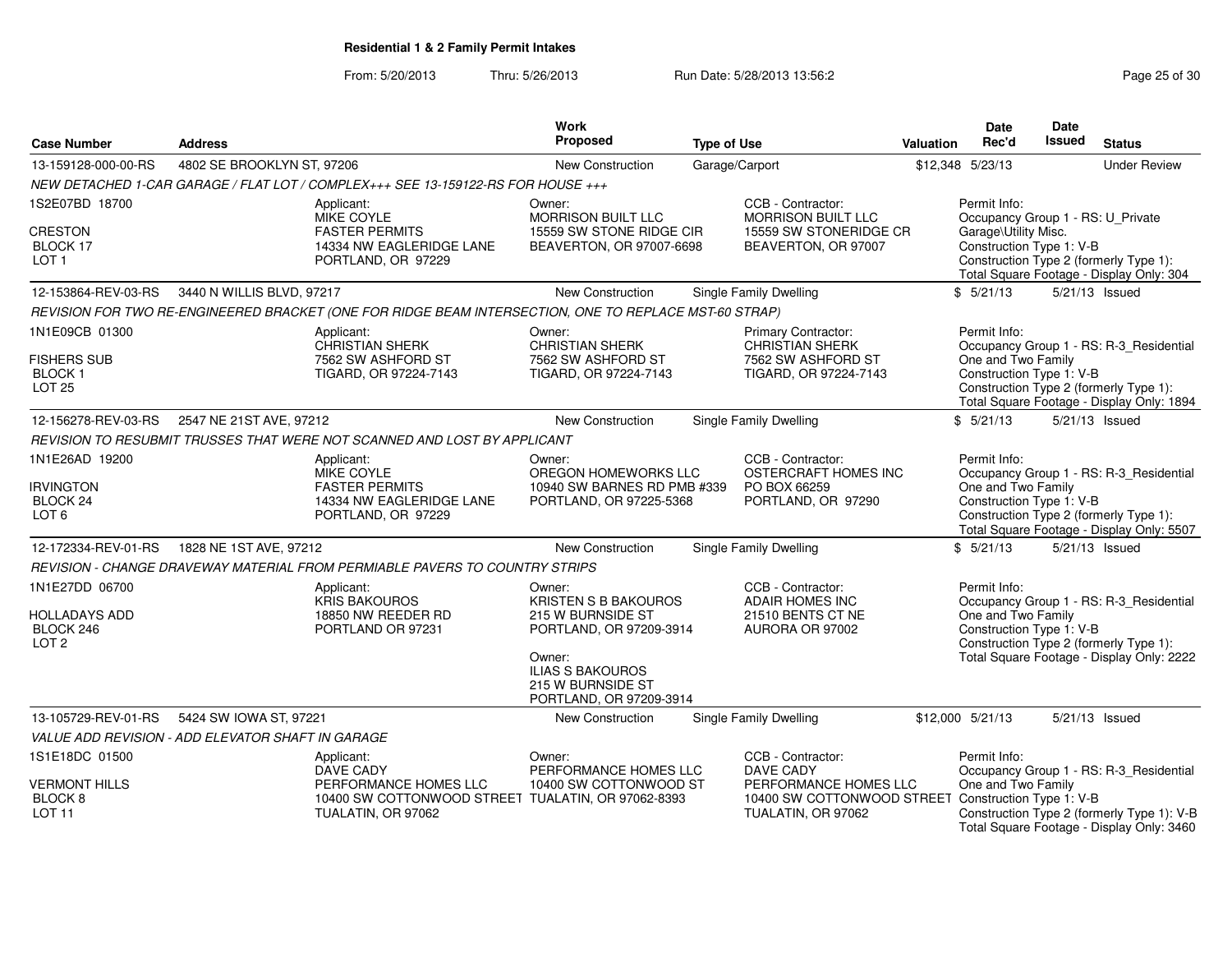From: 5/20/2013Thru: 5/26/2013 **Run Date: 5/28/2013 13:56:2** Page 26 of 30

|                                    |                                                                                              |                                                                                                               | <b>Work</b>                                                                                |                    |                                                                                                       |                  | Date                                                                                                      | Date    |                                                                                                                                    |
|------------------------------------|----------------------------------------------------------------------------------------------|---------------------------------------------------------------------------------------------------------------|--------------------------------------------------------------------------------------------|--------------------|-------------------------------------------------------------------------------------------------------|------------------|-----------------------------------------------------------------------------------------------------------|---------|------------------------------------------------------------------------------------------------------------------------------------|
| <b>Case Number</b>                 | <b>Address</b>                                                                               |                                                                                                               | <b>Proposed</b>                                                                            | <b>Type of Use</b> |                                                                                                       | <b>Valuation</b> | Rec'd                                                                                                     | Issued  | <b>Status</b>                                                                                                                      |
| 13-135744-REV-01-RS                | 11319 SE MALDEN ST                                                                           |                                                                                                               | New Construction                                                                           |                    | Single Family Dwelling                                                                                |                  | \$5/23/13                                                                                                 | 5/23/13 | Issued                                                                                                                             |
|                                    |                                                                                              | REVISION TO ROTATE HOUSE, NO CHANGE TO FOOTPRINT OR AREA, NO CHANGE TO UTILITIES O R CURB CUT                 |                                                                                            |                    |                                                                                                       |                  |                                                                                                           |         |                                                                                                                                    |
| 1S2E22DB 03405                     |                                                                                              | Applicant:                                                                                                    | Owner:                                                                                     |                    | CCB - Contractor:                                                                                     |                  | Permit Info:                                                                                              |         |                                                                                                                                    |
| VANTAGE HEIGHTS<br>LOT 5           |                                                                                              | EDUARD SHTOGRIN<br>13534 SE WILLINGHAM CT<br>CLACKAMAS OR 97015                                               | ROYAL CUSTOM HOMES INC<br>PO BOX 3091<br>CLACKAMAS, OR 97015-3091                          |                    | <b>EDUARD SHTOGRIN</b><br>ROYAL CUSTOM HOMES INC.<br>13543 SE WILLINGHAM COURT<br>CLACKAMAS, OR 97015 |                  | One and Two Family<br>Construction Type 1: V-B                                                            |         | Occupancy Group 1 - RS: R-3_Residential<br>Construction Type 2 (formerly Type 1): V-B<br>Total Square Footage - Display Only: 3665 |
| 13-154424-000-00-RS                | 8849 N BURRAGE AVE                                                                           |                                                                                                               | <b>New Construction</b>                                                                    |                    | Single Family Dwelling                                                                                |                  | \$154,923 5/21/13                                                                                         |         | <b>Under Review</b>                                                                                                                |
|                                    |                                                                                              | NEW SINGLE FAMILY RESIDENCE/ 2 STORY/ ATTACHED GARAGE/ FLAT LOT/ COMPLEX / PENINSULAR ADD 4, BLOCK 45, LOT 30 |                                                                                            |                    |                                                                                                       |                  |                                                                                                           |         |                                                                                                                                    |
| 1N1E09BD 08403<br>PENINSULAR ADD 4 |                                                                                              | Applicant:<br><b>LISA BARKER</b><br><b>LMB PERMIT SERVICES</b>                                                | Owner:<br>KIMCO PROPERTIES LTD<br>PO BOX 1540                                              |                    | CCB - Contractor:<br>ONLINE CONSTRUCTION<br>21330 SE FIRWOOD RD                                       |                  | Permit Info:<br>Occupancy Group 1 - RS: R-3_Residential<br>One and Two Family<br>Construction Type 1: V-B |         |                                                                                                                                    |
| BLOCK 45<br>LOT <sub>30</sub>      | 307 NW 16TH AVENUE<br>SANDY, OR 97055-1540<br><b>SANDY OR 97055</b><br>BATTLEGROUND WA 98604 |                                                                                                               |                                                                                            |                    |                                                                                                       |                  | Number of New Dwelling Units: 1                                                                           |         | Construction Type 2 (formerly Type 1): V-B<br>Total Square Footage - Display Only: 1597                                            |
| 13-157070-000-00-RS                | 3837 SE CLINTON ST                                                                           |                                                                                                               | New Construction                                                                           |                    | Single Family Dwelling                                                                                |                  | \$96,586 5/24/13                                                                                          |         | <b>Under Review</b>                                                                                                                |
|                                    |                                                                                              | NEW SINGLE FAMILY RESIDENCE/2 STORY/NO GARAGE/FLAT LOT/COMPLEX+++ LIMITED STRUCTURAL REVIEW SIGNED +++        |                                                                                            |                    |                                                                                                       |                  |                                                                                                           |         |                                                                                                                                    |
| 1S1E12AA 15101                     |                                                                                              | Applicant:<br><b>GREG STIPKALA</b><br>STIPKALA CONSTRUCTION LLC<br>1048 NW ELOISE LN<br>PORTLAND, OR 97229    | Owner:<br>DEBORAH STOLLER<br>3737 SE 36TH PL #18<br>PORTLAND, OR 97202                     |                    | CCB - Contractor:<br>STIPKALA CONSTRUCTION LLC<br>1048 NW ELOISE LANE<br>PORTLAND, OR 97229           |                  | Permit Info:<br>One and Two Family<br>Construction Type 1: V-B<br>Number of New Dwelling Units: 1         |         | Occupancy Group 1 - RS: R-3_Residential<br>Construction Type 2 (formerly Type 1):<br>Total Square Footage - Display Only: 902      |
| 13-157438-000-00-RS                | 2848 SE 112TH AVE, 97266                                                                     |                                                                                                               | New Construction                                                                           |                    | Single Family Dwelling                                                                                |                  | \$263,374 5/21/13                                                                                         |         | <b>Under Review</b>                                                                                                                |
|                                    |                                                                                              | NEW SINGLE FAMILY RESIDENCE/2 STORY/ATTACHED GARAGE/FLAT LOT/PRESCRIPTIVE                                     |                                                                                            |                    |                                                                                                       |                  |                                                                                                           |         |                                                                                                                                    |
| 1S2E10AB 06900                     |                                                                                              | Applicant:<br><b>KEVIN PARTAIN</b><br><b>URBAN VISIONS</b><br>223 NE 56TH AVE<br>PORTLAND, OR 97213           | Owner:<br>AAV ONE LLC<br>8733 SE DIVISION ST #200<br>PORTLAND, OR 97266                    |                    | CCB - Contractor:<br><b>CHALET HOMES LLC</b><br>8733 SE DIVISION ST #201<br>PORTLAND, OR 97266        |                  | Permit Info:<br>One and Two Family<br>Construction Type 1: V-B<br>Number of New Dwelling Units: 1         |         | Occupancy Group 1 - RS: R-3_Residential<br>Construction Type 2 (formerly Type 1): V-B<br>Total Square Footage - Display Only: 2760 |
| 13-157472-000-00-RS                | 5736 SE MITCHELL ST, 97206                                                                   |                                                                                                               | New Construction                                                                           |                    | Single Family Dwelling                                                                                |                  | \$242,334 5/22/13                                                                                         |         | <b>Under Review</b>                                                                                                                |
|                                    |                                                                                              | NEW SINGLE FAMILY RESIDENCE/2 STORY/ATTACHED GARAGE/FLAT LOT/COMPLEX / LOT 27 OF 13-140780 PR                 |                                                                                            |                    |                                                                                                       |                  |                                                                                                           |         |                                                                                                                                    |
| 1S2E18AD 14600                     |                                                                                              | Applicant:<br><b>KEVIN PARTAIN</b><br>223 NE 56TH AVE<br>PORTLAND, OR 97213-3705                              | Owner:<br>SCHUMACHER CUSTOM HOMES<br><b>INC</b><br>PO BOX 66207<br>PORTLAND, OR 97290-6207 |                    | CCB - Contractor:<br>SCHUMACHER CUSTOM HOMES<br><b>INC</b><br>PO BOX 66207<br>PORTLAND, OR 97290      |                  | Permit Info:<br>One and Two Family<br>Construction Type 1: V-B<br>Number of New Dwelling Units: 1         |         | Occupancy Group 1 - RS: R-3 Residential<br>Construction Type 2 (formerly Type 1): V-B<br>Total Square Footage - Display Only: 2422 |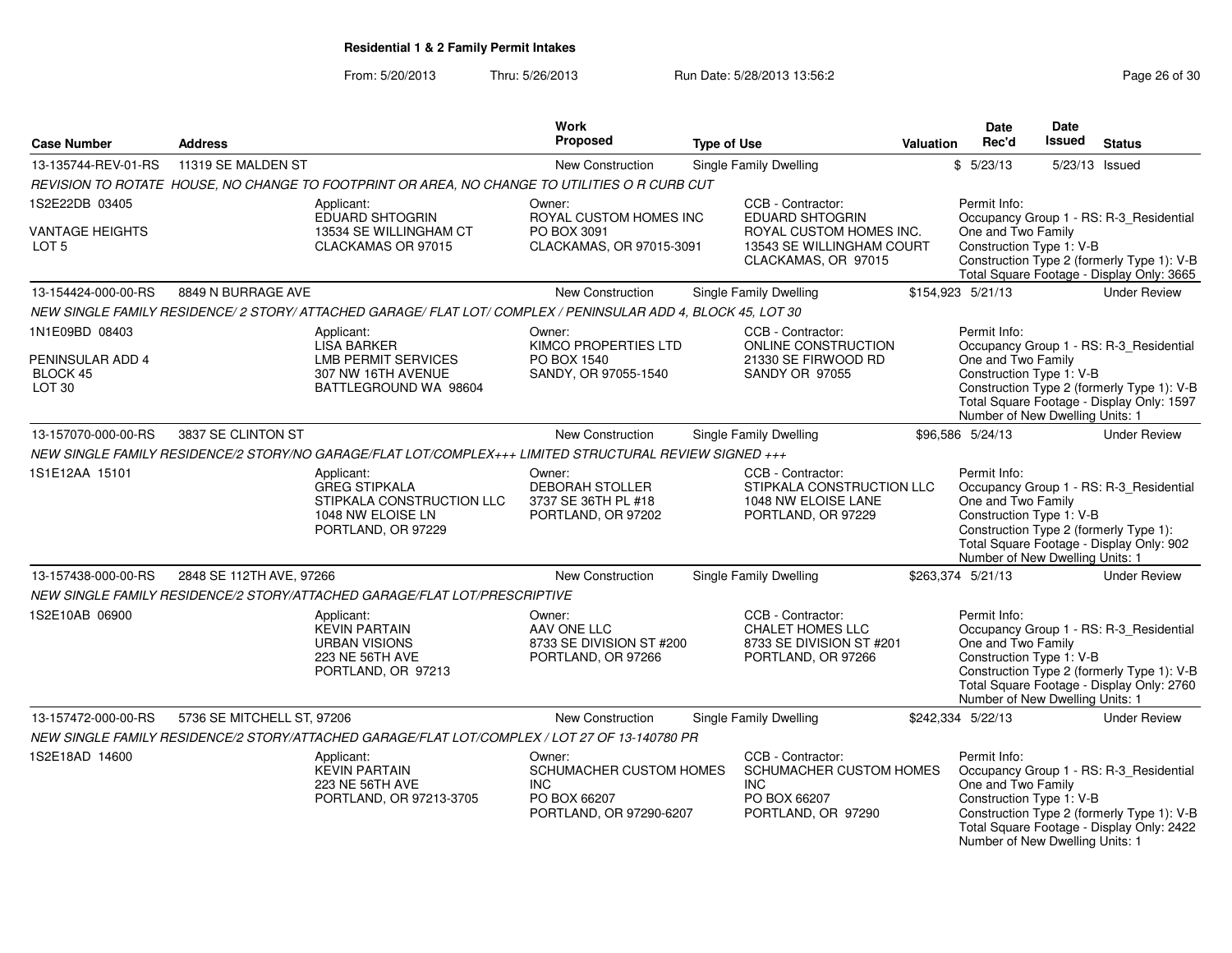From: 5/20/2013Thru: 5/26/2013 **Run Date: 5/28/2013 13:56:2** Run Date: 5/28/2013 13:56:2

| <b>Case Number</b>                                                                      | <b>Address</b>             |                                                                                                                                                                            | <b>Work</b><br><b>Proposed</b>                                                             | <b>Type of Use</b> |                                                                                                            |           | Date<br>Rec'd                                                                                     | Date<br><b>Issued</b> | <b>Status</b>                                                                                                                      |
|-----------------------------------------------------------------------------------------|----------------------------|----------------------------------------------------------------------------------------------------------------------------------------------------------------------------|--------------------------------------------------------------------------------------------|--------------------|------------------------------------------------------------------------------------------------------------|-----------|---------------------------------------------------------------------------------------------------|-----------------------|------------------------------------------------------------------------------------------------------------------------------------|
|                                                                                         |                            |                                                                                                                                                                            |                                                                                            |                    |                                                                                                            | Valuation |                                                                                                   |                       |                                                                                                                                    |
| 13-157852-000-00-RS                                                                     | 9218 N VAN HOUTEN AVE      |                                                                                                                                                                            | New Construction                                                                           |                    | <b>Single Family Dwelling</b>                                                                              |           | \$214,142 5/23/13                                                                                 |                       | <b>Under Review</b>                                                                                                                |
| 1N1E08BB 16501                                                                          |                            | NEW SINGLE FAMILY RESIDENCE/2 STORY/ATTACHED 1 CAR GARAGE/FLAT LOT/COMPLEX<br>Applicant:<br>YURIY MANZHURA<br><b>MANZHURA HOMES</b><br>PO BOX 822964<br>VANCOUVER WA 98682 | Owner:<br><b>RECON INC</b><br>PO BOX 822964<br>VANCOUVER, WA 98682                         |                    | CCB - Contractor:<br><b>RECON INC</b><br>PO BOX 822964<br>VANCOUVER WA 98682                               |           | Permit Info:<br>One and Two Family<br>Construction Type 1: V-B                                    |                       | Occupancy Group 1 - RS: R-3_Residential<br>Construction Type 2 (formerly Type 1): V-B                                              |
|                                                                                         |                            |                                                                                                                                                                            |                                                                                            |                    |                                                                                                            |           | Number of New Dwelling Units: 1                                                                   |                       | Total Square Footage - Display Only: 2137                                                                                          |
| 13-157915-000-00-RS                                                                     | 5802 SE MITCHELL ST, 97206 |                                                                                                                                                                            | New Construction                                                                           |                    | Single Family Dwelling                                                                                     |           | \$339,120 5/22/13                                                                                 |                       | <b>Under Review</b>                                                                                                                |
|                                                                                         |                            | NEW SINGLE FAMILY RESIDENCE/2 STORY/W/TUCKED UNDER 1 CAR GARAGE/PRESCRIPTIVE / LOT 26 OF 13-140780-PR                                                                      |                                                                                            |                    |                                                                                                            |           |                                                                                                   |                       |                                                                                                                                    |
| 1S2E18AD 14600<br><b>TREMONT PK</b><br>BLOCK 18<br><b>LOT 26</b><br>E 35' OF LOT 27     |                            | Applicant:<br><b>KEVIN PARTAIN</b><br>223 NE 56TH AVE<br>PORTLAND, OR 97213-3705                                                                                           | Owner:<br>SCHUMACHER CUSTOM HOMES<br><b>INC</b><br>PO BOX 66207<br>PORTLAND, OR 97290-6207 |                    | CCB - Contractor:<br>SCHUMACHER CUSTOM HOMES<br>INC.<br>PO BOX 66207<br>PORTLAND, OR 97290                 |           | Permit Info:<br>One and Two Family<br>Construction Type 1: V-B<br>Number of New Dwelling Units: 1 |                       | Occupancy Group 1 - RS: R-3 Residential<br>Construction Type 2 (formerly Type 1): V-B<br>Total Square Footage - Display Only: 3324 |
| 13-158030-000-00-RS                                                                     | 9006 N JOHN AVE, 97203     |                                                                                                                                                                            | New Construction                                                                           |                    | <b>Single Family Dwelling</b>                                                                              |           | \$185,570 5/22/13                                                                                 |                       | <b>Under Review</b>                                                                                                                |
|                                                                                         |                            | NEW SINGLE FAMILY RESIDENCE/2 STORY/FLAT LOT/COMPLEX***WITH NEW DETACHED 1 CAR GARAGE 13-158037-RS***                                                                      |                                                                                            |                    |                                                                                                            |           |                                                                                                   |                       |                                                                                                                                    |
| 1N1W01DC 09000<br>SECTION 01 1N 1W<br>TL 9000 0.11 ACRES                                |                            | Applicant:<br><b>KEVIN PARTAIN</b><br><b>URBAN VISIONS</b><br>223 NE 56TH AVE<br>PORTLAND, OR 97213                                                                        | Owner:<br>NSI INVESTMENTS LLC<br>210 NW 17TH AVE #200<br>PORTLAND, OR 97209-2151           |                    | CCB - Contractor:<br>RICHARD WHITEMAN<br>NSI INVESTMENTS LLC<br>PO BOX 68179<br>MILWAUKIE, OR 29768        |           | Permit Info:<br>One and Two Family<br>Construction Type 1: V-B<br>Number of New Dwelling Units: 1 |                       | Occupancy Group 1 - RS: R-3_Residential<br>Construction Type 2 (formerly Type 1): V-B<br>Total Square Footage - Display Only: 1733 |
| 13-158055-000-00-RS                                                                     | 6630 SE RAMONA ST, 97206   |                                                                                                                                                                            | New Construction                                                                           |                    | Single Family Dwelling                                                                                     |           | \$185,570 5/22/13                                                                                 |                       | <b>Under Review</b>                                                                                                                |
|                                                                                         |                            | NEW SINGLE FAMILY RESIDENCE/2 STORY/ FLAT LOT/COMPLEX***W/NEW DETACHED 1 CAR GARAGE 13-158059-RS***                                                                        |                                                                                            |                    |                                                                                                            |           |                                                                                                   |                       |                                                                                                                                    |
| 1S2E17CB 16100<br><b>TREMONT PL</b><br>BLOCK 33<br>W 1/2 OF LOT 19<br>LOT <sub>20</sub> |                            | Applicant:<br><b>KEVIN PARTAIN</b><br><b>URBAN VISIONS</b><br>223 NE 56TH AVE<br>PORTLAND OR 97213                                                                         | Owner:<br>NSI INVESTMENT LLC<br>210 NW 17TH AVE #200<br>PORTLAND, OR 97209                 |                    | CCB - Contractor:<br><b>RICHARD WHITEMAN</b><br>NSI INVESTMENTS LLC<br>PO BOX 68179<br>MILWAUKIE, OR 29768 |           | Permit Info:<br>One and Two Family<br>Construction Type 1: V-B<br>Number of New Dwelling Units: 1 |                       | Occupancy Group 1 - RS: R-3_Residential<br>Construction Type 2 (formerly Type 1):<br>Total Square Footage - Display Only: 1733     |
| 13-158078-000-00-RS                                                                     | 8629 N WAYLAND AVE, 97203  |                                                                                                                                                                            | New Construction                                                                           |                    | <b>Single Family Dwelling</b>                                                                              |           | \$185,570 5/22/13                                                                                 |                       | <b>Under Review</b>                                                                                                                |
|                                                                                         |                            | NEW SINGLE FAMILY RESIDENCE/2 STORY/FLAT LOT/ COMPLEX / TRACT 1 OF 13-154571-PR***W/NEW DETACHED 1 CAR GARAGE 13-158128-RS***                                              |                                                                                            |                    |                                                                                                            |           |                                                                                                   |                       |                                                                                                                                    |
| 1N1E08AC 06500                                                                          |                            | Applicant:<br><b>KEVIN PARTAIN</b><br>223 NE 56TH AVE<br>PORTLAND, OR 97213-3705                                                                                           | Owner:<br>NSI INVESTMENTS LLC<br>210 NW 17TH AVE #200<br>PORTLAND, OR 97209-2151           |                    | CCB - Contractor:<br><b>RICHARD WHITEMAN</b><br>NSI INVESTMENTS LLC<br>PO BOX 68179<br>MILWAUKIE, OR 29768 |           | Permit Info:<br>One and Two Family<br>Construction Type 1: V-B<br>Number of New Dwelling Units: 1 |                       | Occupancy Group 1 - RS: R-3_Residential<br>Construction Type 2 (formerly Type 1):<br>Total Square Footage - Display Only: 1733     |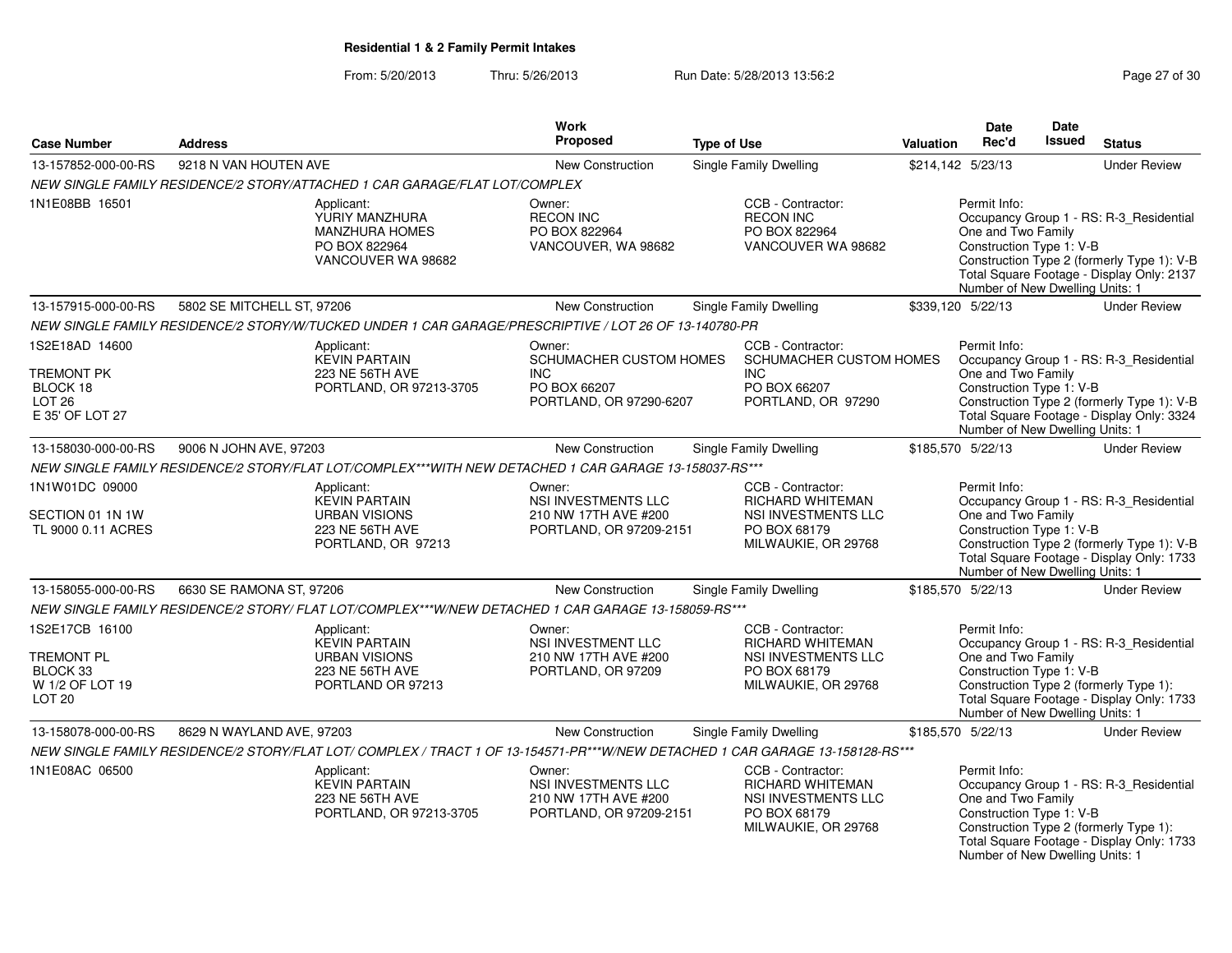From: 5/20/2013Thru: 5/26/2013 **Run Date: 5/28/2013 13:56:2** Page 28 of 30

| <b>Case Number</b>                                             | <b>Address</b>                                                                                                         | <b>Work</b><br>Proposed                                                                                                                                          | <b>Type of Use</b>                                                                                      | <b>Valuation</b>                                                                                                                                                             | Date<br>Rec'd                                                                                     | <b>Date</b><br>Issued | <b>Status</b>                                                                                                                      |
|----------------------------------------------------------------|------------------------------------------------------------------------------------------------------------------------|------------------------------------------------------------------------------------------------------------------------------------------------------------------|---------------------------------------------------------------------------------------------------------|------------------------------------------------------------------------------------------------------------------------------------------------------------------------------|---------------------------------------------------------------------------------------------------|-----------------------|------------------------------------------------------------------------------------------------------------------------------------|
| 13-158165-000-00-RS                                            | 7328 SE OGDEN ST - Unit A, 97206                                                                                       | New Construction                                                                                                                                                 | <b>Single Family Dwelling</b>                                                                           | \$256,891 5/22/13                                                                                                                                                            |                                                                                                   |                       | <b>Under Review</b>                                                                                                                |
|                                                                | NEW SINGLE FAMILY RESIDENCE/2 STORY/ATTACHED ADU/2 CAR GARAGE FOR MAIN HOUSE AND 1 CAR GARAGE FOR ADU/FLAT LOT/COMPLEX |                                                                                                                                                                  |                                                                                                         |                                                                                                                                                                              |                                                                                                   |                       |                                                                                                                                    |
| 1S2E20AC 09102                                                 | Applicant:<br>MIKE COYLE<br><b>FASTER PERMITS</b><br>14334 NW EAGLERIDGE LANE<br>PORTLAND, OR 97229                    | Owner:<br>LYNN N TODD<br>29899 SW CAMELOT ST<br>WILSONVILLE, OR 97070-8545<br>Owner:<br><b>CANDI S TODD</b><br>29899 SW CAMELOT ST<br>WILSONVILLE, OR 97070-8545 | <b>Primary Contractor:</b><br>TO BID                                                                    |                                                                                                                                                                              | Permit Info:<br>One and Two Family<br>Construction Type 1: V-B<br>Number of New Dwelling Units: 2 |                       | Occupancy Group 1 - RS: R-3_Residential<br>Construction Type 2 (formerly Type 1): V-B<br>Total Square Footage - Display Only: 2836 |
| 13-158213-000-00-RS                                            | 4617 SE STEELE ST, 97206                                                                                               | New Construction                                                                                                                                                 | <b>Single Family Dwelling</b>                                                                           | \$286,190 5/22/13                                                                                                                                                            |                                                                                                   |                       | <b>Under Review</b>                                                                                                                |
|                                                                | NEW SINGLE FAMILY RESIDENCE/ 2 STORY/ TUCK UNDER GARAGE WITH PARTIAL BASEMENT/ FLAT LOT/ COMPLEX                       |                                                                                                                                                                  |                                                                                                         |                                                                                                                                                                              |                                                                                                   |                       |                                                                                                                                    |
| 1S2E18BC 11800                                                 | Applicant:<br>MIKE COYLE                                                                                               | Owner:<br>JEROME F WISNIEWSKI                                                                                                                                    | <b>Primary Contractor:</b><br>TO BID                                                                    |                                                                                                                                                                              | Permit Info:                                                                                      |                       | Occupancy Group 1 - RS: R-3_Residential                                                                                            |
| <b>HARVARD HTS</b><br><b>BLOCK 5</b><br>LOT 9-12               | <b>FASTER PERMITS</b><br>14334 NW EAGLERIDGE LANE<br>PORTLAND, OR 97229                                                | 4617 SE STEELE ST<br>PORTLAND, OR 97206-5727<br>Owner:                                                                                                           |                                                                                                         | One and Two Family<br>Construction Type 1: V-B<br>Construction Type 2 (formerly Type 1): V-B<br>Total Square Footage - Display Only: 3073<br>Number of New Dwelling Units: 1 |                                                                                                   |                       |                                                                                                                                    |
|                                                                |                                                                                                                        | <b>LARA D WISNIEWSKI</b><br>4617 SE STEELE ST<br>PORTLAND, OR 97206-5727                                                                                         |                                                                                                         |                                                                                                                                                                              |                                                                                                   |                       |                                                                                                                                    |
| 13-158712-000-00-RS                                            | 7535 SE 18TH AVE, 97202                                                                                                | New Construction                                                                                                                                                 | <b>Single Family Dwelling</b>                                                                           | \$322,205 5/23/13                                                                                                                                                            |                                                                                                   |                       | <b>Under Review</b>                                                                                                                |
|                                                                | NEW SINGLE FAMILY RESIDENCE / 2-STORY WITH BASEMENT / 1-CAR TUCK UNDER GARAGE / FLAT LOT / COMPLEX                     |                                                                                                                                                                  |                                                                                                         |                                                                                                                                                                              |                                                                                                   |                       |                                                                                                                                    |
| 1S1E23AC 01300                                                 | Applicant:<br><b>KEVIN PARTAIN</b>                                                                                     | Owner:<br>NSI INVESTMENTS LLC                                                                                                                                    | CCB - Contractor:<br><b>RICHARD WHITEMAN</b>                                                            |                                                                                                                                                                              | Permit Info:                                                                                      |                       | Occupancy Group 1 - RS: R-3_Residential                                                                                            |
| <b>WESTMORELAND</b><br>BLOCK <sub>8</sub><br>LOT <sub>13</sub> | <b>URBAN VISIONS</b><br>223 NE 56TH AVE<br>PORTLAND, OR 97213                                                          | 210 NW 17TH AVE #200<br>PORTLAND, OR 97209-2151                                                                                                                  | NSI INVESTMENTS LLC<br>PO BOX 68179<br>MILWAUKIE, OR 29768                                              |                                                                                                                                                                              | One and Two Family<br>Construction Type 1: V-B<br>Number of New Dwelling Units: 1                 |                       | Construction Type 2 (formerly Type 1): V-B<br>Total Square Footage - Display Only: 3207                                            |
| 13-159035-000-00-RS                                            | 9520 N EDISON ST                                                                                                       | New Construction                                                                                                                                                 | <b>Single Family Dwelling</b>                                                                           | \$296,610 5/23/13                                                                                                                                                            |                                                                                                   |                       | <b>Under Review</b>                                                                                                                |
|                                                                | NEW SINGLE FAMILY RESIDENCE / 2-STORY / 2-CAR GARAGE WITH 3RD CAR IN TANDEM / FLAT LOT / COMPLEX                       |                                                                                                                                                                  |                                                                                                         |                                                                                                                                                                              |                                                                                                   |                       |                                                                                                                                    |
| 1N1W01CC 14401                                                 | Applicant:<br><b>COREY LARNER</b><br>1527 SW 57TH AVE<br>PORTLAND, OR 97201                                            | Owner:<br>C G LARNER GENERAL<br>1527 SW 57TH AVE<br>PORTLAND, OR 97221                                                                                           | CCB - Contractor:<br><b>JEFF JORGENSON</b><br>C G LARNER GENERAL<br>CONTRACTING INC<br>1527 SW 57TH AVE |                                                                                                                                                                              | Permit Info:<br>One and Two Family<br>Construction Type 1: V-B                                    |                       | Occupancy Group 1 - RS: R-3_Residential<br>Construction Type 2 (formerly Type 1): V-B                                              |
|                                                                |                                                                                                                        | Owner:<br><b>CONTRACTING INC</b><br>1527 SW 57TH AVE<br>PORTLAND, OR 97221                                                                                       | PORTLAND, OR 97221                                                                                      |                                                                                                                                                                              | Number of New Dwelling Units: 1                                                                   |                       | Total Square Footage - Display Only: 3143                                                                                          |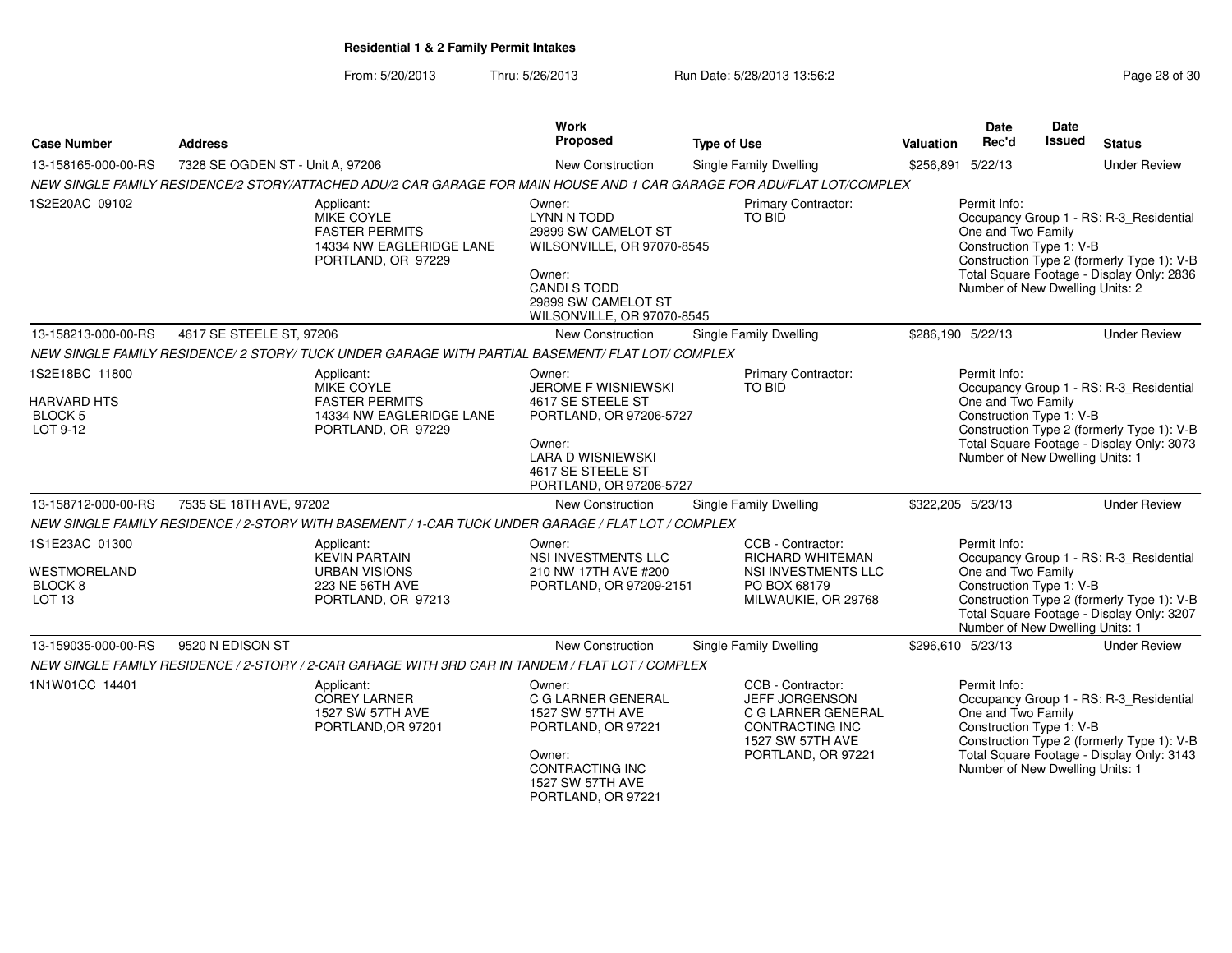From: 5/20/2013Thru: 5/26/2013 **Run Date: 5/28/2013 13:56:2 Research 20 of 30** Page 29 of 30

|                                                                                                    |                            |                                                                                                                                                                                        | Work                                                                                                                                  |                        |                                                                                                                  |                  | <b>Date</b>                                                                                       | Date          |                                                                                                                                    |
|----------------------------------------------------------------------------------------------------|----------------------------|----------------------------------------------------------------------------------------------------------------------------------------------------------------------------------------|---------------------------------------------------------------------------------------------------------------------------------------|------------------------|------------------------------------------------------------------------------------------------------------------|------------------|---------------------------------------------------------------------------------------------------|---------------|------------------------------------------------------------------------------------------------------------------------------------|
| <b>Case Number</b>                                                                                 | <b>Address</b>             |                                                                                                                                                                                        | Proposed                                                                                                                              | <b>Type of Use</b>     |                                                                                                                  | <b>Valuation</b> | Rec'd                                                                                             | <b>Issued</b> | <b>Status</b>                                                                                                                      |
| 13-159122-000-00-RS                                                                                | 4802 SE BROOKLYN ST, 97206 |                                                                                                                                                                                        | New Construction                                                                                                                      | Single Family Dwelling |                                                                                                                  |                  | \$306,570 5/23/13                                                                                 |               | <b>Under Review</b>                                                                                                                |
|                                                                                                    |                            | NEW SINGLE FAMILY RESIDENCE / 2-STORY / DETACHED GARAGE / FLAT LOT / COMPLEX+++ SEE 13-159128-RS FOR GARAGE +++                                                                        |                                                                                                                                       |                        |                                                                                                                  |                  |                                                                                                   |               |                                                                                                                                    |
| 1S2E07BD 18700                                                                                     |                            | Applicant:<br><b>MIKE COYLE</b>                                                                                                                                                        | Owner:<br><b>MORRISON BUILT LLC</b>                                                                                                   |                        | CCB - Contractor:<br><b>MORRISON BUILT LLC</b>                                                                   |                  | Permit Info:                                                                                      |               | Occupancy Group 1 - RS: R-3_Residential                                                                                            |
| <b>CRESTON</b><br>BLOCK 17<br>LOT <sub>1</sub>                                                     |                            | <b>FASTER PERMITS</b><br>14334 NW EAGLERIDGE LANE<br>PORTLAND, OR 97229                                                                                                                | 15559 SW STONE RIDGE CIR<br>BEAVERTON, OR 97007-6698                                                                                  |                        | 15559 SW STONERIDGE CR<br>BEAVERTON, OR 97007                                                                    |                  | One and Two Family<br>Construction Type 1: V-B<br>Number of New Dwelling Units: 1                 |               | Total Square Footage - Display Only: 2863                                                                                          |
| 13-159149-000-00-RS                                                                                |                            |                                                                                                                                                                                        | <b>New Construction</b>                                                                                                               | Single Family Dwelling |                                                                                                                  |                  | \$629,702 5/23/13                                                                                 |               | <b>Under Review</b>                                                                                                                |
|                                                                                                    |                            | NEW SINGLE FAMILY RESIDENCE/2 STORY WITH BASEMENT/ ATTACHED GARAGE/RETAINING WALL/SLOPED LOT/COMPLEX                                                                                   |                                                                                                                                       |                        |                                                                                                                  |                  |                                                                                                   |               |                                                                                                                                    |
| 1N1W36DD 00206<br>MERIDIAN RIDGE<br>LOT 2 TL 206<br>SPLIT MAP & SPLIT LEVY R588056<br>(R561600260) |                            | Applicant:<br>JEFF LUSIN<br>SCOTT EDWARDS ARCHITECTURI 14441 NW EVERGREEN ST<br>2525 E BURNSIDE ST<br>PORTLAND, OR 97214                                                               | Owner:<br><b>JON GREENEY</b><br>PORTLAND, OR 97229-8218<br>Owner:<br>YOKO GREENEY<br>14441 NW EVERGREEN ST<br>PORTLAND, OR 97229-8218 |                        | CCB - Contractor:<br>OTIS CONSTRUCTION INC<br>105 SE TAYLOR SUITE 302<br>PORTLAND, OR 97214                      |                  | Permit Info:<br>One and Two Family<br>Construction Type 1: V-B<br>Number of New Dwelling Units: 1 |               | Occupancy Group 1 - RS: R-3_Residential<br>Construction Type 2 (formerly Type 1): V-B<br>Total Square Footage - Display Only: 6173 |
| 13-159403-000-00-RS                                                                                | 5925 N PRINCETON ST, 97203 |                                                                                                                                                                                        | New Construction                                                                                                                      | Single Family Dwelling |                                                                                                                  |                  | \$268.218 5/24/13                                                                                 |               | <b>Under Review</b>                                                                                                                |
|                                                                                                    |                            | NEW SINGLE FAMILY RESIDENCE / 2-STORY / 1-CAR GARAGE / FLAT LOT / COMPLEX                                                                                                              |                                                                                                                                       |                        |                                                                                                                  |                  |                                                                                                   |               |                                                                                                                                    |
| 1N1E07DB 08500<br><b>MCKENNA PK</b><br>BLOCK 10<br>LOT <sub>6</sub><br>E 1/2 OF LOT 7              |                            | Applicant:<br><b>KEVIN PARTAIN</b><br><b>URBAN VISIONS</b><br>223 NE 56TH AVENUE<br>PORTLAND, OR 97213                                                                                 | Owner:<br><b>LING YUK SMITH</b><br><b>PO BOX 113</b><br>SCAPPOOSE, OR 97056-0113                                                      | <b>LLC</b>             | CCB - Contractor:<br><b>RENAISSANCE CUSTOM HOMES</b><br>16771 Boones Ferry Rd<br>Lake Oswego, OR 97035           |                  | Permit Info:<br>One and Two Family<br>Construction Type 1: V-B<br>Number of New Dwelling Units: 1 |               | Occupancy Group 1 - RS: R-3_Residential<br>Construction Type 2 (formerly Type 1): V-B<br>Total Square Footage - Display Only: 2714 |
| 13-159435-000-00-RS                                                                                | 1209 SE UMATILLA ST, 97202 |                                                                                                                                                                                        | New Construction                                                                                                                      | Single Family Dwelling |                                                                                                                  |                  | \$269,710 5/24/13                                                                                 |               | <b>Under Review</b>                                                                                                                |
|                                                                                                    |                            | NEW SINGLE FAMILY RESIDENCE / 2 STORY WITH TUCK UNDER GARAGE / FLAT LOT / COMPLEX                                                                                                      |                                                                                                                                       |                        |                                                                                                                  |                  |                                                                                                   |               |                                                                                                                                    |
| 1S1E23CD 11400<br>SELLWOOD<br>BLOCK 48<br>E 36' OF LOT 6                                           |                            | Applicant:<br>MIKE COYLE<br><b>FASTER PERMITS</b><br>14334 NW EAGLERIDGE LANE<br>PORTLAND, OR 97229                                                                                    | Owner:<br>DEZ DEVELOPMENT LLC<br>14552 SE 155TH DR<br>CLACKAMAS, OR 97015-5491                                                        |                        | CCB - Contractor:<br><b>VLAD RUDNITSKY</b><br><b>DILUSSO HOMES, LLC.</b><br>P.O. BOX 1251<br>CLACKAMAS, OR 97015 |                  | Permit Info:<br>One and Two Family<br>Construction Type 1: V-B<br>Number of New Dwelling Units: 1 |               | Occupancy Group 1 - RS: R-3_Residential<br>Construction Type 2 (formerly Type 1): V-B<br>Total Square Footage - Display Only: 2700 |
| 13-159709-000-00-RS                                                                                | 9106 N HUDSON ST           |                                                                                                                                                                                        | <b>New Construction</b>                                                                                                               |                        | Townhouse (3 or more units)                                                                                      |                  | \$137,805 5/24/13                                                                                 |               | <b>Under Review</b>                                                                                                                |
|                                                                                                    |                            | NEW 1 OF 3 UNIT TOWNHOUSE ON individual tax lots / 2-STORY / ATTACHED 1-CAR GARAGE / FLAT LOT / COMPLEX / LOT 17 of 10-138856-PR*** UNIT B 13-159716-RS and UNIT C 13-159719-RS ***1 ( |                                                                                                                                       |                        |                                                                                                                  |                  |                                                                                                   |               |                                                                                                                                    |
| 1N1W01CD 00400                                                                                     |                            | Applicant:<br><b>KEVIN PARTAIN</b><br><b>URBAN VISIONS</b><br>223 NE 56TH AVENUE<br>PORTLAND, OR 97213                                                                                 | Owner:<br><b>ETRUSCAN VENTURES LLC</b><br>9999 SW WILSHIRE ST #208<br>PORTLAND, OR 97225-5023                                         |                        | CCB - Contractor:<br><b>ESTRUSCAN VENTURES LLC</b><br>4017 SW DOWNS VIEW CT<br>PORTLAND OR 97221                 |                  | Permit Info:<br>One and Two Family<br>Construction Type 1: V-B<br>Number of New Dwelling Units: 1 |               | Occupancy Group 1 - RS: R-3_Residential<br>Construction Type 2 (formerly Type 1): V-B<br>Total Square Footage - Display Only: 1421 |